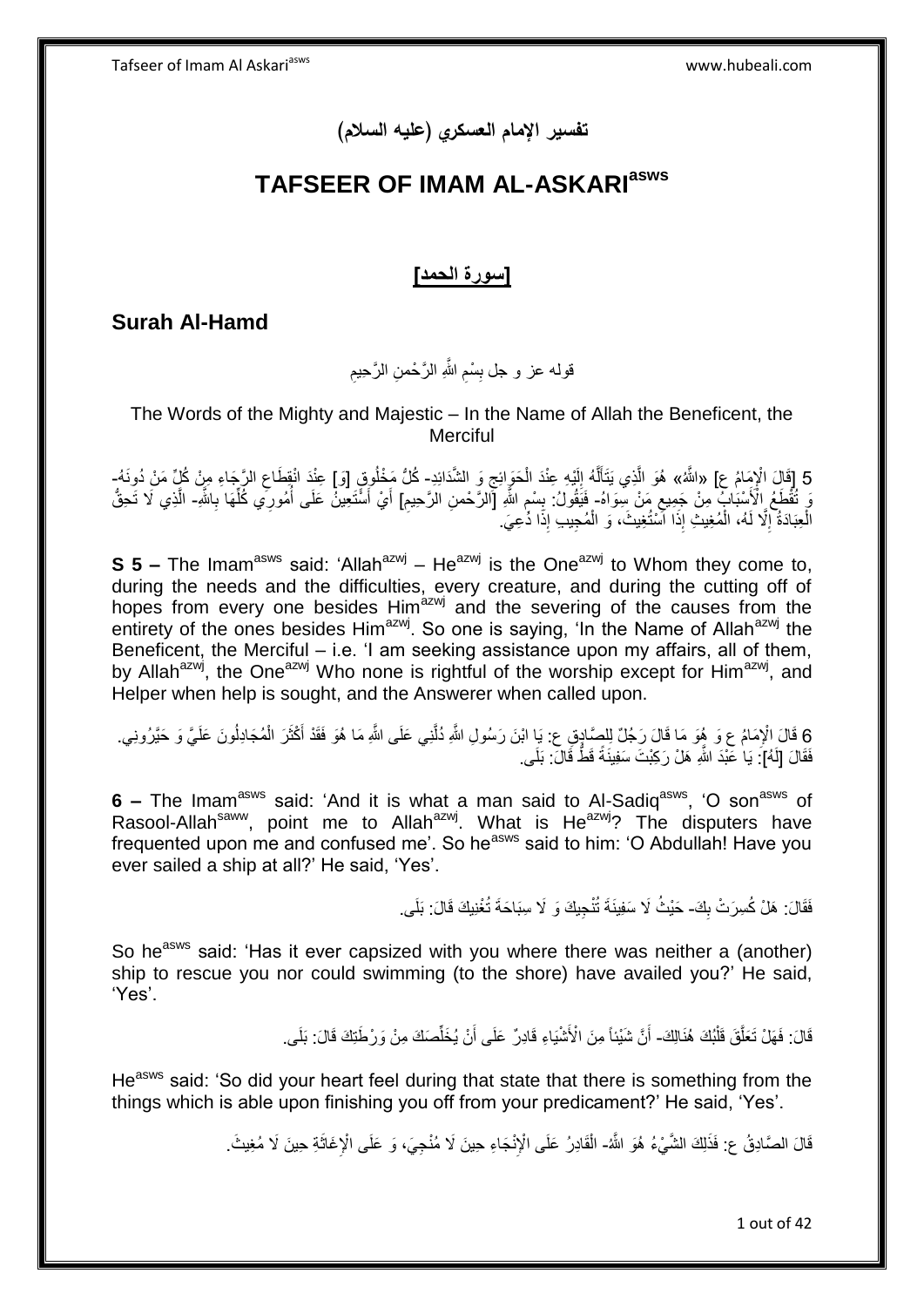Al-Sadiq<sup>asws</sup> said: 'So that is the thing. He<sup>azwj</sup> is Allah<sup>azwj</sup>, the One<sup>azwj</sup> Able upon the rescuing where there is no rescuer, and upon Helping where there is no helper'.

**]االفتتاح بالتسمية عند كل فعل[**

# **The commencement with the Naming (of Allahazwj) during every deed**

7 وَ قَالَ الصَّادِقُ عِ وَ لَرُبَّمَا تُرِكَ فِي افْتِتَاحِ أَهْرِ بَعْضِ شِيعَتِنَا «بِسْمِ اللَّهِ الرَّحْمنِ الإِرَجِيمِ» فَيَمْتَحِنُهُ اللَّهُ بِمَكْرُوهِ، لِيُنَبِّهَهُ عَلَى<br>وُفِي بَيَ يَمْهَ بِمَثَّلِ لِنَّذَى بِ َ ِ ِ ِ ِ ِ ثْمُكْرِ اللَّهِ تَعَالَى وَ النَّتَـاءِ عَلَيْهِ، وَ يَمْحُوَّ عَنْهُ وَصْمَةَ تَقْصِيرِهِ- عِنْدَ تَرْكِهِ قَوْلَ: بِسْمَ اللَّهِ الرَّحْمنِ الرَّحِيمِ. **∶** ه **∶** ِ ِ ِ

**7** – And Al-Sadiq<sup>asws</sup> said: 'And sometimes one of our<sup>asws</sup> Shias would neglect in the commencement of a matter (saying), 'In the Name of Allah<sup>azwj</sup> the Beneficent, the Merciful'. So Allah<sup>azwj</sup> would Test him with a misfortune in order to incline him upon thanking Allah<sup>azwj</sup> the Exalted and the Laudation upon Him<sup>azwj</sup>, and discredit his deficiency of his neglect in saying, 'In the Name of Allahazwj the Beneficent, the . '(بِسْمِ اللَّهِ الرَّحْمنِ الرَّحِيمِ) Merciful ِ ِ ِ

لَقَدْ دَخَلَ عَبْدُ اللَّهِ بْنُ يَحْيَى عَلَى أَمِيرِ الْمُؤْمِنِينَ ع وَ بَيْنَ يَدَيْهِ كُرْسِيٌّ فَأَمَرَهُ بِالْجُلُوسِ، فَجَلَسَ عَلَيْهِ، فَمَالَ بِهِ حَتَّى سَقَطَ عَلَى ْ ِ َ ْ ِ َ ِ رَ أُسِهِ، فَأَوْضَحَ عَنْ عَظْمِ رَأْسِهِ وَ سَالَ الذَّمُ. فَأَمَرَ أَمِيرُ الْمُؤْمِنِينَ ع بِمَاءٍ، فَغَسَلَ عَنْهُ ذَلِكَ الذَّمَ. ِ َ ֦֧֡֝֟֓֕<sup>֢</sup> َ َ ِ ْ

Abdullah Bin Yahya had come over to Amir Al-Momineen<sup>asws</sup>, and in front of him<sup>asws</sup> was a chair. He<sup>asws</sup> instructed him to be seated. So he sat upon it, and it inclined with him until he fell upon his head, and a bone from his head was exposed, and the blood flowed. So Amir Al-Momineen<sup>asws</sup> ordered with the water and washed off that blood.

ثُمَّ قَالَ: ادْنُ مِنِّي فَذَا مِنْهُ، فَوَضَعَ يَدَهُ عَلَى مُوضِحَتِهِ- وَ قَدْ كَانَ يَجِدُ مِنْ أَلِمِهَا مَا لَا صَبْرَ [لَهُ] مَعَهُ- وَ مَسَحَ يَدَهُ عَلَيْهَا وَ لَ َ نَّفَلُ فِيهَا [فَمَا هُوَّ إِلَّا أَنْ فَعَلَ ذَٰلِكَ) حَتَّى انْدَمَلَ وَ صَارَ كَأَنَّهُ لَمْ يُصِّبْهُ شَيْءٌ قَطُّ-ِ َ

Then he<sup>asws</sup> said: 'Come near me<sup>asws</sup>'. So he went near him<sup>asws</sup>, and he<sup>asws</sup> placed his<sup>asws</sup> hand upon its place (of injury) – and he had felt from its pain what he could not be patient upon – and he<sup>asws</sup> wiped his<sup>asws</sup> hand upon it, and applied spittle in it. So it was not except for that deed, until it healed and came to be as if it had not been hit by anything at all.

نُّمَّ قَالٍَ أَمِيرُ الْمُؤْمِنِينَ ع: يَا عَبْدَ اللَّهِ، الْحَمْدُ بِلَّهِ الَّذِي جَعَلَ تَمْحِيصَ ذُنُوبِ شِيعَتِنَا فِي الدُّنْيَا بِمِحَنِهِمْ لِتَسْلَمَ [لَهُمْ] طَاعَاتُهُمْ وَ ه ْ ْ َ ِ ِ يَسْتَحِقُّوا عَلَيْهَا ثَوَابَهَا. روبا<br>سا

Then Amir Al-Momineen<sup>asws</sup> said: 'O Abdullah! The Praise is for Allah<sup>azwj</sup> Who Made the scrutiny of the sins of our<sup>asws</sup> Shias in the world by Testing them in order to secure their obedience for them and they would be deserving of its Rewards upon it.

فَقَالَ عَبْدُ اللَّهِ بْنُ يَحْيَى: يَا أَمِيرَ الْمُؤْمِنِينَ! [وَ] إِنَّا لَا يُجَازَى بِذُنُوبِنَا إِلَّا فِي الدُّنْيَا قَالَ: نَعَمْ أَ مَا سَمِعْتَ قَوْلَ رَسُولِ الثَّهِ صِ َ ِ ׇ֧֦֧֦֧֦֧֦֧֦֧֬֝֝֜<u>֚֓</u> ِ ْ َ الدُّنْيَا سِجْنُ الْمُؤْمِنِ، مِّ جَنَّةُ الْكَافِرِ يُطَهِّرُ شِيعَتْنَا مِنْ ذُنُوبِهِمْ فِي الدُّنْيَاَ- بِمَا يَبْتَلِيهِمْ [بِهِ] مِنَ الْمِحَنِ، وَ بِمَا يَغْفِرُهُ لَهُمْ، فَإِنَّ اللَّهَ ِ ِ ْ ْ ِ **∶** ِ  $\sum_{i=1}^{n}$ ۔<br>پ ْ َعَالَى يَقُولُ: (وَ مِّا أَصابَكُمْ مِنْ مُصِيبَةٍ فَبِما كَسَبَتْ أَيْدَيكُمْ- ۖ وَ يَعْفُوا َعَنْ كَثِيرٍ ۗ حَتَّى إِذَا وَرَدُوا الْقِيَامَةَ، تَوَفَّرَتْ عَلَيْهِمْ َ ِ ْ طَاعَاتُهُمْ وَ عِبَادَاتُهُمْ.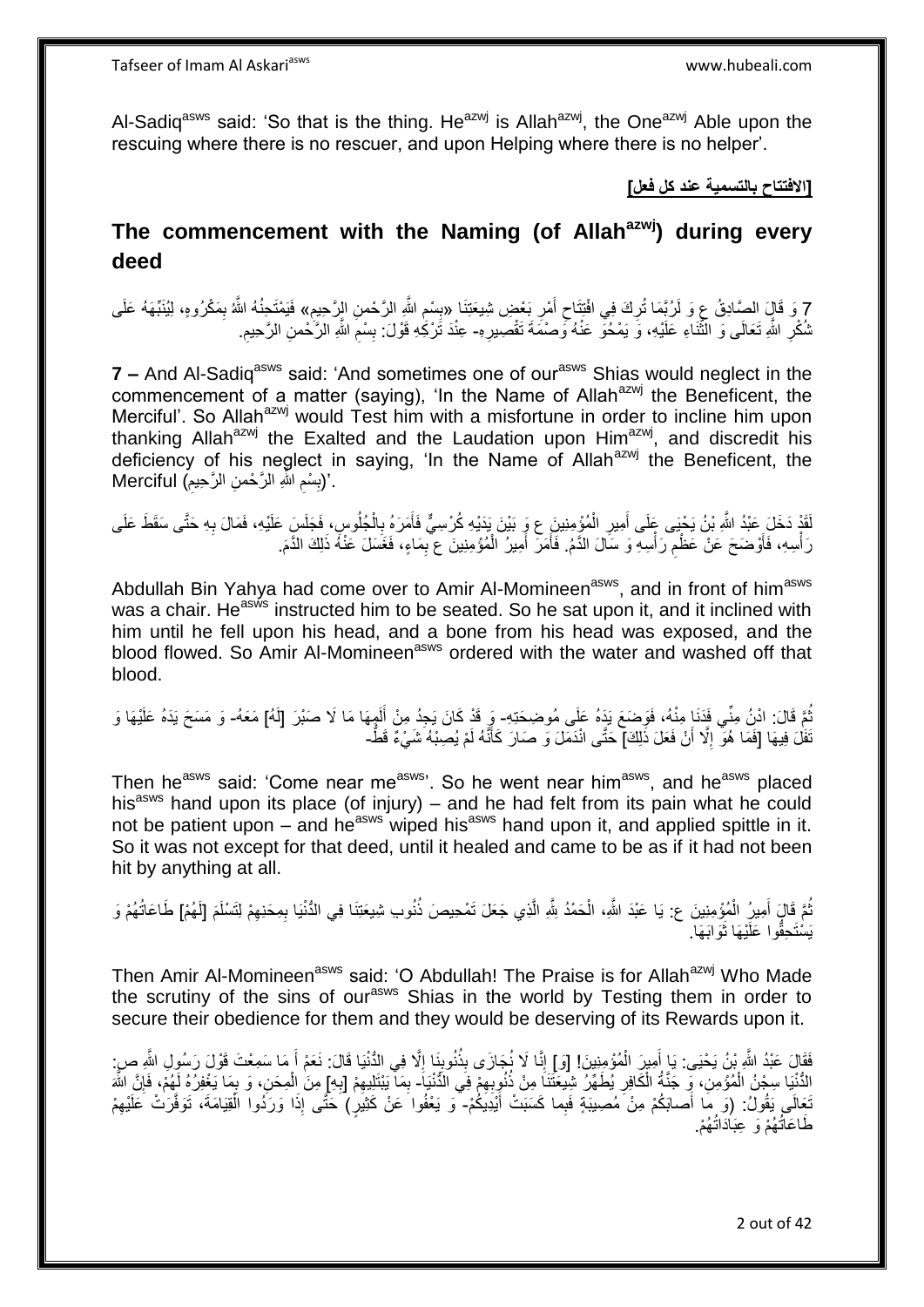Al-Abdullah Bin Yahya said, 'O Amir Al-Momineen<sup>asws</sup>! And we (Shias) would not be Recompensed for our sins except in the world?' He<sup>asws</sup> said: 'Yes. Have you not heard the words of Rasool-Allah<sup>saww</sup>: 'The world is a prison of the *Momin* and a garden (paradise) of the *Kafir*'? Our<sup>asws</sup> Shias would be cleaned from their sins in the world with what they would be embroiled in from the Tests, and with what would be Forgiven for them, for Allah<sup>azwj</sup> the Exalted is Saying: **And whatever affliction** *befalls you, it is on account of what your hands have wrought, and (yet) He Pardons most (of your faults) [42:30]* – to the extent that when they return to the Day of Judgment, it would be available to them, their (acts of) obedience, and their (acts of) worship.

#### وَ إِنَّ أَعْدَاءَ مُحَمَّدٍ وَ أَعْدَاءَنَا يُجَازِيهِمْ عَلَى طَاعَةٍ تَكُونُ مِنْهُمْ فِي الدُّنْيَا- وَ إِنْ كَانَ لَا وَزْنَ لَهَا لِأَنَّهُ لَا إِخْلَاصَ مَعَهَا- حَتَّى  $\ddot{\bm{z}}$ **∶** َ َ ֧<u>׀</u> ا.<br>: ِ إِذَا َوَافَوُا الْقِيَامَةَ، خُمِلَتْ عَلَيْهِمْ ذُنُوَبُهُمْ وَ بُغْضُهُمْ لِمُحَمَّدٍ ص وَ آلِّهِ وَ خِيَارِ أَصْحَابِهِ، فَقُرْفُوا لِذَلِكَ فِي النَّارِ ـ ِ ْ ِ ِ َ ِ

And the enemies of Muhammad<sup>saww</sup> and our<sup>asws</sup> enemies, they would be Recompensed upon the (acts of) obedience from them in the world – and even if there was no weight to it, because there is no sincerity along with it – until when they come to the (Day of) Judgment, it would be loaded upon them, their sins and their batred towards Muhammad<sup>saww</sup> and his<sup>saww</sup> Progeny<sup>asws</sup> and his<sup>saww</sup> good companions. Thus, due to that, they would be flung into the Fire.

رَ لَقَدْ سَمِعْتُ مُحَمَّداً ص يَقُولُ: إِنَّهُ كَانَ فِيمَا مَضَى قَبْلَكُمْ رَجُلَانِ أَحَدُهُمَا مُطِيعٌ [لِثَّهِ مُؤْمِنٌ] وَ الْأَخَرُ كَافِرٌ بِهِ مُجَاهِرٌ بِعَدَاوَةِ<br>. َ ِ ِ ِ َاَفُولِيَائِهِ وَ مُوَالِاةِ أَعْدَائِهِ، وَ لِكُلِّ وَاحِدٍ مِّنْهُمَا مُلْكٌ عَظِيمٌ فِي قَطْرٍ مِنَ الْأَرْضِ، فَمَرِضَ الْكَافْلُ فَاشْتَهَى سَمَكَةً فِي غَيْرٍ أَوَانِهَا، ْ َ َ َ ِ ْ ِ لِأَنَّ ذَلِكَ الصِّنْفُ مِنَ السَّمَكِ كَانَ فِي ذَلِكَ الْوَقْتِ فِي اللَّجَجِ حَيْثُ لَا يُقْدَرُ عَلَيْهِ، فَآيَسَتْهُ الْأَطِبَاءُ مِنْ نَفْسِهِ ۖ وَ قَالُوا [لَهُ]: ِ ُّ ْ :<br>ا اُ اسْتَخْلِفْ عَلَى مُلْكِكَ مَنْ يَقُومُ بِهِ، فَلَسْتَ بِأَخْلَدَ مِنْ أَصْحَابِ ۖ الْقُبُورِ ، فَإِنَّ شِفَاءَكَ فِي هَذِهِ السَّمَكَةِ الَّتِي اشْتَهَيْتَهَا، وَ لَا سَبِيلَ ِ ْ َ َ ِ ِ ه ∣ļ **∶** ْ إِلَيْهَا. لَ ِ

And lasws have heard Muhammad<sup>saww</sup> saying: 'It has been so in the past before you (your time), there were two men, one of them was obedient to Allah<sup>azwj</sup>, a *Momin*, and the other one was a *Kafir*, outspoken with the enmity of His<sup>azwj</sup> friends and the friendship of His<sup>azwj</sup> enemies. And for each one there was a great kingdom from the earth. (One day) the *Kafir* fell sick, and desired to eat a fish in other than its season, because that type of fish was a cure (for him), in that time he was not able upon it. So the doctors despaired from curing him and they said to him, 'Appoint a successor upon your kingdom, the one who would be taking care of it, for you aren't any more immortal than the (current) occupants of the grave, as your cure is in this fish which we are hoping for, and there is no way to (get) it'.

#### فَبَعَثَ اللَّهُ مَلَكاً وَ أَمَرَهُ أَنْ يُزْعِجَ [الْبَحْرَ بِ] تِلْكَ السَّمَكَةِ- إِلَى حَيْثُ يُسَهَّلُ أَخْذُهَا فَأُخِذَتْ لَهُ [تِلْكَ السَّمَكَةُ] فَأَكَلَهَا، فَبَرَأَ مِنْ ْ ا.<br>ا اً َ َ َ ْ :<br>أ َ ∣∣<br>∶ مَرَضِهِ، وَ بَقِيَ فِي مُلْكِهِ سِنِينَ بَعْدَهَا. ْ

So Allah<sup>azwj</sup> Sent an Angel and Commanded him to disturb the sea with that fish to where it would be easy to catch it. Then that fish was caught for him, and he ate it and was cured of his illness. And he remain in his kingdom for (many) years after it.

ثُمَّ إِنَّ ذَلِكَ الْمُؤْمِنَ مَرِضَ فِي وَقْتٍ- كَانَ جِنْسُ ذَلِكَ السَّمَكِ بِعَيْنِهِ- لَا يُفَارِقُ الشُّطُوطَ الَّتِي يُسَهَّلُ أَخْذُهُ مِنْهَا، مِثْلَ عِلَّةِ ِ ْ اٍ **∶** ه ْ َ ه ¦ الْكَافِّرِ ، وَ اشْتَهَى تِلْكَ اَلسَّمَكَةَ، وَ وَصَفَهَا لَهُ الْأَطِبَّاءُ. فَقَالُوا: طِبْ نَفْساً، فَهَذَا أَوَانُهَا تُؤْخَذُ لَكَ فَثَّأْكُلُ مِنْهَا، وَ تَبْرَأُ. ْ ِ َ ا ْ لَ

Then, that *Momin* fell sick during a time, with (an illness) similar to the illness of the *Kafir* (to be cured by) the genus of that fish exactly. And it was so that the fish had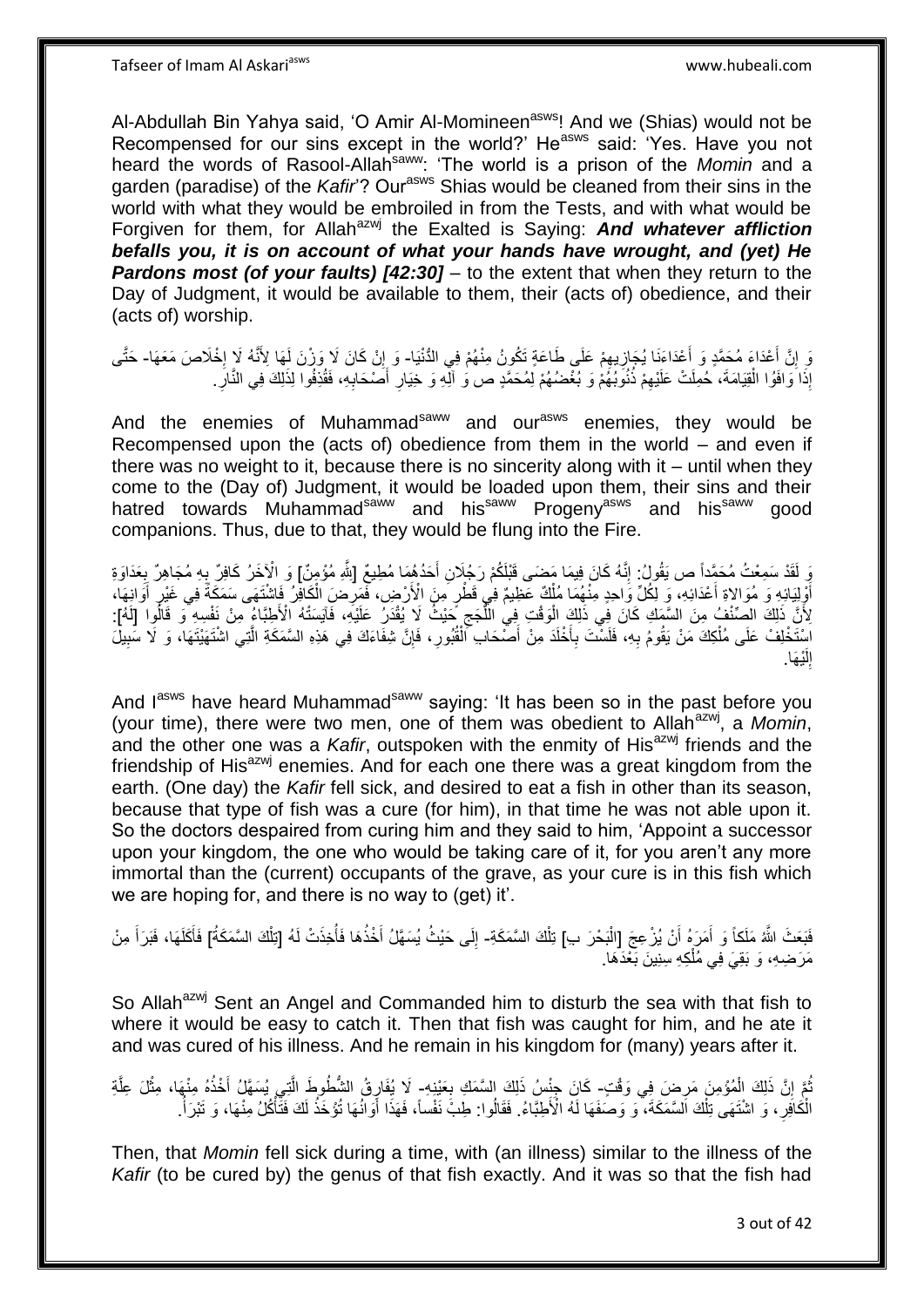not departed from that shore from which it could be caught easily. And he desire to have that fish, and the doctors described it for him, and they said, 'Feel good, for this type of it can be caught for you, and you should eat from it and be cured'.

فَبَعَثَ اللَّهُ ذَلِكَ الْمَلَكَ- وَ أَمَرَهُ أَنْ يُزْعِجَ جِنْسَ تِلْكَ السَّمَكَةِ [كُلَّهُ] مِنَ الشُّطُوطِ إِلَى اللُّجَجِ- لِئَلَّا يُقْدَرَ عَلَيْهِ فَيُوْخَذَ حَتَّى مَاتَ ْ ه ْ َ  $\zeta$ ُّ ِ الْمُؤْمِنُ مِنْ شَهْوَتِهِ، لِعَدَمِ دَوَائِهِ. ِ ْ

But Allah<sup>azwj</sup> Sent that Angel and Commanded him that he disturbs the sea with the genus of that fish, all of them, to be (away) from the shore to the gulf, lest he (the *Momin*) would be able upon catching it, until the *Momin* died from his desire, prevented from his medication.

فَعَجِبَ مِنْ ذَلِكَ مَلَائِكَةُ السَّمَاءِ- وَ أَهْلُ ذَلِكَ الْبَلَدِ [فِي إِلْأَرْضِ] حَتَّى كَادُوا يُفْتَتُونَ لِأَنَّ اللَّهَ تَعَالَى سَهَّلَ عَلَى الْكَافِرِ مَا لَا :<br>ا َ ِ ْ سَبِيلَ إِلَيْهِ، وَ عَسَّرَ عَلَى الْمُؤْمِنِ مَا كَانَ السَّبِيلُ إِلَيْهِ سَهْلًا ۚ. لَ  $\frac{1}{2}$ **!** ْ لَ  $\frac{1}{2}$ **∣** 

So the Angel of the sky was astounded from that, and (so were) the people of that city in the earth, until they were almost tempted, because Allahazwj the Exalted Eased upon the *Kafir* what there was no way for him to it, Made it difficult upon the *Momin* the means which was easy for him to it.

فَأَوْجَى اللَّهُ عَنَّ وَ جَلَّ إِلَى مَلَائِكَةِ السَّمَاءِ- وَ إِلَى نَبِيٍّ ذَلِكَ الزَّمَانِ فِي الْأَرْضِ: أَنِّي أَنَا اللَّهُ الْكَرِيمُ الْمُتَفَضِّلْ الْقَادِرُ، لَا יִי (ו َ ْ ْ ِ ْ َ َ ِ  $\frac{1}{2}$ َنِضۡرُٰنِّي مَا أُعْطِيۡ، وَ لَا يَنْفَعُنِي مَا أَمْنَعُ، وَ لَا أَظَٰلِمۡ أَحَداًّ مِثْقَالَ ذَرَّةٍ، َ َ المناسب المستقبل المستقبل المستقبل المستقبل المستقبل المستقبل المستقبل المستقبل المستقبل المستقبل المستقبل الم<br>المستقبل المستقبل المستقبل المستقبل المستقبل المستقبل المستقبل المستقبل المستقبل المستقبل المستقبل المستقبل ال **ٔ** 

So Allah<sup>azwj</sup> Mighty and Majestic Revealed unto the Angel of the sky and to a Prophetas of that era in the earth: "Iazwj am Allahazwj, the Benevolent, the Gracious, the Powerful. It does not harm Me<sup>azwj</sup>, what l<sup>azwj</sup> Give, nor does it benefit Me<sup>azwj</sup> what I<sup>azwj</sup> Prevent, and I<sup>azwj</sup> am not unjust to anyone by even the weight of a particle.

فَأَمَّا الْكَافِرُ فَإِنَّمَا سَهَّلْتُ لَهُ أَخْذَ السَّمَكَةِ فِي غَيْرِ أُوَانِهَا، لِيَكُونَ جَزَاءً عَلَى حَسَنَةٍ كَانَ عَمِلَهَا، إِذْ كَانَ حَقَّاً عَلَيَّ أَنْ لَا أَبْطِلَ َ ِ َ ْ ِ ْ َ **ٔ:** ا<br>ا َ لَ لِأَحَدٍ حَسَنَةً- حَتَّى يَرِدَ الْقِيَامَةَ وَ لَا حَسَنَةَ فِي صَحِيفَتِهِ، وَ يَدْخُلَ النَّارَ بِكُفْرِهِ. َ **∶** ِ ْ **∶** 

As for the *Kafir*, so l<sup>azwj</sup> rather Eased for him the catching of the fish in other than its season in order for it to be a Recompense upon a good deed which he had done, when there was a right upon Me<sup>azwj</sup> that  $I^{a\dot{z}w\dot{y}}$  do not Invalidate a good deed of anyone, until he would return to the (Day of) Judgment and there would be no good deed for him in his parchment, and he would enter the Fire due to his *Kufr*.

وَ مَنَعْتُ الْعَابِدَ تِلْكَ السَّمَكَةَ بِعَيْنِهَا، لِخَطِينَةٍ كَانَتْ مِنْهُ أَرَدْتُ تَمْحِيصَهَا عَنْهُ- بِمَنْعِ تِلْكَ الشَّهْوَةِ، [وَ] إعْدَام ذَلِكَ الذَّوَاءِ، لِيَأْتِيَنَّ َ ِ ْ **∣** ْ ْ ِ ِ ْ ِ ِ وَ لَا ذَنْبَ عَلَيْهِ، فَيَدْخُلَ الْجَنَّةَ. ْ

And I<sup>azwj</sup> Prevented the (*Momin*) worshipper, that very fish, due to his sin which was from him, Intending to Delete it from him, by the prevention of that desire, and not having that medication, so that he would come (on the Day of Judgment) and there would be no sin upon him, and he would enter the Paradise'.

فَقَالَ عَبْدُ اللَّهِ بْنُ يَحْيَى: يَا أَمِيرَ الْمُؤْمِنِينَ قَدْ أَفَذْتَنِي وَ عَلَّمْتَنِي، فَإِنْ رَأَيْتَ أَنْ تُعَرِّفَنِي ذَنْبِيَ الَّذِي امْتُحِنْتُ بِهِ فِي هَذَا َ ِ ه ْ َ َ ِ ه ِ الْمَجْلِسِ، حَتَّى لَا أَعُودَ إِلَى مِثْلِهِ. ْ  $\frac{1}{2}$ َ ْ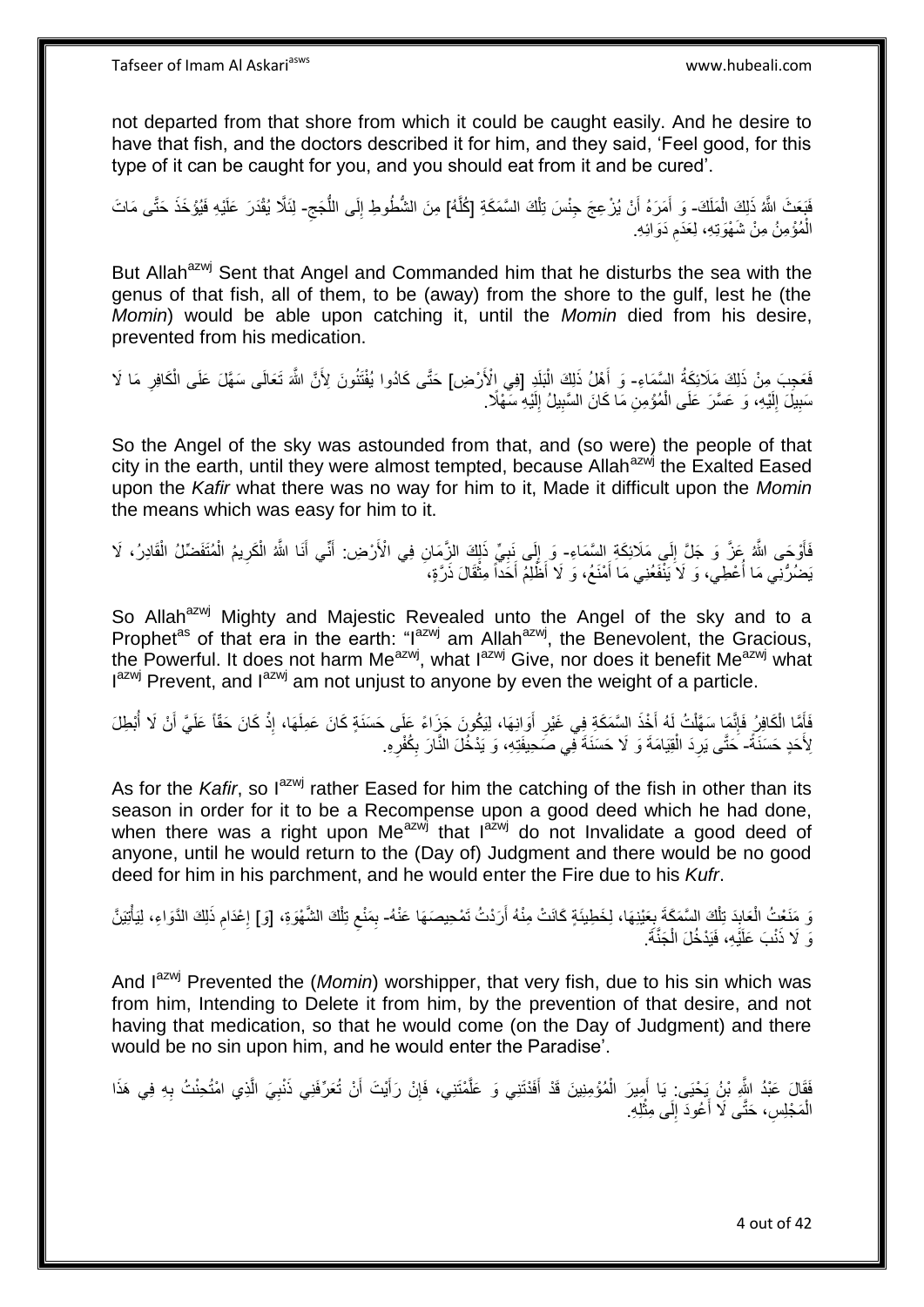So Abdullah Bin Yahya said, 'O Amir Al-Momineen<sup>asws</sup>! You<sup>asws</sup> have profited me and taught me, and if you<sup>asws</sup> see fit, introduce me to my sin which I was Tested with in this gathering, until I do not repeat it's like'.

قَالَ: تَرْكُكَ حِينَ جَلَسْتَ أَنْ تَقُولَ: «بِسْمِ اللَّهِ الرَّحْمنِ الرَّحِيمِ» فَجَعَلَ اللَّهُ ذَلِكَ لِسَهْوِكَ عَمَّا نُدِبْتَ إِلَيْهِ- تَمْحِيصاً بِمَا أَصَابَكَ. أَ اً ِ **! ∶ ∶** َ ِ َ مَا عَلِمْتَ أَنَّ رَسُولَ اللَّهِ ص حَدَّثَنِي عَنِ اللَّهِ عَزَّ وَ جَلَّ أَنَّهُ قَالَ: كُلُّ أَمْرٍ ذِي بَالٍ لَمَّ يُذْكَرْ «بِسْمِ اللَّهِ» فِيهِ فَهُوَ أَبْثَرُ. **ٔ** َ َ ة<br>أ ِ ِ َ

He<sup>asws</sup> said: 'You neglected, when you sat down that you should be saying, 'In the Name of Allah<sup>azwj</sup> the Beneficent, the Merciful (بِسْمِ الدَّـهْمزِ الرَّحْمزِ الرَّحِيمِ)'. So Allah<sup>azwj</sup> Made ِ ِ **∣** that mistake of yours, from what you lamented to, as purification with what hit you. But, do you not know that Rasool-Allah<sup>saww</sup> narrated to me<sup>asws</sup>, from Allah<sup>azwj</sup> Mighty and Majestic that He<sup>azwj</sup> Said: "Every matter is with a scourge when 'In the Name of Allah<sup>azwj</sup> (بِسْمِ اللَّهِ الرَّحْمنِ الرَّحِيمِ) 'is not mentioned in it, so it is amputated (incomplete)"?' ِ ِ ِ

> فَقُلْتُ: بَلَى بِأَبِي أَنْتَ وَ أُمِّي لَا أَتْرُكُهَا بَعْدَهَا. قَالَ: إِذاً تُحْصَنُ بِذَلِكَ وَ تَسْعَدُ. َ ،<br>ا َ َ ِ ْ

So I said, 'Yes. May my father and my mother be (sacrificed) for you<sup>asws</sup>! I will not neglect it, after it'. He<sup>asws</sup> said: 'Then you have been fortified with that and you would be happy'.

نُمَّ قَالَ عَبْدُ اللَّهِ بْنُ يَحْيَيِ. يَا أَمِيرَ الْمُؤْمِنِينَ مَا تَفْسِيرُ ۚ «بِسْمِ اللَّهِ الرِّحْمنِ الرَّحِيمِ» قَالَ: إِنَّ الْعَبْدَ إِذَا أَنْ يَقْرَأَ أَوْ يَعْمَلَ ْ َ ِ **ُ** ِ ْ ِ َ َ َ َ عَمَلًا [وَ] يَقُولُ: [بِسْمِ اللَّهِ أَيْ: بِهَذَا الِاسْمِ أَعْمَلُ هَذَا الْعَمَلَ ۚ فَكُلُّ أَمْرٍ يَغْمَلُهُ- يَبْدُأُ فِيهِ بِ) هَبِسْمِ اللَّهِ مالَ حيمٍ» فَإِنَّهُ ُ َ ْ َ ِ ِ َ ِ ِ ِ ِ ِ  $\frac{1}{2}$ يُبَارَكُ لَهُ فِيهِ..

Then Abdullah Bin Yahya said, 'O Amir Al-Momineen<sup>asws</sup>! What is the *Tafseer* (interpretation) of 'In the Name of Allah<sup>azwj</sup> the Beneficent, the Merciful'?' He<sup>asws</sup> said: 'A servant, when he intends to recite, or does a deed, and he is saying, 'In the Name of Allah<sup>azwj</sup> (بِسْمِ اللَّهِ الرَّحْم*نِ* الرَّحِيمِ)', i.e. – 'With this Name I am doing this deed'. Therefore, ِ ِ every deed he does, beginning it with, 'In the Name of Allah<sup>azwj</sup> the Beneficent, the Merciful (بِسْمِ اللَّهِ الزَّحْمنِ الزَّحِيمِ), so there would be a Blessing for him in it''. ِ **∶** ِ

8 قَالَ الْإِمَامُ مُحَمَّدُ بْنُ عَلِيٍّ الْبَاقِرُ عِ دَخَلَ مُحَمَّدُ بْنُ [عَلِيِّ بِنِ] مُسْلِمِ بْنِ شِهَابِ الزُّهْرِيُّ عَلَى عَلِيِّ بِنِ الْحُسَيْنِ زَيْنِ<br>أو مسلمان المُسَبِّد اللّه عَنِيسًا وَيَزْرُ بِهِ عَمَا ْ ا.<br>ا ِ الْعَابِدِينَ عَ وَ ٰ هُوَ كَئِيبٌ حَزِيْنٌ فَقَالَ لَّهُ زَيْنُ الْعَابِدِينَ ع: مَا يَالُكَ مَهْمُومًا مَغْمُوماً قَالَ: يَا اَبْنَ رَسُولِ ۗاللَّهِ هُمُومٌ وَ غُمُومٌ ْ ِ ¦ ُ نَتَوِالَى عَلَّيَّ- لِمَا امْتُحِنْتُ [بِهِ] مِنْ جِهَةِ حُسَّادِ (نِعْمَتِي، وَ الطَّامِعِينَ) فِيَّ، وَ مِمَّنْ أَرْجُوهُ وَ مِمَّنْ قَدْ أَحْسَنْتُ إِلَيْهِ فَيَخْلُفُ **∶** لَ ِ َ َ ُ َظنِّي.

**8 –** The Imam Muhammad<sup>asws</sup> Bin Ali Al-Baqir<sup>asws</sup> said: 'Muhammad Bin Ali Bin Muslim Bin Shihab Al Zuhry came to Ali<sup>asws</sup> Bin Al-Husayn<sup>asws</sup> Zayn Al-Abideen<sup>asws</sup>, and he was bleak, grieving. So Ali<sup>asws</sup> Bin Al-Husayn<sup>asws</sup> said to him: 'What is the matter with you, worried, gloomy?' He said, 'O son<sup>asws</sup> of Rasool-Allah<sup>saww</sup>! Worries and grief are coming to me due to what I am being Tried with, from an aspect of envy of my Bounties and the greedy ones regarding me, and from what I Beseech Him<sup>azwj</sup> for, and from the one I have done favour to, but he is opposite to my thoughts (acts against me)'.

فَقَالَ لَهُ عَلِيُّ بْنُ الْحُسَيْنِ [زَيْنُ الْعَابِدِينَ] ع: احْفَظْ عَلَيْكَ لِسَانَكَ تَمْلِكْ بِهِ إِخْوَانَكَ. قَالَ الزُّهْرِيُّ: يَا ابْنَ رَسُولِ اللَّهِ إِنِّي أُحْسِنُ ِ ْ ْ יֲ<br>י ِ ُ ِ ِ إِلَيْهِمْ بِمَا يَبْذُرُ مِنْ كَلَامِيَ. ۖ ِ ِ لَ ِ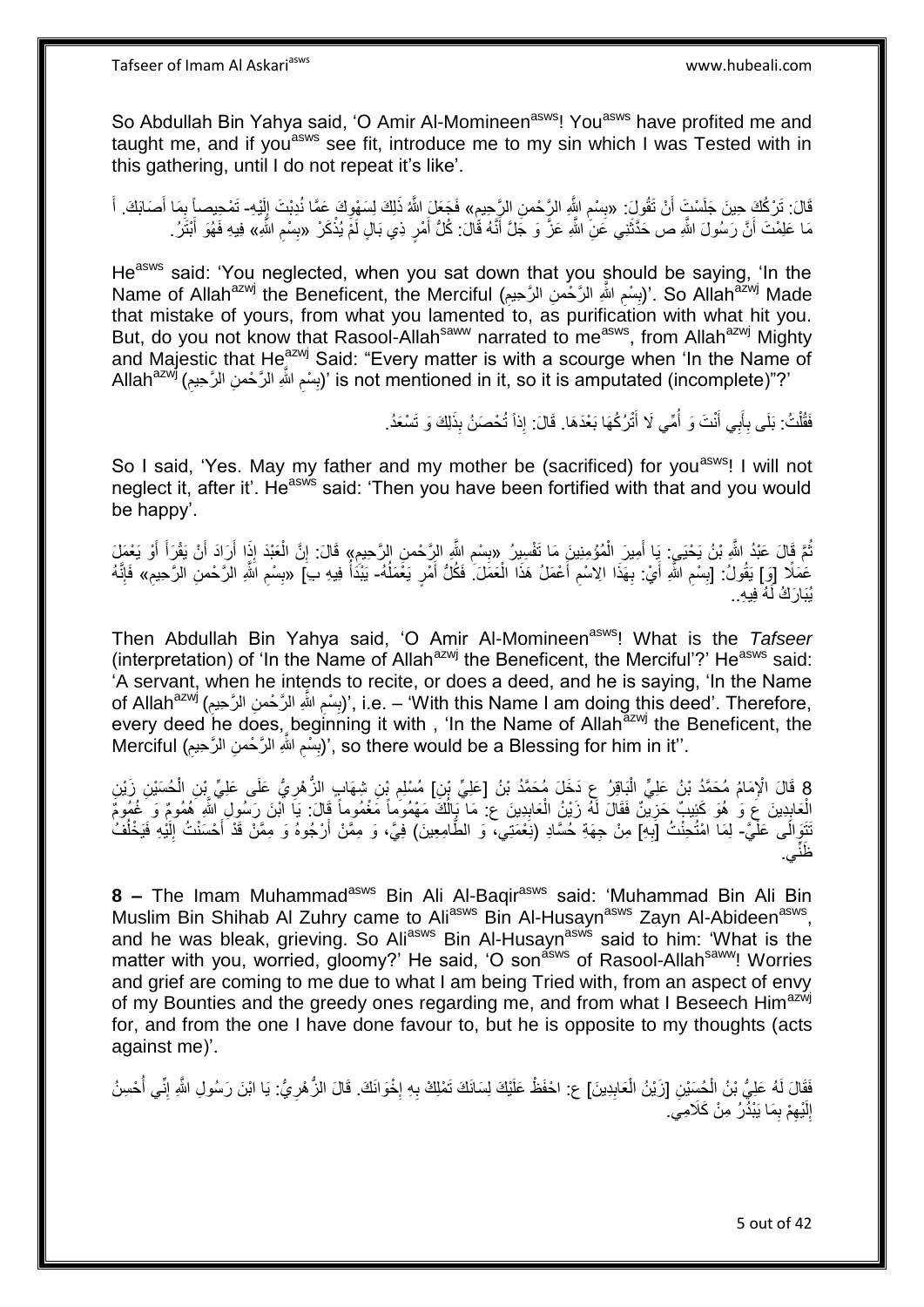So Aliasws Bin Al-Husayn<sup>asws</sup> (Zayn Al-Abideen<sup>asws</sup>) said to him: 'Protect your tongue, you will be able to control your brethren with it'. Al-Zuhry said, 'O son<sup>asws</sup> of Rasool-Allah<sup>saww</sup>! I am good to them with what I release from my speech'.

قَالَ عَلِيُّ بْنُ الْحُسَيْنِ ع: هَيْهَاتَ هَيْهَاتَ- إِيَّاكَ وَ أَنْ تُعْجَبَ مِنْ نَفْسِكَ بِذَلِكَ وَ إِيَّاكَ أَنْ تَتَكَلَّمَ بِمَا يَسْبِقُ إِلَى الْقُلُوبِ إِنْكَارُهُ، وَ<br>. يَجِبَ بَيْنُ الْحُسَيْنِ عَبَيْنَهُ م ِ ْ ِ ِ ِ ه اُ יִון<br>י َ ِ إِنْ كَانَ عِنْدَكَ اعْتِذَارُهُ، فَلَيْسَ كُلُّ مَنْ تُسْمِعُهُ نُكْرٍ أَ أَمْكَنَكَ أَنْ تُوَسِّعَهُ عُذْرٍ أ <u>֖֚֚֚֚֚֚֚֓</u> ا<br>: َ َ

Aliasws Bin Al-Husayn<sup>asws</sup> said: 'Far be it! Far be it! Beware of being fascinated from yourself with that, and beware of speaking with what would precede to the hearts of its denial, and if there was an apology with you, so everyone who hears it would not be evil if you were to extend an apology to him'.

> نُّمَّ قَالَ: يَا زُهْرِيُّ مَنْ لَمْ يَكُنْ عَقْلُهُ مِنْ أَكْمَلِ مَا فِيهِ، كَانَ هَلَاكُهُ مِنْ أَيْسَرِ مَا فِيهِ. **∶** َ َ ا<br>ا ِ ُ

Then he<sup>asws</sup> said: 'O Zuhry! The one whose intellect does not happen to be perfect of what is in it, his destruction would come easily, due to what is in it'.

ثُمَّ قَالَ: يَا زُهْرِيُّ وَ مَا عَلَيْكَ أَنْ تَجْعَلَ الْمُسْلِمِينَ [مِنْكَ] بِمَنْزِلَةِ أَهْلِ بَيْتِكَ فَتَجْعَلَ كَبِيرَهُمْ مِنْكَ بِمَنْزِلَةٍ وَالِدِكَ، وَ تَجْعَلَ َ ِ ْ لَ ِ ِ<br>وفي ِ َ لَ **∶** ِ صَغِيرَ هُمْ [مِنْكَ] بِمَنْزِلَةٍ وَلَدِكَ، وَ تَجْعَلَ تِرْبَكَ مِنْهُمْ بِمَنْزِلَٰةٍ أَخِيَكَ، فَأَيَّ هَؤُلاءِ تُحِبُّ أَنْ تَظْلِمَ وَ أَيُّ هَؤُلَاءِ تُحِبُّ أَنْ تَدْعُوَ لَ **∶** ِ َ َ َ َ َ لَ ِ ِ عَلَيْهِ وَ أَيُّ هَؤُلَاءِ تُحِبُّ أَنْ تَهْتِكَ سِتْرَهُ. َ

Then he<sup>asws</sup> said: 'O Zuhry! And what is upon you is that you should make the submitter from you to be at the status of your family members. So, you would make their elders to be at the status of your father, and make their young ones to be at the status of your son, and make the fathers from them to be at the status of your brother. So which of these would you love to be unjust to? And which of these would you love to supplicate against? And which of these would you love to uncover his veil (private matters)?

وَ إِنْ عَرَضَ لَكَ إِبْلِيسِ لَعَنَهُ اللَّهُ- بِأَنَّ لَكَ فَضْلًا عَلَى أَخدٍ مِنْ أَهْلِ الْقِبْلَةِ- فَانْظُرْ إِنْ كَانَ أَكْبَرَ مِنْكَ فَقُلْ: قَدْ سَبَقَنِي بِالْإِيمَانِ وَ ֦֧֦֧֦֧֦֧֦֧֦֧֦֧ׅ֦֧֦֧֦֧֦֧֦֧֦֧֦֧֦֧֦֧֦֧֦֧֦֧֦֧֦֧֦֧֦֧֦֧֧֦֧֦֚֚֚֚֬֜֜ ِ ْ َ َ اُ **∶** ِ َ ِ الْعَمَلِ الصَّالِحِ، فَهُوَ خَيْرٌ مِنِّي  $\zeta$ ْ

And if Iblees<sup>la</sup>, may Allah<sup>azwj</sup> Curse him<sup>la</sup>, presents to you, that there is merit for you over anyone from the people of the Qiblah, so look at the one who was older than you and say, 'He has preceded me with the *Eman* and the righteous deeds, therefore he is better than me'.

وَ إِنْ كَانَ أَصِغْرَ مِنْكَ، فَقُلْ: قَدْ سَبَقْتُهُ بِالْمَعَاصِي وَ الذَّنُوبِ فَهُوَ خَيْرٌ مِنِّي وَ إِنْ كَانَ تِرْبُكَ فَقُلْ: أَنَا عَلَى يَقِينٍ مِنْ ذَنْبِي، وَ **׀** ِ ْ ِ َ َ فِيَ شَكٍّ مِنْ أُمْرِ هِ، فَمَا لِي أَدَعُ يَقِينِي لِشَكِّي َ **∶** َ

And if he was younger than you, then say, 'I have preceded him with the (acts of) disobedience and the sins, therefore he is better than me'. And if he was a father (one of similar age to you), then say, 'I am certain of my sins, and in doubt of his affairs, so why should I leave my certainty for doubt regarding him?'

وَ إِنْ رَأَيْتَ الْمُسْلِمِينَ يُعَظِّمُونَكَ وَ يُوَقِّرُونَكَ وَ يُبَجِّلُونَكَ- فَقُلْ: هَذَا فَضْلٌ أَحْدَثُوهُ وَ إِنْ رَأَيْتَ مِنْهُمْ (جَفَاءً وَ انْقِبَاضاً عَنْكَ-ْ َ ِ ان<br>المقامات<br>المقامات َ َ ِ فَقُلْ: هَذَا الَّذِي) أَحْدَثْتُهُ **ٔ** َ ه

And if you were to see the Muslims revering you, and dignifying you, and venerating you, then say, 'This is a merit they are innovating with'. And if you see from them,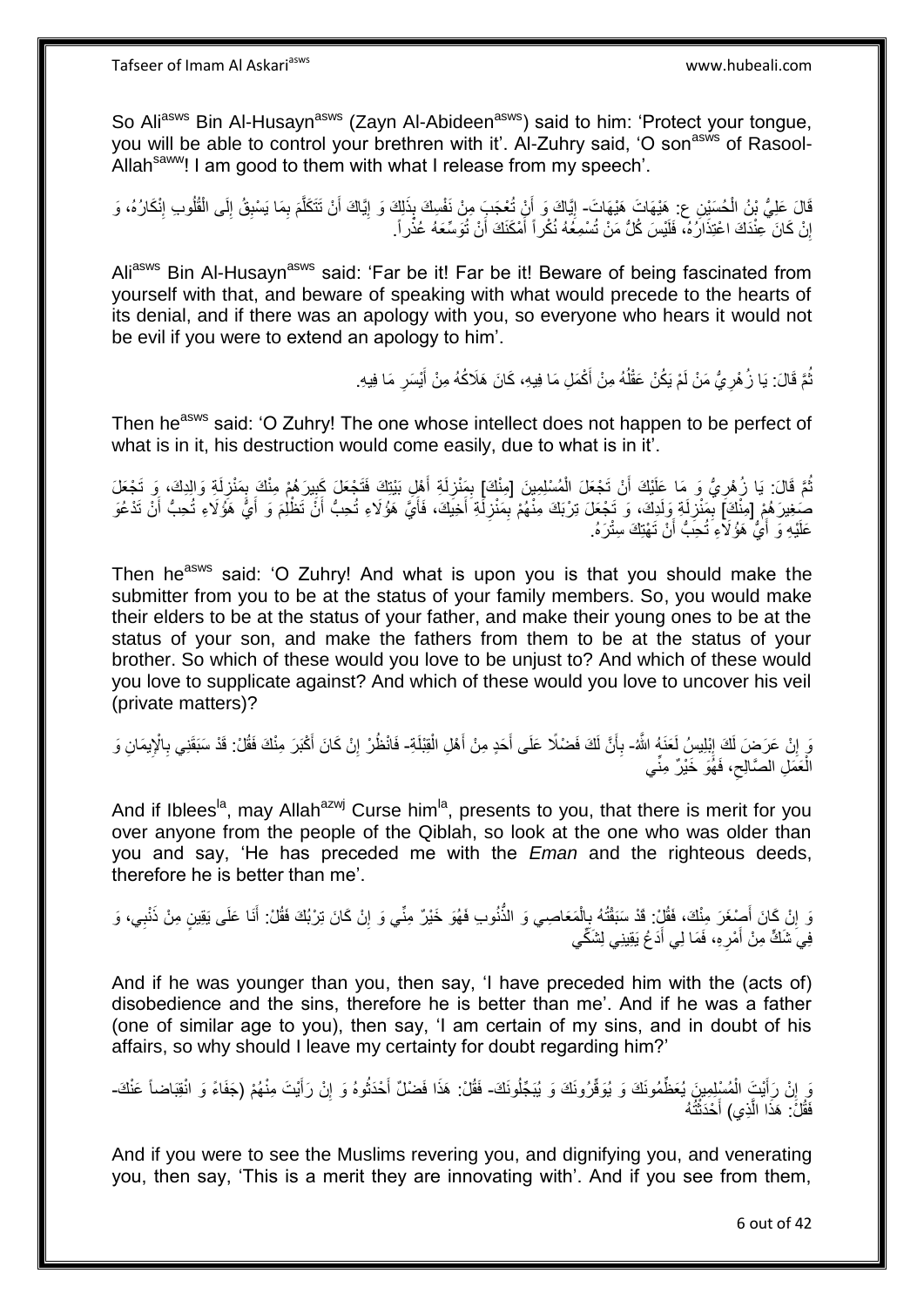disloyalty and constriction from you, then say, 'This is which I innovated with (from the sins)'.

فَإِنَّكَ إِذَا فَعَلْتَ ذَلِكَ، سَهَّلَ اللَّهُ عَلَيْكَ عَيْشَكَ، وَ كَثُرَ أَصْدِقَاؤُكَ، وَ قَلَّ أَعْدَاؤُكَ، وَ فَرِحْتَ بِمَا يَكُونُ مِنْ بِرِّهِمْ، وَ لَمْ تَأْسَفْ ْ ِ ِ ِ ِ َ ان<br>سالات ْ عََلَى مَا يَكُونُ مِنْ جَفَائِهِمْ. ِ

So, if you were to do that, Allah<sup>azwj</sup> would Ease your life upon you, and your friends would be a lot and your enemies would be few, and you would be happy with what is happening from their righteousness, and you would not regret upon what is happening from their disloyalty.

وَ اعْلَمْ: أَنَّ أَكْرَمَ النَّاسِ عَلَى النَّاسِ- مَنْ كَانَ خَيْرُهُ عَلَيْهِمْ فَائِضاً، وَ كَانَ عَنْهُمْ مُسْتَغْنِياً مُتَعَفِّفاً، وَ أَكْرَمُ النَّاسِ بَعْدَهُ عَلَيْهِمْ َ ِ َ ِ مَنْ كَانَ عَنْهُمْ مُتَعَفِّفاً، وَّ إِنْ كَانَ إِلَيْهِمْ مُحْتَاجاً، فَإِنَّمَا أَهْلُ الْدُّنْيَا (يَعْشَقُونَ الْأَمْوَالُ) ، َ ِ ِ لَ ِ ِ

And know, that the most benevolent of the people to the people, is the one who was extra good upon them, and he was needless from them, chaste. And the most benevolent of the people after him, to them, is the one who is chaste (not asking) from them, and even though he is needy to them, for rather, the people of the world are desirous for the wealth.

َ فَمَنْ لَمْ يُزَاحِمُهُمْ فِيمَا يَعْشَقُونَهُ كَرُمَ عَلَيْهِمْ، وَ مَنْ لَمْ يُزَاحِمْهُمْ فِيهَا وَ مَكَّنَهُمْ مِنْهَا أَوْ مِنْ بَعْضِهَا- كَانَ أَعَزَّ [عَلَيْهِمْ] وَ أَكْرَمَ. ِ ِ َ َ

Therefore, the one who does not challenge them with regards to what they are desirous for, they would be honourable to them, and the one who does not challenge them with regards to it and enables them (even more) from it (acquiring wealth), or from part of it, he would be the most honourable to them and most prestigious'.

> 9 قَالَ ع ثُمَّ قَامَ إِلَيْهِ رَجُلٌ فَقَالَ: يَا ابْنَ رَسُولِ اللَّهِ أَخْبِرْنِي مَا مَعْنَى «بِسْمِ اللَّهِ الرَّحْمنِ الرَّحِيمِ» َ لَ יִי (ו ِ ِ

**9** – He (Imam Muhammad Al-Baqir<sup>asws</sup>) said: 'Then a man stood up to him (Imam Ali<sup>asws</sup> Bin Al-Husayn<sup>asws</sup>), and he said, 'O son<sup>asws</sup> of Rasool-Allah<sup>saww</sup>! Inform me, what is the meaning of, 'In the Name of Allah<sup>azwj</sup> the Beneficent, the Merciful' ( بَسْم اللَّهِ **)** ِ **∣** ِ '?(الرَّحْمنِ الرَّحِيمِ

فَقَالَ عَلِيُّ بْنٍُ الْحُسَيْنِ عِ حَذَّثَنِي أَبِي، عَنْ أَخِيهِ، عَنْ أَمِيرِ الْمُؤْمِنِينَ ع أَنَّ رَجُلًا قَامَ إِلَيْهِ- فَقَالَ: يَا أَمِيرَ الْمُؤْمِنِينَ أَخْبِرْنِي ْ ِ َ َ َ ة<br>أ ْ لَ ِ ِ َ ْ َ عَنْ بِسْمِ ۚ «اللَّهِ الرَّحْمنِ الرَّحِيمِ» مَا َمَعْنَاهُ ِ **∣** ِ

So Ali<sup>asws</sup> Bin Al-Husayn<sup>asws</sup> said: 'My<sup>asws</sup> father<sup>asws</sup> narrated to me<sup>asws</sup>, from his<sup>asws</sup> brother<sup>asws</sup>, from Amir Al-Momineen<sup>asws</sup>, that a man stood up to him<sup>asws</sup> and he said, 'O Amir Al-Momineen<sup>asws</sup>! Inform me about, 'In the Name of Allah<sup>azwj</sup> the Beneficent, the Merciful (بِسْمِ اللَّهِ الرَّحْمنِ الزَّحِيمِ), what is its meanings?' ِ ِ ِ

فَقَالَ ع: إِنَّ قَوْلَكَ: «اللَّهِ» أَعْظَمُ الْأَسْمَاءِ مِنْ أَسْمَاءِ اللَّهِ تَعَالَى- وَ هُوَ الِاسْمُ الَّذِي لَا يَنْبَغِي أَنْ يَتَسَمَّى بِهِ غَيْرُ اللَّهِ، وَ لَمْ يَتَسَمَّ ֧֦֧֦֧֦֧֦֧֦֧֦֧֦֚ ِ َ ه َ َ بِهِ مَخْلُوقٌ. ِ

So he<sup>asws</sup> said: 'Your saying, 'Allah<sup>azwj</sup>' – it is the greatest of the Names of Allah<sup>azwj</sup> the Exalted – and it is the Name which is not befitting that you should name anyone else with it apart from Allah<sup>azwj</sup>, and the creatures cannot be named with it.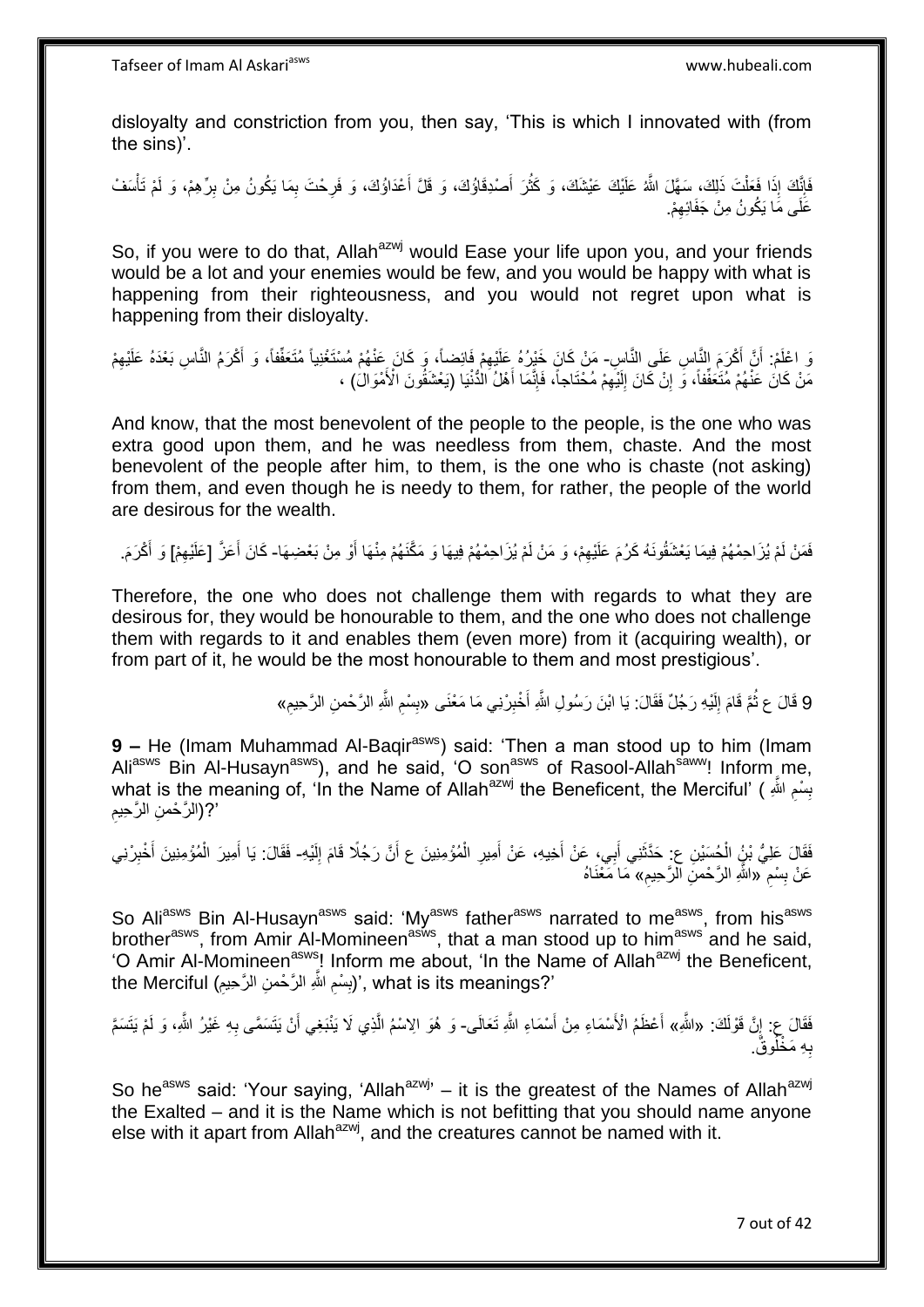فَقَالَ الرَّجُلُ: فَمَا تَفْسِيرُ فَوْلِهِ تَعَالَى: «الثَّهِ» فَقَالَ ع: هُوَ الَّذِي يَتَأَلَّهُ إِلَيْهِ عِنْدَ الْحَوَائِج وَ الشَّدَائِدِ- كُلُّ مَخْلُوقٍ، عِنْدَ انْقِطَاعِ<br>زوى المُعْدَمِينَ الصَّابِعِينَ وَجَمَعَ َ ه ْ لَ ٳ ِ الرَّجَاءِ مِنْ جَمِيعِ مَنْ دُونَهُ، وَ تَقَطَّعِ الْأَسْبَابِ مِنْ كُلِّ مَنْ سِوَّاهُ وَ ذَلِكَ أَنَّ كُلَّ مُتَوَّنِّسٍ فِي هَذِهِ الدُّنْنِا أَوْ مُتَعَظِّمٍ فِيهَا، وَ إِنَّ ِ ِ ֧֖֧֦֧֦֧֦֖֚֚֝֝֝֝֓֝֬֟֓֝֓֬֝֬֝֓֬֝֬֝֓**֓** َ ِ عَظُمَ غَذَاؤُهُ وَ طُخْيَانُهُ وَ كَثُرَتْ حَوَائِجُ مَنْ دُونَهُ إِلَيْهِ، فَإِنَّهُمْ سَيَحْتَاجُونَ حَوَائِجَ لَا يَقْدِرُ عَلَيْهَا هَذَا الْمُتَعَاظِمُ. ِ لَ ِ ،<br>ا ْ

So the man said, 'What is the *Tafseer* of the Word of the Exalted: "Allah"?' So he<sup>asws</sup> said: 'He<sup>azwj</sup> is that Who<sup>azwj</sup> is come to, during the needs and the difficulties, by every creature, during the cutting off of the hopes from the entirety of the ones besides Him<sup>asws</sup>, and the cutting of the means from everyone besides Him<sup>azwj</sup>. And that is because, every ruler in this world or a great one in it, and even if his riches were great as well as his tyranny, there will (always) be a lot of needs of the ones besides him, to him, and they would be needy of the needs which this great one would not be able upon.

نَ كَذَلِكَ هَذَا الْمُتَعَاظِمُ يَحْتَاجُ حَوَائِجَ لَا يَقْدِرُ عَلَيْهَا- فَيَنْقَطِعُ إِلَى اللَّهِ عِنْدَ ضَرُورَتِهِ وَ فَاقَتِهِ، حَتَّى إِذَا كُفِيَ هَمَّهُ، عَادَ إِلَى ْ لَ ِ ِ ِش ْر ِكِه.

And similar to that, this great one would be needy to ask from (some) and will not be unable upon (to act on his own), so he would cut out (away from the people) to Allah $a^{2x}$  during his necessity and his poverty (to that need), until his worries are sufficed from, he would return to his *Shirk* (Association with Allah<sup>azwj</sup>).

اً مَا تَسْمَعُ اللَّهَ عَزَّ وَ جَلَّ يَقُولُ: «قُلْ أَ رَأَيْتَكُمْ إِنْ أَتاكُمْ عَذابُ اللَّهِ أَوْ أَتَتْكُمُ السَّاعَةُ- أَ غَيْرَ اللَّهِ تَدْعُونَ إِنْ كُنْتُمْ صادِقِينَ- بَلْ<br>مَر مَرَ بِنَ مُنْتُمْ عَزَّ وَ جَلَ َ َ َ ِ َ َ ِ إِيَّاهُ تَدْعُونَ فَيَكْشِفُ ما تَدْعُونَ إِلَيْهِ إِنْ شاءَ- وَ تَنْسَوْنَ ما تُشْرِكُونَ» יֲ<br>י لَ ∣∣<br>∶ <u>֖֖֚֚֚֚֚֚</u> **∶** 

*Say: 'What is your view if the Punishment of Allah were to come to you, or the Hour should come to you, would you be supplication to other than Allah if you are truthful? [6:40] But, it is Him you should be supplicating to, so He would Remove what you are supplicating to Him for, if He so Desires – and you would be (easily) forgetting what you should be thanking for [6:40]*.

فَقَالَ اللَّهُ تَعَالَى لِعِبَادِهِ: أَيُّهَا الْفُقَرَاءُ إِلَى رَحْمَتِي- إِنِّي قَدْ أَلْزَمْتُكُمُ الْحَاجَةَ إِلَيَّ فِي كُلِّ حَالٍ، وَ ذِلَّةَ الْعُبُودِيَّةِ فِي كُلِّ وَقْتٍ، فَإِلَيَّ ِ ْ َ ْ ْ َ ِ لَ ∣ٍ<br>ّ∶ ْ لَ ∣∣<br>∶ فَافْزَ عُوا فِي كِّلِّ أَمْرٍ تَأْخُذُونَ بِهِ وَ تََرْجُونَ تَمَاّمَهُ، وَّ بُلُوعً غَايَتِهِ، **∶** ْ َ

So Allah<sup>azwj</sup> the Exalted Said to His<sup>azwj</sup> servants: "O you ones poor to My<sup>azwj</sup> Mercy! l<sup>azwj</sup> have Necessitated you all for the (asking for) the needs to Me<sup>azwj</sup> in every state, and the humbleness of the servitude during every time. Therefore, it is Me<sup>azwj</sup> you should be panicking to with regards to every matter you are being seized with and wishing for its completion, and reaching its peak.

َفَإِنِّي إِنْ أَرَدْتُ أَنْ أَعْطِيَكُمْ لَمْ يَقْدِرْ غَيْرِي عَلَى مَنْعِكُمْ وَ إِنْ أَرَدْتُ أَنْ أَمْنَعَكُمْ لَمْ يَقْدِرْ غَيْرِي عَلَى إعْطَائِكُمْ [فَأَنَا أَحَقُّ مَنْ َ َ اُ ِ ا<br>ا َ اُ ِ ِ َ َ ِ سُٰئِلٌ، وَ أَوْلَى مَنْ تُضُرِّعَ إِلَيْهِ] لَ ِ

So l<sup>azwj</sup>, when l<sup>azwj</sup> Intend so, l<sup>azwj</sup> shall Give you (and) no one apart from Me<sup>azwj</sup> would be able upon preventing you. And if lazw Intend to Prevent you, no one apart from Me<sup>azwj</sup> would be able upon giving you. So l<sup>azwj</sup> am the most rightful One to be asked from, and the foremost one to be beseeched to".

فَقُولُوا عِنْدَ افْتِتَاحِ كُلِّ أَمْرٍ عَظِيمٍ أَوْ صَغِيرٍ : «بِسْمِ اللَّهِ الرَّحْمنِ الرَّحِيمِ» أَيْ أَسْتَعِينُ عَلَى هَذَا الْأَمْرِ بِاللَّهِ الَّذِي لَا تَحِقُّ اُ ٍ َ  $\zeta$ ِ ِ ِ ه ِ ِ َ َ الْعِبَادَةُ لِغَيْرِهِ، الْمُغِيثِ إِذَا أَسْتُغِيثٌ، [وَ] الْمُجِيَبِ إِذَا دُعِيَ ْ ْ **∶** ْ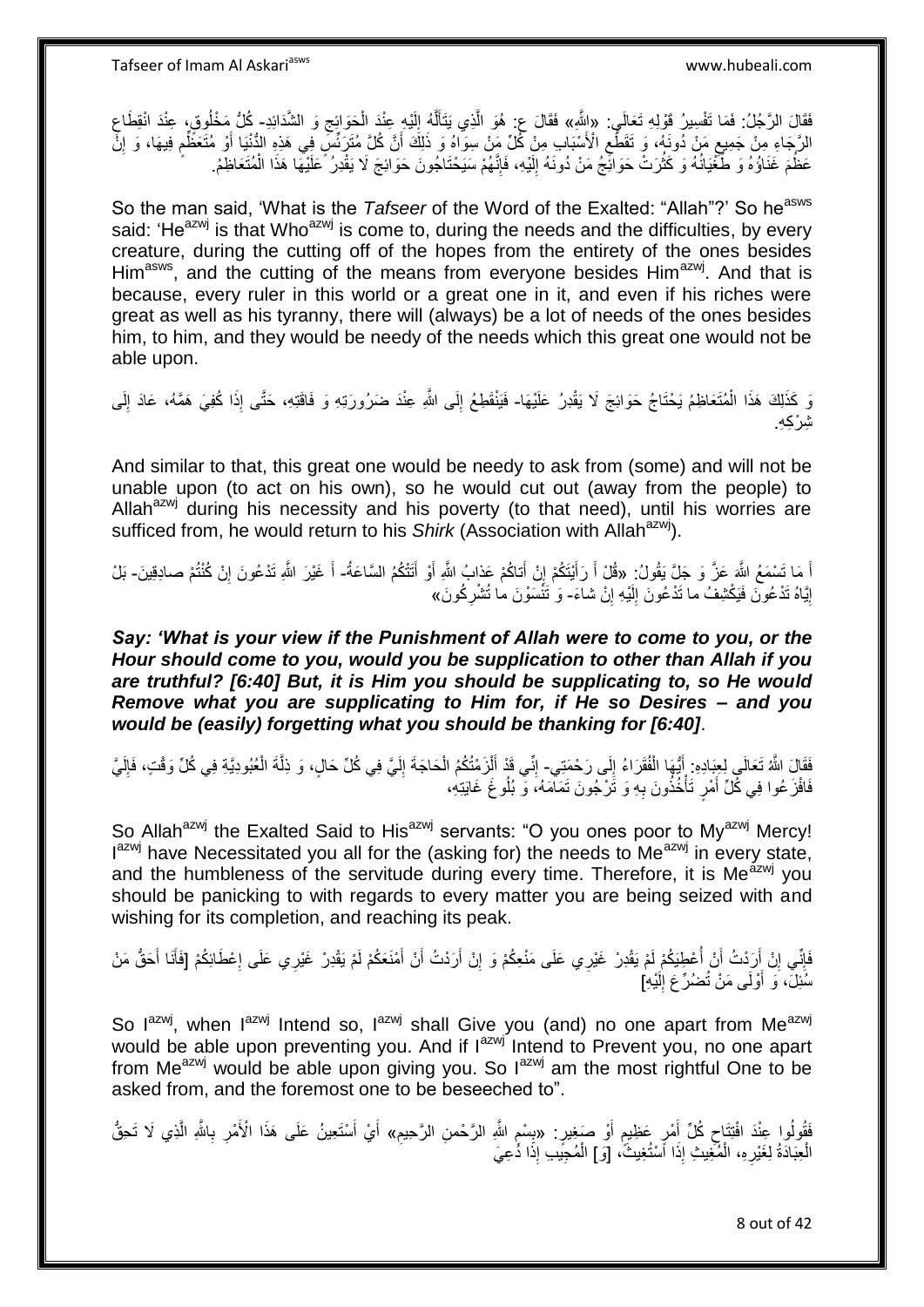Thus, you should be saying at the commencement of every matter, (no matter if) large or small, 'In the Name of Allah<sup>azwj</sup> the Beneficent, the Merciful ( نِبْسُمِ اللَّهِ الرَّحْمَنِ ا ِ **∣** ِ الزَّحِيمِ)' – i.e., 'I am seeking Assistance upon this matter, with Allahazwj Who, there is no right for the worship for other than Him<sup>azwj</sup>, the Helper when help is sought, and the Answerer when supplicated to.

«الرَّحْمَنِ» الَّذِي يَرْحَمُ بِبَسْطِ الرِّزْقِ عَلَيْنَا «الرَّحِيمِ» بِنَا فِي أَدْيَانِنَا وَ دُنْيَانَا وَ آخِرَتِنَا: خَفَّفَ اللَّه عَلَيْنَا الدِّينَ، وَ جَعَلَهُ سَهْلًا<br>كَمَدْ تَجْمَعُونَ مَعَهَّمَ مَعَ مَعَلِّ **∣** ه َ **∣** خَفِيفاً، وَ َهُوَ يَرْحَمُنَا بِتَمْبِيِّزِنَا مِنْ أَعْدَائِهِ. َ **∶** ِ **ِ** 

*The Beneficent* – The One<sup>azwj</sup> Who Extended the sustenance upon us. The *Merciful* – with us in our Religion, and our world, and our Hereafter. Allah<sup>azwj</sup> has Lightened the Religion upon us and Made it to be easy, light, and He<sup>azwj</sup> is Merciful to us with Differentiating us from His<sup>azwj</sup> enemies.

ُمَّ قَالَ رَسُولُ اللَّهِ عِن مَنْ أَحْزَنَهُ أَمْرٌ تَعَاطَاهُ- فَقَالَ: «بِسْمِ اللَّهِ الرَّحْمنِ الرَّحِيمِ» وَ هُوَ مُخْلِصٌّ لِلَّهِ عَزَّ وَ جَلٍّ وَ يُقْلِلُ بِقَلْبِهِ َ َ ِ **∣** ِ ْ ِ ِ الْذِهِ، لَمْ يَنْفَكَّ مِنْ إِخْدَى اثْنَتَيْنِ. إِمَّا بُلُوغِ حَاجَتِهِ الْدُّنْيَاوِيَّةً وَ إِمَّا مَا يَغْدِلُهُ عِنْدُهُ، وَ يُدَّخَرُلَدَيْهِ، وَ ما عِنْدَ اللَّهِ خَيْرٌ وَ أَبْقَى ُ ِ **∶** ِ ِ **ٔ ∶** لَ  $\frac{1}{2}$ َ ُمْؤ ِمِني َن. ْ لِل

Then Rasool-Allah<sup>saww</sup> said: 'The one whom dealing with a matter grieves him, and he says, 'In the Name of Allah<sup>azwj</sup> the Beneficent, the Merciful (بِسْمِ اللَّهِ الزَّحْمَنِ الزَّحِيمِ)<sup>,</sup> and ِ ِ **∣** he is sincere to Allah<sup>azwj</sup> Mighty and Majestic, and is attentive with his heart to Him<sup>azwj</sup>, would not miss out from one of the two – either he would achieve his worldly need, or the equal of it would be Kept for him by Allah<sup>azwj</sup>, and whatever is with *Allah is better and more lasting [28:60]* – for the *Momineen*''.

### **]فضل فاتحة الكتاب[**

## **Merits of the Opening of the Book (Surah Al-Hamd)**

10 وَ قَالَ الْحَسَنُ إِنْنُ عَلِيٍ] ع: قَالَ أَمِيرُ الْمُؤْمِنِينَ ع وَ إِنَ «بِسْمِ اللَّهِ الرَّحْمنِ الرَّحِيمِ» آيَةٌ مِنْ فَاتِحَةِ الْكِتَابِ، وَ هِيَ سَبْعُ<br>وَبِيَ عَلَيْهِ الْجَسَنُ إِنْيَ وَ مِيَ سَبْعُ ْ ْ ِ ِ ِ ِ ْ آيَاتٍ تَمَامُهَا بِسْمِ اللَّهِ الرَّحْمنِّ الرَّحِيمِ.<br>\* ِ ِ **∣** 

**10 –** And Al-Hassan<sup>asws</sup> Bin Ali<sup>asws</sup> said: 'Amir Al-Momineen<sup>asws</sup> said: 'And 'In the Name of Allah the Beneficent, the Merciful (إِسْمِ اللَّهِ الزَّحْمنِ الزَّحْمِيُ) is a Verse from the ِ ِ **ِ** Opening of the Book (Surah Al-Hamd), and it is of seven Verses, complete with 'In the Name of Allah the Beneficent, the Merciful'.

[قَالَ]: سَمِعْتُ رَسُولَ اللَّهِ ص يَقُولُ: إِنَّ اللَّهَ عَزَّ وَ جَلَّ قَالَ لِي: يَا مُحَمَّدُ «وَ لَقَدْ آتَيْناكَ سَبْعاً مِنَ الْمَنْانِي وَ الْقُرْآنَ الْعَظِيمَ» יֲ<br>י ْ ْ ْ فَافْرَدْ الِامْتِنَانَ [عَلَيَ] بِفَاتِحَةِ الْكِتَابِ، وَ جَعَلَهَا بِإِزَاءِ الْقُرْآنِ الْعَظِيمِ وَ إِنَّ فَاتِحَةَ الْكِتَابِ أَشْرَفُ مَا فِي كُنُورِ الْعَرْشِ. َ ْ ِ ِ ْ ْ ِ ِ ْ **∣** ْ ِ

I have heard Rasool-Allah<sup>saww</sup> say: 'Allah<sup>azwj</sup> Said to me, 'O Muhammad<sup>saww</sup> And We *have Given you seven of the oft-repeated (verses) and the Magnificent Quran [15:87]*. Allah<sup>azwj</sup> Referred to it separately in the Opening of the Book and Made it special to the Magnificent Quran and this Opening of the Book is the noblest of the treasures of the Throne.'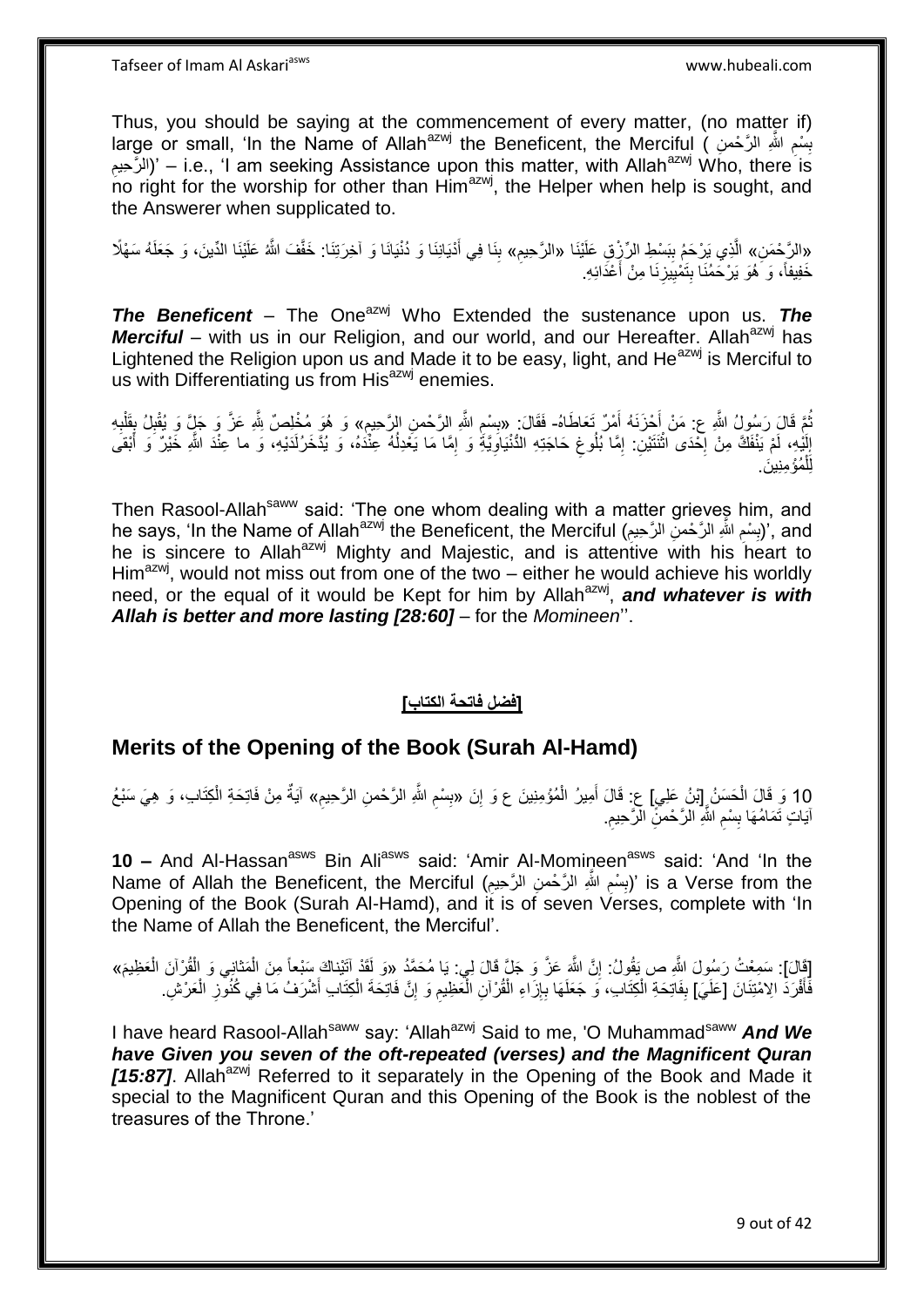وَ إِنَّ اللَّهِ تَعَالَى خَصِّ بِهَا مُجَمَّداً ص وَ شَرَّفَهُ [بِهَا] وَ لَمْ يُشْرِكْ مَعَهُ فِيهَا أَحَداً مِنْ أَنْبِيَائِهِ مَا خَلَا سُلَيْمَانَ ع فَإِنَّهُ أَعْطَاهُ مِنْهَا ِ َ َ **ٍ** ِ **∶** ِ َ  $\frac{1}{2}$ «بِسِّمِ اللَّهِ الزَّحْمِنِ الزَّحِيمِ» أَ لَا تَرَى أَنَّهُ يَحْكِيَ عَنْ بِلْقِيسَ حَينَ قَالَتْ: «إِنِّي أُلْقِيَ إِلَيَّ كِتابٌ كَرِيمٌ إِنَّهُ مِنْ سُلَيْمَانَ وَ إِنَّهُ بِسْمِ ِ **! ِ** َ َ ِ ِ ِ ِ ِ لَ ِ ْ ِ ِ اللَّهِ الزَّحْمنِ الزَّحِيمِ»

Allah<sup>azwj</sup> the Exalted Specialise Muhammad<sup>saww</sup> with it and Ennobled him<sup>saww</sup> with it, and did not associate in it along with him<sup>saww</sup>, anyone else from the Prophets<sup>as</sup> apart from Suleyman<sup>as</sup>, for he<sup>saww</sup> was Given from it, *In the Name of Allah the* **Beneficent, the Merciful [1:1].** Do you not see that He<sup>azwj</sup> Related about Bilquees where she said: *An honourable letter has been delivered to me [27:29] It is from Suleyman, and it is in the Name of Allah, the Beneficent, the Merciful*? *[27:30]*!

ِ أَلَا فَمَنْ قَرَأَهَا مُعْتَقِداً لِمُوَالِاةِ مُحَمَّدٍ وَ آلِهِ الطَّيِّبِينَ، مُنْقَاداً لِأَمْرِهِمْ، مُؤْمِناً بِظَاهِرِهِمْ وَ بَاطِنِهِمْ، أَعْطَاهُ اللَّهُ عَزَّ وَ جَلَّ بِكُلِّ ِ ِ **!** َ ِ َ ِ حَرْفٍ مِنْهَا حَسَنَةً، كُلُّ حَسَنَةٍ مِنْهَا أَفْضَلُ لَهُ مِنَ الدُّنْيَا وَ مَا فِيهَا- مِنْ أَصْنَافَ أَمْوَالِهَا وَ خَيْرَاتِهَا َ َ

Indeed! So the one who recites this and believes in the *Wilayah* of Muhammad<sup>saww</sup> and his<sup>saww</sup> Pure Progeny<sup>asws</sup>, and believes in their manifest and hidden matters, then Allah<sup>azwj</sup> Mighty and Majestic will Give him a Reward for every letter of it, each of which will be better than this world and whatever is in it from the varieties of its wealth and (all of) its goodness.

يَ مَنِ اسْتَمَعَ قَارِئاً يَقْرَؤُهَا- كَانَ لَهُ قَدْرُ ثُلُثِ مَا لِلْقَارِئِ، فَلْيَسْتَكْثِرْ أَحَدُكُمْ مِنْ هَذَا الْخَيْرِ الْمُعْرَضِ لَكُمْ، فَإِنَّهُ غَنِيمَةٌ لَا يَذْهَبَنَّ ِ ْ ُ ُ **ٔ**  $\frac{1}{2}$ ْ ِ ْ َ ْ أَوَ انُهُ، فَتَبْقَى فِيَ قُلُوبِكُمُ الْحَسْرَةُ. ْ ِ ر<br>ا

And the one who listens intently to a reciter reciting it, would have for him a third of what is for the reciter. Therefore, let each one of you attain a good deal from this goodness shown to you, for it is such a booty, the season of which will not be passing away, in case regret remains in your heart (of not benefiting from its recitations).

## **َمي َن لعالَ قوله عز و جل َ َر ِّب اْ َح ْمُد َّلِله الْ**

**The Words of the Mighty and Majestic: The Praise is for Allah Lord of the worlds [1:2].**

**]تفسير الحمد[**

### **Interpretation of 'The Praise'**

11 قَوْلُهُ تَعَالَى: «الْجَمْدُ لِلَّهِ رَبِّ الْعالَمِينَ» قَالَ الْإِمَامُ ع: جَاءَ رَجُلٌ إِلَى الرِّضَا ع<br>11 قَوْلُهُ تَعَالَى: «الْجَمْدُ لِلَّهِ رَبِّ الْعالَمِينَ» قَالَ الْإِمَامُ ع: جَاءَ رَجُلٌ إِلَى الرِّضَا ع َ ِ ْ ْ اً<br>ا عَزَّ وَ جَلَ «الْجَمْدُ اللَّهِ رَبِّ الْعالَمِينَ» مَا تَفْسِيرُهُ قَالَ ع: لَقَدْ حَدَّثَنِيَ أَبِّي، عَنْ جَدِّي عَنِ الْبَاقِرِ، عَنْ زَيْنِ اَلْعَابِدِينَ ع أَنَّ ْ ْ ِ ْ ِ ْ َ َ َ رَجِّلًا جَاءَ إِلَى أَمِيرِ الْمُؤْمِنِينَ ع فَقَالَ: أَخْبِرْنِي عَنْ قَوْلِهِ عَزَّ وَ جَلَ «الْحَمْدُ شَّهِ رَبِّ الْعالَمِينَ» مَا تَفْسِيرُهُ ْ ِ َ ِ ِ ْ ْ

**11 -** The Imam<sup>asws</sup> said: 'A person came to Al-Reza<sup>asws</sup> and said: 'O son<sup>asws</sup> of the Rasool-Allah<sup>saww</sup>, inform me about the Words of Allah<sup>azwj</sup>: **The Praise is for Allah** *Lord of the worlds [1:2]*, what is its explanation?' Heasws said: 'My fatherasws narrated to me<sup>asws</sup> from my forefather<sup>asws</sup> Al-Baqir<sup>asws</sup> from Zayn-ul-Abideen<sup>asws</sup> that a person came to Amir-Al-Momineen<sup>asws</sup> and said: 'Inform me about the Words of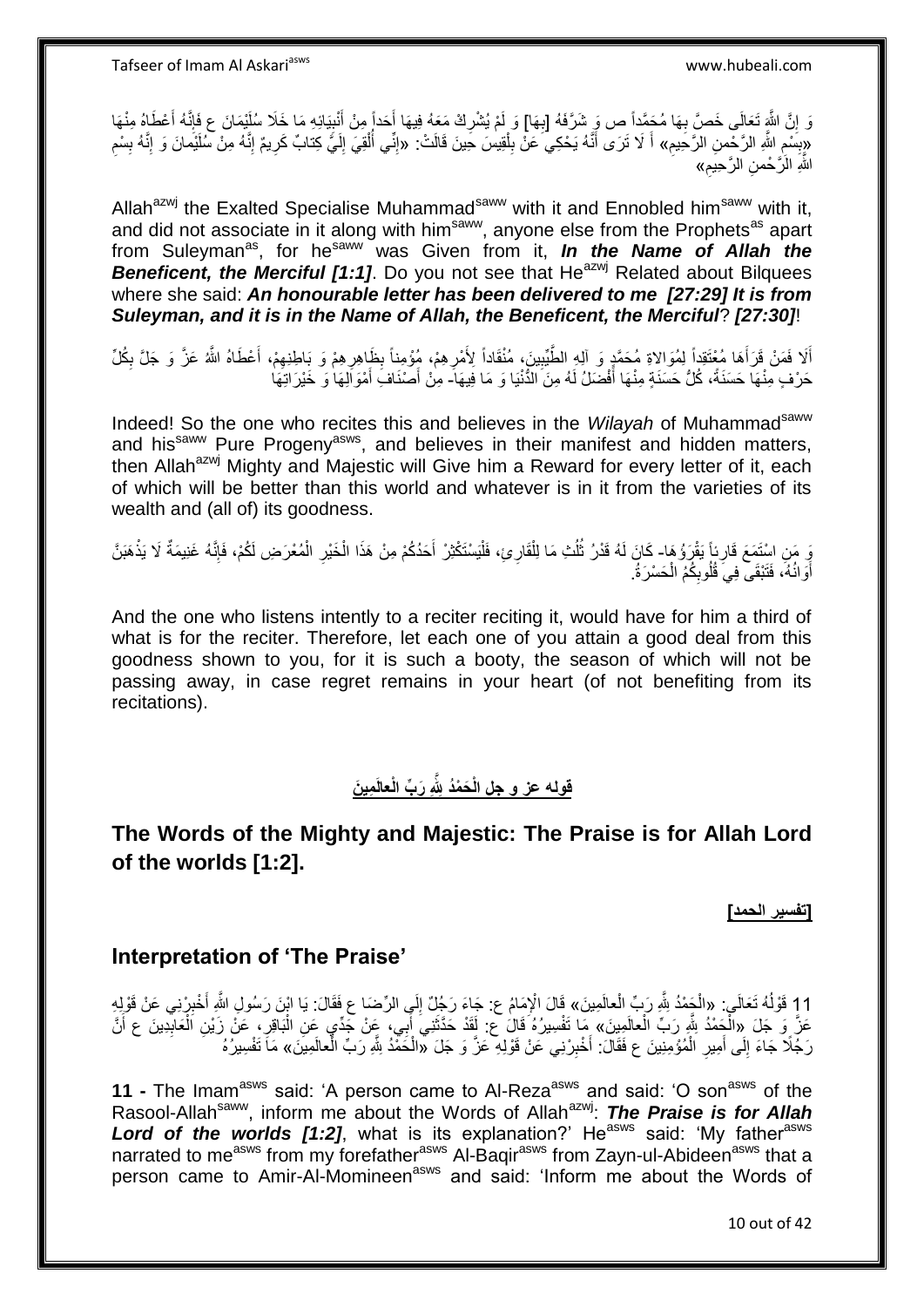Allah<sup>azwj</sup>: *The Praise is for Allah Lord of the worlds [1:2] (الْحَمْدُ بِللَّهِ رَ*بِّ الْعالَمِينَ*),* what is ْ ْ its interpretation?'

فَقَالَ: «الْحَمْدُ لِلَّهِ» هُوَ أَنْ عَرَّفَ اللَّهُ عِبَادَهُ بَعْضَ نِعَمِهِ عَلَيْهِمْ جُمَلًا، إِذْ لَا يَقْدِرُونَ عَلَى مَعْرِفَةِ جَمِيعِهَا بِالتَّفْصِيلِ، لِأَنَّهَا ِ ْ **∶** ِ **ٔ** ِ أَكْثَرُ مِنْ أَنْ تُحْصَى أَوْ تُغْرَفَ ة<br>أ َ َ

He<sup>asws</sup> said: "The Praise is for Allah" - it is the recognition by him of some of Allah<sup>azwj</sup>'s Bounties to him, in summary, as he does not have the ability to recognise all of these in detail, because they are too numerous to count or recognise'.

فَقَالَ لَهُمْ: قُولُوا: «الْحَمْدُ شِّهِ» عَلَي مَا أَنْعَمَ بِهِ عَلَيْنَا ۭ (رَبّ الْعالَمِينَ) وَ هُمُ الْجَمَاعَاتُونْ كُلِّ مَخْلُوقٍ، مِنَ الْجَمَادَاتِ، وَ ِ ِ َ ْ ْ ْ الْحَيَوَانَاتِ: فَأَمَّا الْحَيَوَانَاتُ، فَهُوَ يَقْلِبُهَا فِي قُدْرَتِهِ، وَ يَغْذُوهَا مِنْ رِزْقِهِ، وَ يَحُوطُهَا بِكَنَفِهِ وَ يُدَبِّرُ كُلَّا مِنْهَا بِمَصْلَحَتِهِ. ْ ْ َ ِ ِ ِ

He<sup>asws</sup> said to them: 'Say the Words: **The Praise is for Allah [1:2]** for the Bounties that have been Bestowed. '*The Lord of the worlds [1:2]* -includes the communities of all creatures, from the vegetation and animals. As for the animals,  $He^{azwj}$  has placed in their hearts ability to fend for themselves and also all about (their requirements) for their betterment.

وَ أَمَّا الْجَمَادَاتُ فَهُوَ يُمْسِكُهَا بِقُدْرَتِهِ، يُمْسِكُ مَا اتَّصَلَ مِنْهَا أَنْ يَتَهَافَتَ، وَ يُمْسِكُ الْمُتَهَافِتَ مِنْهَا أَنْ يَتَلَاصَقَوَ يُمْسِكُ السَّماءَ ْ َ ْ اُ **∣** أَنْ تَقَعَ عَلَى الْأَرْضِ إِلَّا بِإِنْذِهِ، وَ يُمْسِكُ الْأَرْضَ أَنْ تَنْخَسِفَ إِلَّا بِأَمْرِهِ، إِنَّهُ بِعِبَادِهِ رَءُوفٌ رَحِيمٌ. **ٔ** ِ ِ ا<br>ا ِ ِ **∶** َ ِ ِ اُ

And as for the vegetation, He<sup>azwj</sup> Maintains it by His<sup>azwj</sup> Power, and Maintains it, and Holds the sky so that it does not fall down on the earth except by His<sup>azwj</sup> Permission, and the earth does not collapse except by His<sup>azwj</sup> Command, He<sup>azwj</sup> is Gracious and Merciful to His<sup>azwj</sup> servants.'

قَالَ ع: وَ (رَبِّ الْعالَمِينَ) مَالِكُهُمْ وَ خَالِقُهُمْ- وَ سَائِقُ أَرْزَاقِهِمْ، إِلَيْهِمْ، مِنْ حَيْثُ يَعْلَمُونَ. وَ مِنْ حَيْثُ لَا يَعْلَمُونَ. فَالرّزْقُ ْ ِ لَ ِ ِ اُ مَقْسُومٌ، وَ هُوَ يَأْتِي ابْنَ آَدَمَ عَلَى أَيِّ سِيرَةٍ سَارَهَا مِنَ الدُّنْيَا، لَيْسَ لِتَقْوَي مُتَّقِ بِزَائِدَةٍ، وَ لَا لِفُجُورِ فَاجِرٍ بِذَاقِصَةٍ، وَ بَيْنَهُ وَ ْ ِ ِ ِ َ بَيْنَهُ سِتُٰرٌ ۖ وَ هُوَ طَالِّبُهُ ۚ وَ لَوْ أَنَّ أَحَدَكُمْ يَفِرُّ مِنْ رِزْقِهِ لََطَلَبَهُ رِزْقُهُ كَمَا يَطْلُبُهُ الْمَوْتُ ۚ ً<br>ا َ ِ ِ ْ ُ

He<sup>asws</sup> said: 'And *The Lord of the worlds [1:2]* - means that He<sup>azwj</sup> is their Master and their Creator and gives them sustenance from where they are knowing or whether they are not knowing. Sustenance has been Apportioned, and  $He^{azwj}$  gives to the son of Adam<sup>as</sup> equally regardless of which way he adopts. The pious does not get more due to his piety nor does the mischief-maker gets any less due to his mischief. Between him and his sustenance that he strives for there is a veil. If any of you do not go and seek his sustenance, then sustenance will seek him out like death seeks him out.

قَالِ [أَمِيرُ الْمُؤْمِنِينَ عِ]: فَقَالَ اللَّهُ تَعَالَى لَهُمْ: قُولُوا: «الْحَمْدُ بِثَّه» عَلَى مَا أَنْعَمَ بِهِ عَلَيْنَا، وَ ذَكَرَنَا بِهِ مِنْ خَيْرٍ فِي كُتُبِ ْ َ ُ ِ ِ َ الْأَوَّلِينَ مِنْ قَبْلِ أَنْ نَكُونَ. فَفِي هَذَا إِيجَابٌ عَلَى مُحَمَّدٍ وَ آلِ مُحَمَّدٍ لِمَا فَضَّلَهُ وَ فَضَلَهُمْ، وَ عَلَى شِيعَتِهِمْ أَنْ يَشْكُرُوهُ بِمَا َ ِ ِ َ ِ فَضَّلَهُمْ [بِهِ عَلَى غَيْرِ هِمْ]. ِ **∶** 

Amir-Al-Momineen<sup>asws</sup> said: 'Allah<sup>azwj</sup> Said to them, 'Be saying The Praise is for Allah [1:2] – upon what He<sup>azwj</sup> has Favoured with upon us<sup>asws</sup>, and Mentioned us<sup>asws</sup> with it from goodness in the former Books from before we<sup>asws</sup> came to be (in this world). Thus, in this in an Obligation upon Muhammad<sup>saww</sup> and the Progeny<sup>asws</sup> due to what He<sup>azwj</sup> Graced him<sup>saww</sup> and Graced them<sup>asws</sup> and upon their<sup>asws</sup> Shias, that they should be thankful with what they have been Graced with over the others'.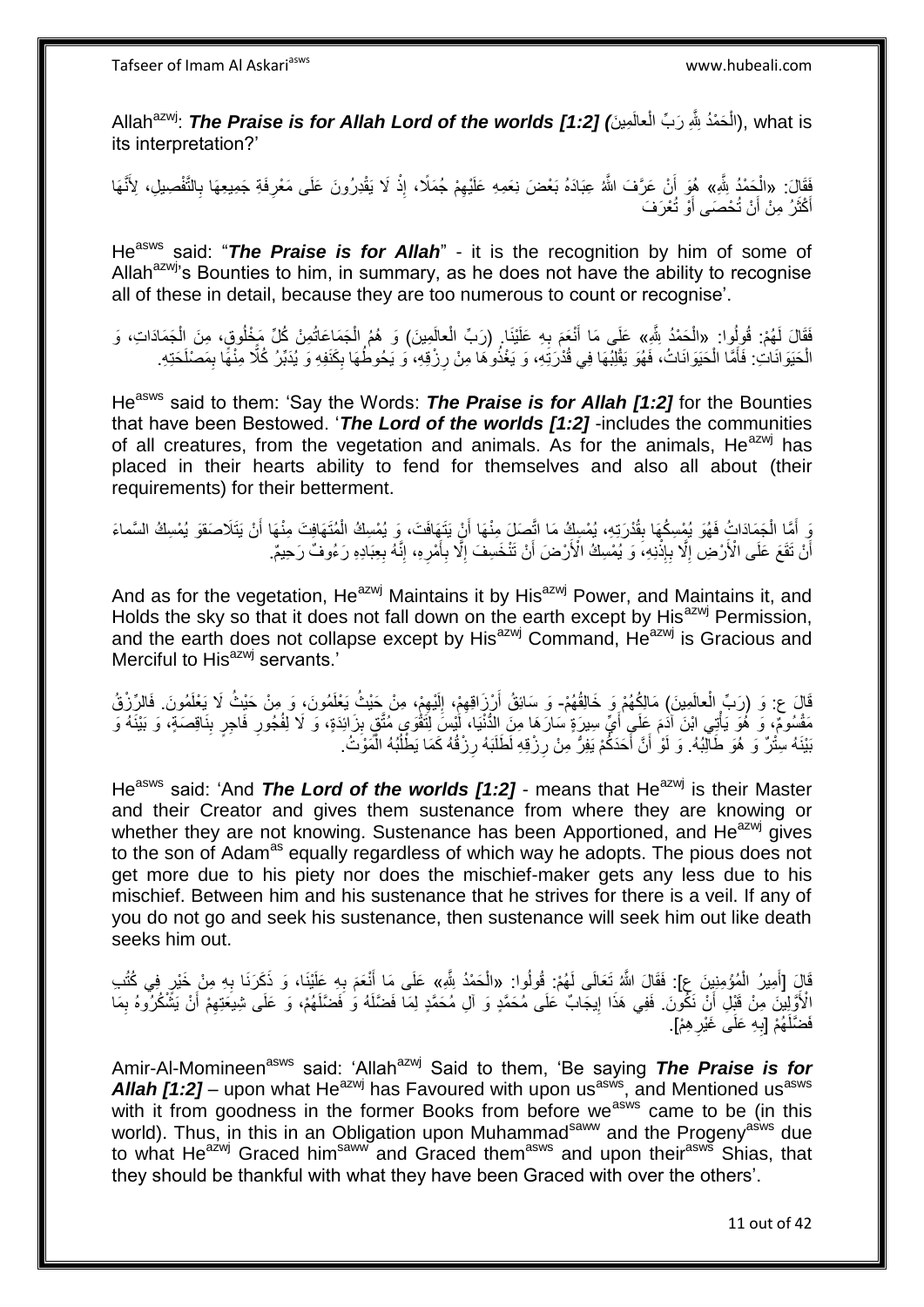**]تفضيل أمة محمد على جميع األمم[**

# **The merits of the community of Muhammadsaww over the entirety of the communities**

وَ ذَلِكَ أَنَّ رَسُولَ اللَّهِ ص قَالَ: لَمَّا بَعَثَ اللَّهُ عَنَّ وَ جَلَّ مُوسَى بْنَ عِمْرَانَ وَ اصطَفَاهُ نَجِيّاً- وَ فَلَقَ لَهُ الْبَحْرَ فَنَجًى بَنِي ْ إِسْرَائِيلَ، ۖ وَ أَعْطَاهُ التَّوْرَاةَ وَ الْأَلْوَاحَ- رَأَى مَكَانَهُ مِنْ رَبِّهِ عَزَّ وَ جَلَّ فَقَالَ: يَا رَبِّ لَقَدْ أَكْرَمْتَنِي بِكَرَامَةٍ لَمْ تُكْرِمْ بِهَا أَحَداً ْ َ ِ َ ِ ِ ِ َ َقْبلِي.

And that is, because Rasool-Allah<sup>saww</sup> said: 'When Allah<sup>azwj</sup> Mighty and Majestic Sent Musa<sup>as</sup> Bin Imran<sup>as</sup> and Chose him<sup>as</sup> as a rescuer, and Split the sea for him<sup>as</sup> and so he<sup>as</sup> rescued the Children of Israel, and He<sup>azwj</sup> Gave him<sup>as</sup> the Torah and the Tablets – he<sup>saww</sup> saw his<sup>as</sup> position from his<sup>as</sup> Lord<sup>azwj</sup> Mighty and Majestic, and he<sup>as</sup> said: 'O Lord<sup>azwj</sup>! You<sup>azwj</sup> have Honoured me<sup>as</sup> with such a prestige, You<sup>azwj</sup> have not Honoured anyone else with it before measing

فَقَالَ اللَّهُ عَزَّ وَ جَلَّ: يَا مُوسَى أَ مَا عَلِمْتَ أَنَّ مُحَمَّداً أَفْضَلٍۢ عِنْدِيِ- مِنْ جَمِيعِ مَلائِكَنِي وَ جَمِيعِ خَلْقِي قَالَ مُوسَى. يَا رَبِّ-َ َ ْ ِ  $\zeta$ فَإِنْ كَانَ مُحَمَّدٌ أَكْرَمَ عِنْدَكَ مِنْ جَمِيعِ خَلْقِكَ، فَهَلْ فِي آلِ الْأَنْبِيَاءِ أَكْرَمُ مِنْ آلِي َ ِ ِ ْ ِ َ

So Allah<sup>azwj</sup> Mighty and Majestic Said: "O Musa<sup>as</sup>! But, do you<sup>as</sup> not know that Muhammad<sup>saww</sup> is more superior in My<sup>azwj</sup> Presence than the entirety of My<sup>azwj</sup> Angels and the entirety of My<sup>azwj</sup> creatures?" Musa<sup>as</sup> said: 'O Lord<sup>azwj</sup>! So if it was so that Muhammad<sup>saww</sup> was more prestigious (superior) in Your<sup>azwj</sup> Presence than the entirety of Your<sup>azwj</sup> creatures, then is there among the progenies of the Prophets<sup>as</sup> any more honourable from a progeny?'

َ قَالَ اللَّهُ عَنَّ وَ جَلَّ: يَا مُوسَى أَ مَا عَلِمْتَ أَنَّ فَضْلَ آلِ مُحَمَّدٍ عَلَى جَمِيعِ آلِ النَّبِيِّينَ كَفَضْلِ مُحَمَّدٍ عَلَى جَمِيعِ الْمُرْسَلِينَ فَقَالَ: ِ ্ ْ ِ َبَا رَبِّ فَإِنَّ كَانَ آلُ مُحَمَّدٍ عِنّْدَكَ كَذَلِكَ، فَهَلْ فِي صَحَابَةِ الْأُنْبِيَاءِ أَكْرَمُ [عِنْدَكَ] مِنْ صَحَابَتِي َ ِ ِ

Allah<sup>azwj</sup> Mighty and Majestic Said: "O Musa<sup>as</sup>! But, do you know that the merit of the Progeny<sup>as</sup> of Muhammad<sup>saww</sup> upon the entirety of the progenies of the Prophets<sup>as</sup>, is like the merit of Muhammad over the entirety of the Mursils<sup>as</sup>?" So he<sup>as</sup> said: 'O Lord<sup>azwj</sup>! So if it was so that the Progeny<sup>as</sup> of Muhammad<sup>saww</sup> was like that in Your<sup>azwj</sup> Presence, then is that among the companions of the Prophets<sup>as</sup> any more honourable in Your<sup>azwj</sup> Presence than my<sup>as</sup> companions?'

َ قَالَ اللَّهُ عَنَّ وَ جَلَّ: يَا مُوسَى أَ مَا عَلِمْتَ أَنَّ فَضْلٍّ صَحَابَةِ مُحَمَّدٍ ص عَلَى جَمِيعِ صَحَابَةِ الْمُرْسَلِينَ- كَفَضْلِ أَلِ مُحَمَّدٍ عَلَى ْ  $\zeta$ جَمِيعِ آلِ النَّبِيِّينَ- وَ [كَ] فَضْلِ مُحَمَّدٍ عَلَى جَمِيعِ الْمُرْسَلِينَ **!**  $\zeta$ ْ  $\zeta$ 

Allah<sup>azwj</sup> Mighty and Majestic Said: "O Musa<sup>as</sup>! But do you<sup>as</sup> not know that the superiority of the companions of Muhammad<sup>saww</sup> over the entirety of the companions of the Mursils<sup>as</sup> is like the superiority of the Progeny<sup>asws</sup> of Muhammad<sup>saww</sup> over the entirety of the Progenies of the Prophets<sup>as</sup>  $-$  and like the superiority of Muhammad<sup>saww</sup> over the entirety of the Mursils<sup>as</sup>?"

ْفَقَالَ مُوسَى: يَا رَبِّ- فَإِنْ كَانَ مُحَمَّدٌ وَ آلُهُ وَ صَحْبُهُ كَمَا وَصَفْتَ، فَهَلْ فِي أُمَمِ الْأَنْبِيَاءِ أَفْضَلُ عِنْدَكَ مِنْ أُمَّتِي ظَلَّلْتَ عَلَيْهِمُ ُ َ ِ ِ ا<br>ا ٔ<br>ا ِ ْ ه الْغَمَامَ، وَ أَنْزَلْتَ عَلَيْهِمُ الْمَنَّ وَ السَّلْوَى وَ فَلَقْتَ لَهُمُ الْبَحْرَ :<br>ا ْ ْ ْ َ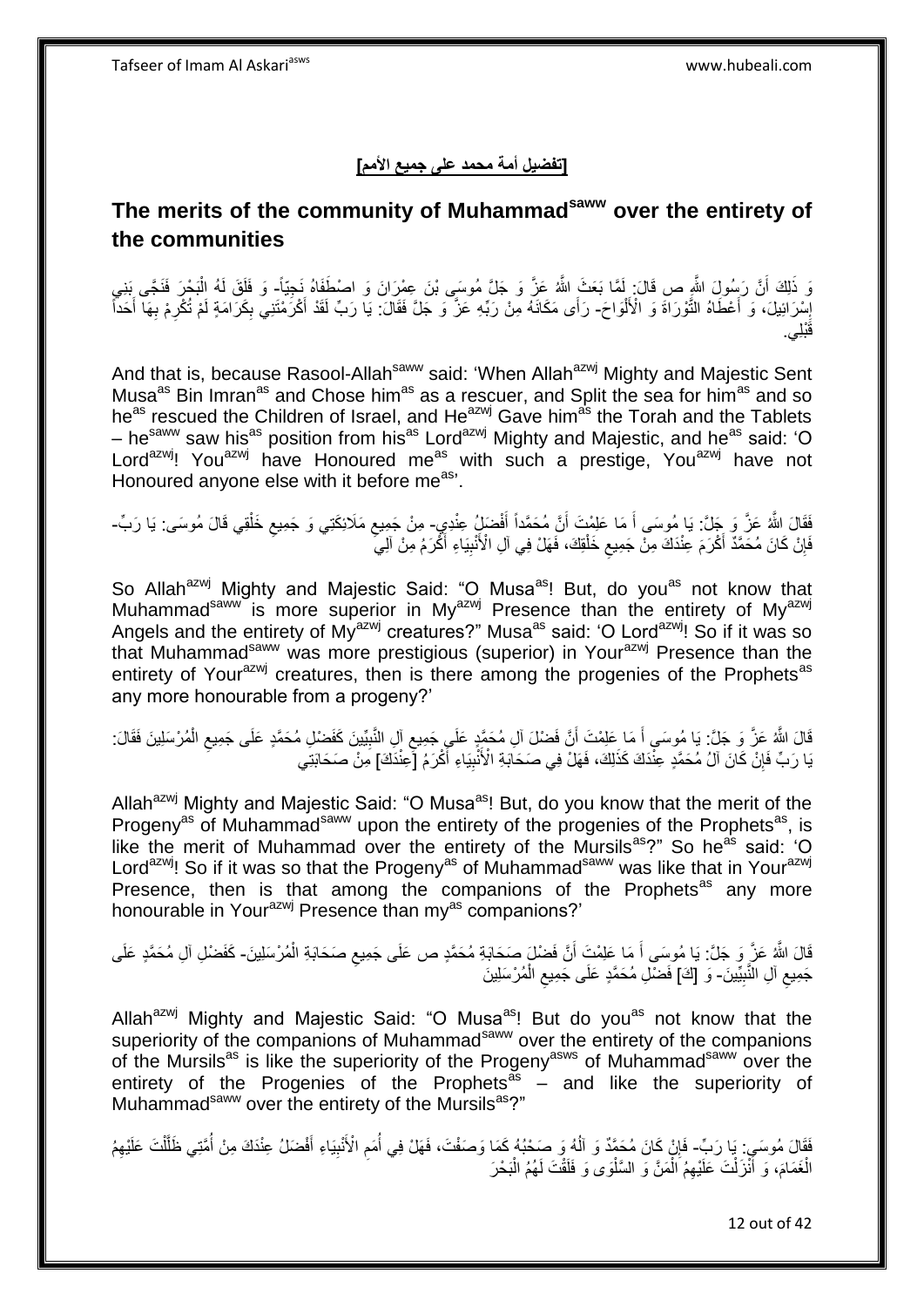So Musa<sup>as</sup> said: 'O Lord<sup>azwj</sup>! So if it was so that Muhammad<sup>saww</sup> and his<sup>saww</sup> Progeny<sup>asws</sup> are as You<sup>azwj</sup> Described, then is there among a community of the Prophets<sup>as</sup>, any who is superior in Your<sup>azwj</sup> Presence than my<sup>as</sup> community is? You<sup>azwj</sup> Shaded upon them with the clouds, and Sent down upon them the manna and the quails, and Split the sea for them'.

فَقَالَ اللَّهُ تَعَالَى: يَا مُوسَى أَ مَا عَلِمْتَ أَنَّ فَضْلَ أُمَّةِ مُحَمَّدٍ عَلَى جَمِيعِ الْأُمَمِ كَفَضْلِي عَلَى جَمِيعِ خَلْقِي قَالَ مُوسَى: يَا رَبِّ ِ  $\zeta$ ا<br>ا َ َ ْ ِ يْتَنِي كُنْتُ أَرَاهُمْ. َ لَ

Allah<sup>azwj</sup> the Exalted Said: "O Musa<sup>as</sup>! But, do you<sup>as</sup> not know that the superiority of the community of Muhammad<sup>saww</sup> over the entirety of the communities is like  $Mv^{a z w j}$ Superiority over the entirety of My<sup>azwj</sup> creatures?" Musa<sup>as</sup> said: 'O Lord<sup>azwj</sup>! Alas! If only l<sup>as</sup> could see them'.

(فَأَوْحَى اللَّهُ تَعَالَى إِلَيْهِ): يَا مُوسَى إِنَّكَ لَنْ تَرَاهُمْ، فَلَيْسَ هَذَا أَوَانُ ظُهُورٍ هِمْ، وَ لَكِنْ سَوْفَ تَرَاهُمْ فِي الْجَنَّةِ جَنَّاتِ عَدْنٍ وَ لَ  $\frac{1}{2}$ ْ ِ َ ِ الْفِرْدَوْسِ بِحَضْرَةِ مُحَمَّدٍ فِي نَعِيمِهَا يَتَقَلَّبُونَ، وَ فِي خَيْرَاتِهَا يَتَبَحْبَحُونَ أَ فَتُحِبُّ أَنْ أُسْمِعَكَ كَلَامَهُمْ قَالَ: ۖ نَعَمْ يَا إِلَهِي. ِ ه ِ ِ َ َ

So Allah<sup>azwj</sup> the Exalted Revealed unto him<sup>as</sup>: "O Musa<sup>as</sup>! You<sup>as</sup> cannot see them, for this isn't the time of their appearance. But, soon you<sup>as</sup> will see them in the Paradise, the Gardens of Eden and the *Firdous*, in the presence of Muhammad<sup>saww</sup>. They would be turning in its Bliss and they would be enjoying in its goodness. Would you<sup>as</sup> love to hear their voices?" He<sup>as</sup> said: 'Yes, my<sup>as</sup> God<sup>azwj</sup>!'

### **: ]نداء الرب سبحانه و تعالى أمة محمد )ص([**

# **The Call of the Lordazwj Glorious and Exalted to the Community of Muhammadsaww**

قَالَ [اللَّهُ جَلَّ جَلَالُهُ]: قُمْ بَيْنَ يَدَيَّ، وَ اشْدُدْ مِئْزَرَكَ- قِيَامَ الْعَبْدِ الذَّلِيلِ بَيْنَ يَدَيِ السَّيِّدِ الْمَلِكِ الْجَلِيلِ، فَفَعَلَ ذَلِكَ مُوسَى. ا<br>با ْ  $\frac{1}{2}$ ْ ْ

Allah<sup>azwj</sup>, Majestic is His<sup>azwj</sup> Majesty Said: "Stand in front of Me<sup>azwj</sup>, and tighten your clothes, like the standing of the humble slave in front of the master, the king, the majestic". So, Musa<sup>as</sup> did that.

فَذَادَهِ [الْمَلِكُ] رَبُّنَا عَزَّ وَ جَلَّ يَا أُمَّةً مُحَمَّدٍ. فَأَجَابُوهُ كُلُّهُمْ، وَ هُمْ فِي أَصْلاب آبَائِهِمْ وَ أَرْحَامِ أُمَّهَاتِهِمْ. «لَتَيْكَ اللَّهُمَّ لَئَيْكَ لَئَيْكَ ه ُ ِ َ َ ُّ َ ا<br>ا لَا شَرِيكَ لَكَ لَبَيْكَ- إِنَّ الْحَمْدَ وَ النِّعْمَةَ وَ الْمُلْكَ لَكَ- لَا شَرِيكَ لَكَ لَبَّيْكَ». ِ ْ ْ ِ ِ

So our Lord<sup>azwj</sup> Mighty and Majestic Called out: "O community of Muhammad<sup>saww</sup>!" So they answered Him<sup>azwj</sup>, all of them, and they were in the loins of their fathers and the wombs of their mothers: 'At Your<sup>azwj</sup> service O Lord<sup>azwj</sup>! At Your<sup>azwj</sup> service! There is no associate for You<sup>azwj</sup>! At Your<sup>azwj</sup> service. Surely, the Praise, and the Bounties, and the Kingdom are for You<sup>azwj</sup> – there being no associate for You<sup>azwj</sup>. At Your<sup>azwj</sup> service!'

> ْ قَالَ فَجَعَلَ اللَّهُ تَعَالَى تِلْكَ الْإِجَابَةَ مِنْهُمْ شِعَارَ الْحَجِ. ِ ْ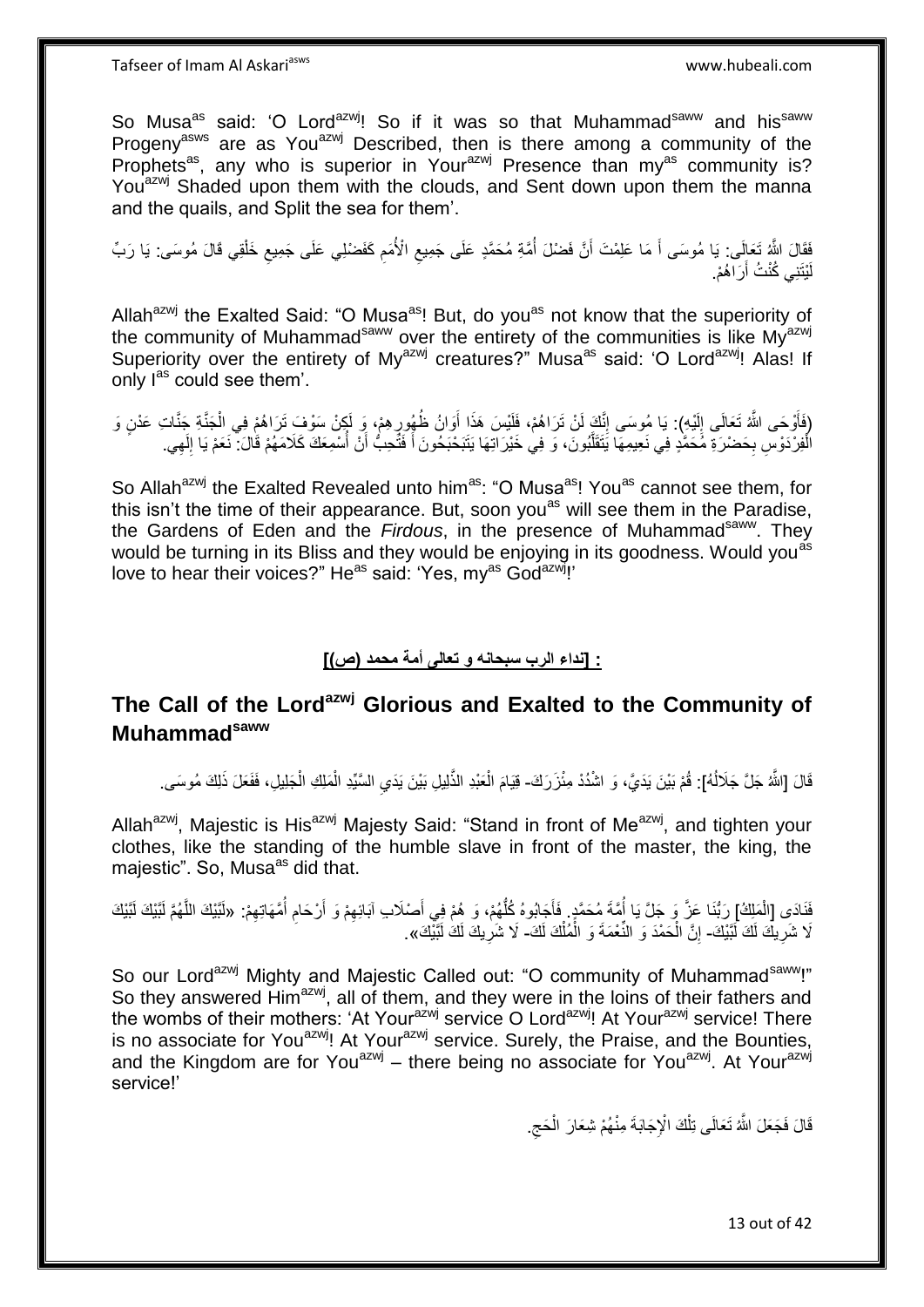Thus, Allah<sup>azwj</sup> the Exalted Made that answer from them as a slogan (known as *Talbiyya*) for the Hajj.

ثُمَّ نَادَى رَبُّنَا عَزَّ وَ جَلَّ: يَا أُمَّةَ مُحَمَّدٍ إِنَّ قَضَائِي عَلَيْكُمْ أَنَّ رَحْمَتِي سَبَقَتْ غَضَبِي، وَ عَفْوِي قَبْلَ عِقَابِي، فَقَدِ اسْتَجَبْتُ لَكُمْ َ ِ ،<br>ا ِ مِنْ قَبْلِ أَنْ تَدْعُونِي، وَ أَعْطَيْتُكُمْ مِنْ قَبْلِ أَنْ تَسْأَلُونِي، َ َ َ ز<br>ا

Then our Lord<sup>azwj</sup> Mighty and Majestic Called out: "O community of Muhammad<sup>saww</sup>! My<sup>azwj</sup> Judgment upon you all is that My<sup>azwj</sup> Mercy shall precede My<sup>azwj</sup> Wrath, and My<sup>azwj</sup> Pardon shall be before My<sup>azwj</sup> Punishment, for l<sup>azwj</sup> have Obligated for you from before that you should be supplicating to Me<sup>azwj</sup>, and  $I^{azw}$  shall Grant you from before you even ask Me<sup>azwj</sup>.

مَنْ لَقِيَنِي مِنْكُمْ بِشَهَادَةِ: أَنْ لَا إِلَهَ إِلَّا اللَّهُ وَحْدَهُ لَا شَرِيكَ لَهُ وَ أَنَّ مُحَمَّداً عَبْدُهُ وَ رَسُولُهُ، صَادِقٌ فِي أَقْوَالِهِ، مُحِقٌّ فِي أَفْعَالِهِ **∣** َ  $\overline{a}$ اُ ِ ِ لَ ِ َ وَ أَنَّ عَلِّيَّ بْنَ أَبِي طَالِبٍ أَخُوهُ- وَ وَصِيُّهُ مِنْ بَعْدِهِ وَ وَلِيُّهُ، َ َ

The one from you who meets  $Me^{azwj}$  with the testimony that, 'There is no god except Allah<sup>azwj</sup>, Alone, there being no associates for Him<sup>azwj</sup>, and that Muhammad<sup>saww</sup> is His<sup>azwj</sup> servant and His<sup>azwj</sup> Rasool<sup>saww</sup>, truthful in his<sup>saww</sup> statements, rightful in his<sup>saww</sup> deeds, and that Ali<sup>asws</sup> Bin Abu Talib<sup>asws</sup> is his<sup>saww</sup> brother, and his<sup>saww</sup> successor from after him<sup>saww</sup>, and his<sup>azwj</sup> Guardian.

يُلْتَزَمُ طَاعَتُهُ [كَمَا يُلْتَزِمُ طَاعَةُ] مُحَمَّدٍ وَ أَنَّ أَوْلِيَاءَهُ الْمُصْطَفَيْنَ الْأَخْيَارَ الْمُطَهَّرِينَ- الْمُبَايِنِينَ بِعَجَائِبِ آيَاتِ اللَّهِ وَ دَلَائِلِ اُ ْ ْ ِ ِ ِ ْ حُجَجْ اللَّهِ مِنْ بَعْدِهِمَا أَوْلِيَاؤُهُ، أَدْخَلْتُهُ جَنَّتِي، وَ إِنْ كَانَتْ ذُنُوبُهُ مِثْلَ زَبَدِ الْبَحْرِ ِ ْ **ٔ** ِ ْ ِ

The obedience to him<sup>asws</sup> is necessitated just as is the obedience to Muhammad<sup>saww</sup>, and that His<sup>azwj</sup> Guardians are the Chosen ones, the best, the Purified, the ones Blessed with the wonderful Signs of Allah $a^{2}$  and the evidence of the Proofs of Allah<sup>azwj</sup> from after them<sup>asws</sup> both. His<sup>asws</sup> friends, l<sup>azwj</sup> shall Enter them into My<sup>azwj</sup> Paradise, and even though his sins may be like the foam of the sea!"

قَالَ: فَلَمَّا بَعَثَ اللَّهُ عَزَّ وَ جَلَّ نَبِيَّنَا محمد [مُحَمَّداً] ص قَالَ: يَا مُحَمَّدُ «وَ ما كُنْتَ بِجانِبِ الطَّورِ إِذْ نادَيْنا» أُمَّتَكَ بِهَذِهِ ِ **ٔ:** ِ ِ اُ الْكَرَامَةِ. ْ

He<sup>asws</sup> said: 'So when Allah<sup>azwj</sup> Mighty and Majestic Sent our Prophet<sup>saww</sup>, Muhammadsaww, Heazwj Said: "O Muhammadsaww! *And you were not by the side of the (Mount)* Toor when We Called out [28:46], your<sup>saww</sup> community with this prestige".

> نُّمَّ قَالَ عَزَّ وَ جَلَّ لِمُحَمَّدٍ ص: قُلْ: الْحَمْدُ لِثَّهِ رَبِّ الْعالَمِينَ عَلَى مَا اخْتَصَّنِي بِهِ مِنْ هَذِهِ الْفَضِيلَةِ. ْ ْ ُ ْ ِ

Then the Mighty and Majestic Said to Muhammadsaww: "Say: '*The Praise is for Allah Lord of the worlds [1:2] (*الْحَمْدُ بِلَّهِ رَبِّ الْعالَمِينَ) – upon what l<sup>saww</sup> have been Specialised ْ ْ with from this merit'".

> وَ قَالَ لِأُمَّتِهِ: [وَ] قُولُوا أَنْتُمْ: الْحَمْدُ لِلَّهِ رَبِّ الْعالَمِينَ عَلَى مَا اخْتَصَّنَا بِهِ مِنْ هَذِهِ الْفَضَائِلِ. ْ ْ َ ْ ِ

And He<sup>azwj</sup> Said to his<sup>saww</sup> community: "And you all should be saying, '*The Praise is for Allah Lord of the worlds [1:2] (*الْحَمْدُ شِّهِ رَبِّ الْعالَمِينَ), upon what we have been ْ Specialised with from these merits'".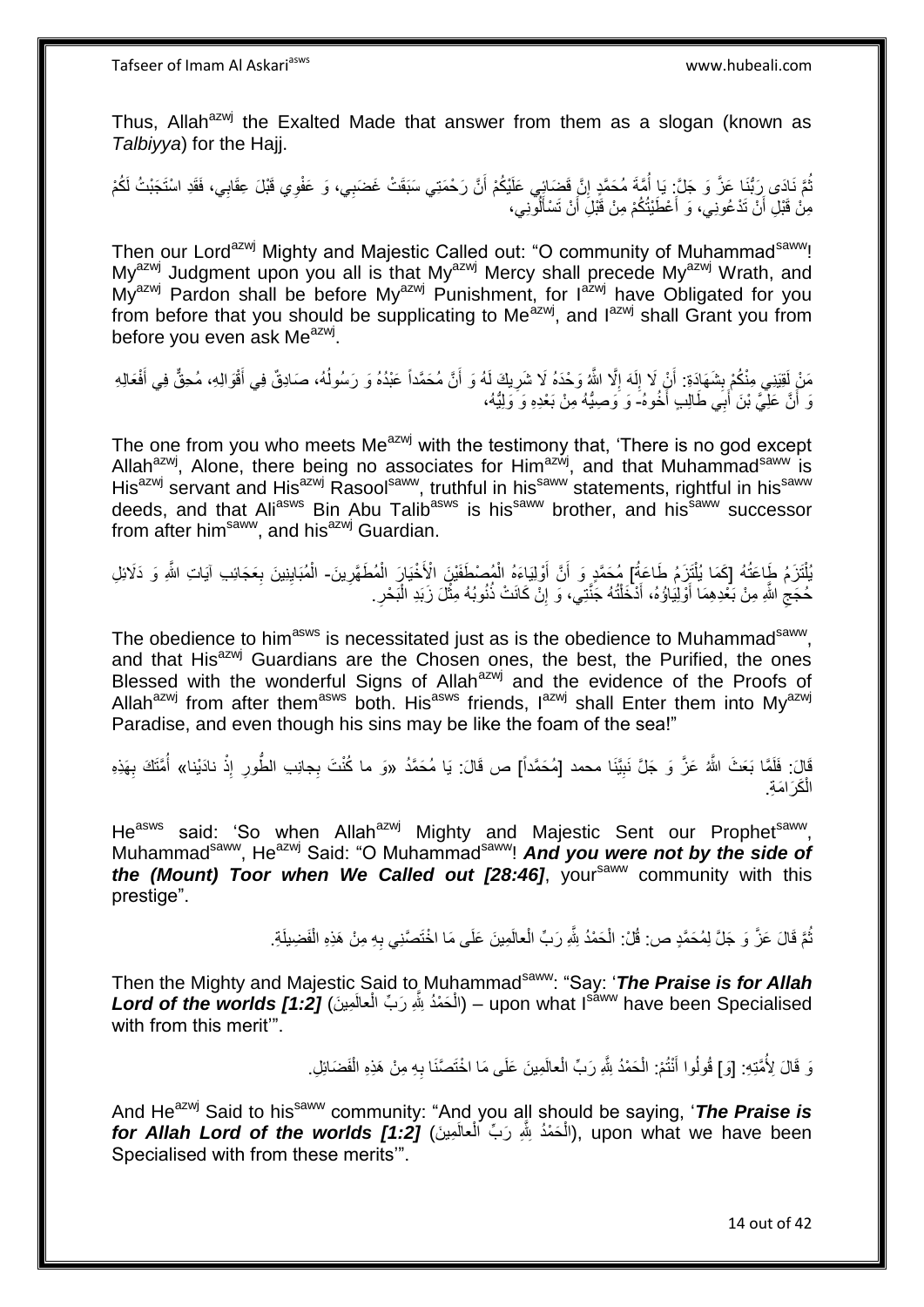**قوله عز و جل َن ال هر َحيم ال هر ْحم َ**

# **The Words of the Mighty and Majestic:** *The Beneficent, the Merciful [1:2]*

12 قَالَ الْإِمَامُ عِ «الرَّحْمنِ»: الْعَاطِفِ عَلَى خَلْقِهِ بِالرِّزْقِ، لَا يَقْطَعُ عَنْهُمْ مَوَادَّ رِزْقِهِ، وَ إِنِ انْقَطَعُوا عَنْ طَاعَتِهِ.<br>12 **ٔ** ِ ْ «الرَّحِيمِ» بِعِبَادِهِ الْمُؤْمِنِينَ فِي تَخْفِيفِهِ عَلَيْهِمْ طَاعَاتِهِ وَ بِعِبَادِهِ الْكَافِرِينَ فِي الرِّفْقِ بِهِمْ- فِي دُعَائِهِمْ إِلَى مُوَافَقَتِهِ. ِ **∶** ْ **∶** ِ ْ **∶** لَ ِ ِ

**S 12 -** The Imam (Hassan Al-Askari<sup>asws</sup>) said: '*The Beneficent* – He<sup>azwj</sup> Gives sustenance to His<sup>azwj</sup> creation which never gets cut off even if they cut-off their obedience to Him<sup>azwj</sup>. The Merciful – With the *Momineen* servants. He<sup>azwj</sup> makes their obedience easy for them, and for the disbelieving servants, approves their supplications with Kindness.'

قَالَ: وَ إِنَّ أَمِيرَ الْمُؤْمِنِينَ عِ قَالَ: «الرَّحْمِنِ» هُوَ الْعَاطِفُ عَلَى خَلْقِهِ بِالرِّرْقِ. قَالَ: وَ مِنْ رَحْمَتِهِ- إِنَّهُ لَمَّا سَلَبَ الطُّفْلِ قُوَّةَ ْ َ ِ ْ ْ َ النُّهُوضِّرِ وَ الْتَّغُذِّي- جَعَلَ تِلْكَ الْقُوَّةَ فِي أُمُّهٍ، وَ رَقَّقَهَا عَلَيْهِ لِتَقُومَ بِتَرْبِيَتِهِ وَ حَضَانَتِهِ، فَإِنَّ قَسَا قَلْبُ أُمِّ مِنَ الْأُمَّهَاتِ- أَوْجَبَ ْ ا ِ ِ ُ ْ َ تَرْبِيَةَ مَذَا الطَّفْلِ [ْوَ حَضَانَتَهُ] عَلَى سَائِرِ الْمُؤْمِنِينَ، وَ لَمَّا سَلَبَ بَعْضَ الْخَيْوَانَاتِ قُوَّةَ الثَّرْبِيَةِ لِأَوْلَادِهَا، وَ الْقِيَامِ بِمَصَالِحِهَا،  $\frac{1}{2}$ ِ ِ ْ ِ ْ ْ ِ جَعَلَ تِلْكَ الْقُوَّةَ فِي الْأَوْلَادِ لِتَنْهَضَ حِينَ ثُولَدُ وَ تَسِيرَ إِلَى رِزْقِهَا الْمُسَبَّبِ لَهَا ْ ِ ِ ْ ْ لَ

He<sup>asws</sup> said: 'Amir-Al-Momineen<sup>asws</sup> said: '*The Beneficent* – He<sup>azwj</sup> Gives sustenance to His<sup>azwj</sup> creation. It is His<sup>azwj</sup> Mercy that when a child does not yet have the strength to run around and acquire its sustenance,  $He^{azwj}$  Gives that strength to his mother so that she can look after the child. And if the mother does not look after the child then it becomes more than obligatory for the rest of the *Momineen* to look after the child. Some animals have not been given this instinct to look after their young ones and so they start looking for their own sustenance very shortly after birth.

قَالٍ ع: وَ تَفْسِيرُ قَوْلِهِ عَزَّ وَ جَلَ «الرَّحْمنِ»: أَنَّ قَوْلَهُ «الرَّحْمنِ» مُشْتَقٌّ مِنَ الرَّحْمَةِ سَمِعْتُ رَسُولَ الثَّهِ ص يَقُولُ: قَالَ الثَّه عَزَّ وَ جَلَّ: أَنَا «الرَّحْمَنُ». وَ هِيَ [مِنَ] الزَّحِمِ شَقَقْتُ لَهَا اسْماً مِنِ اسْمِي، مَنْ وَصَلَهَا وَصَلْتُهُ، وَ مَنْ قَطَعَهَا قَطَعْتُهُ. َ ْ ِ

Heasws said in the explanation of 'الرحمن '*The Beneficent*: 'The Word 'Beneficent' has been derived from ' $\mathbb{R}^3$ ' the Mercy. I heard the Rasool Allah<sup>saww</sup> saying: Allah<sup>azwj</sup> Said: "I<sup>azwj</sup> am 'The Beneficent' and it is derived from the Mercy, a Name from My<sup>azwj</sup> Names. Whoever connects to it  $I^{azwj}$  shall be Connected to him, and whoever cuts himself from it then  $I^{azwj}$  shall cut him off from  $My^{azwj}$  Mercy.'

ثُمَّ قَالَ عَلِيٌّ عِ: أَ وَ تَدْرِي مَا هَذِهِ الرَّحِمُ- اِلَّتِي مَنْ وَصَلَهَا وَصِلَهُ الرَّحْمَنُ فَطَعَهَا قَطَعَهُ الرَّحْمَنُ فَقِيلَ يَا أَمِيرَ ¦ َ ه الْمُؤْمِنِينَ: حَثٌّ بِهَذَا كُلَّ قَوْمٌ عَلَى أَنْ يُكْرِمُوا أَقْرِبَاءَهُمْ وَ يَصِلُوا أَرْحَامَهُمْ. **∶** َ **∶** ٍ ِ ْ اُ

Then Aliasws said: 'Do you know what this Mercy is that whoever connects to it is connected to the Beneficent?' They said: 'O Amir-Al-Momineen<sup>asws</sup>! 'Every community has been urged by this to honour their relatives and maintain good relations with them.'

فَقَالَ لَهُمْ: أَ يَحُثُّهُمْ عَلَى أَنْ يَصِلُوا أَرْحَامَهُمُ الْكَافِرِينَ، وَ أَنْ يُعَظِّمُوا مَنِْ حَقَّرَهُ اللَّهُ، وَ أَوْجَبَ احْتِقَارَهُ مِنَ الْكَافِرِينَ قَالُوا: لَإِ-، َ **∶** ْ اُ اً ، په په َ ُ ¦ ْ َ رَ لَكِنَّهُ كَثِّهُمْ عَلَى صِلَةِ أَرْجَامِهِمُ الْمُؤْمِنِينَ. قَالَ: فَقَالَ: أَوْجَبَ كُقُوقَ أَرْحَامِهِمْ، لِاتَّصَالِهِمْ بِآبَائِهِمْ وَ أُمَّهَاتِهِمْ قُلْتُ: بَلَى يَا أَخَا ْ َ ه َ ْ ِ ُ ِ ِ ِ ِ َ َ رَّسُولِ اللَّهِ. ۚ قَالَ: فَهُمْ إِذَنْ إِنَّمَا يَقْضُونَ فِيهِمْ حُقُوقَ الْآبَاءِ وَ الْأُمَّهَاتِ ِ ِ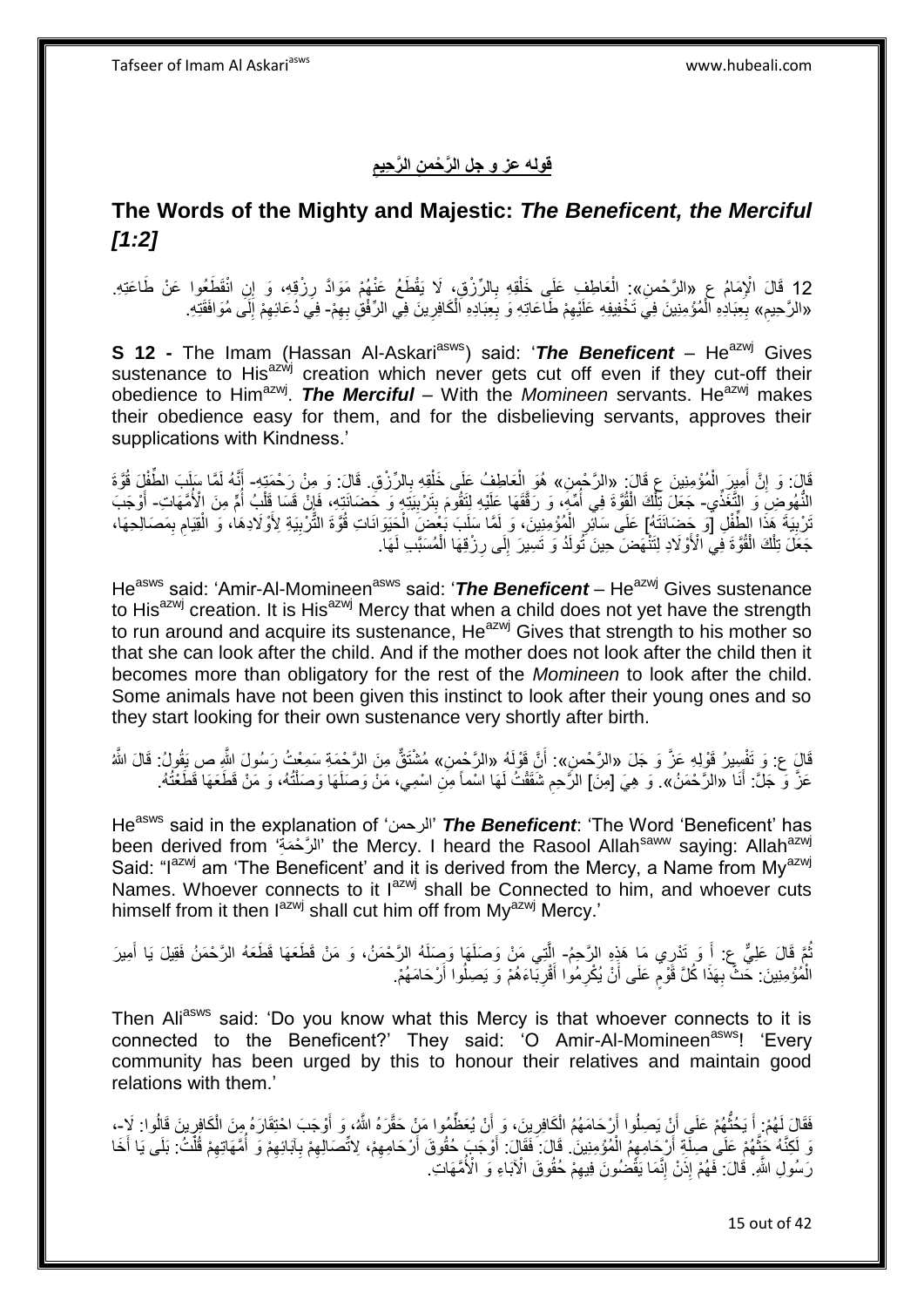So he<sup>asws</sup> said to them: 'Have any of them obligated to maintain good relations with the disbelievers, and respect the ones whom He<sup>azwj</sup> Has Belittled, and Enioined the contempt of the disbelievers?' They said: 'No, but we have been urged to have good relations with the *Momineen*.' He<sup>asws</sup> said: 'Has He<sup>azwj</sup> not has Enjoined this due to their connection with their fathers and mothers?' They said: Yes, O brother<sup>asws</sup> of the Rasool-Allah<sup>saww</sup>.' He<sup>asws</sup> said: 'Understand then, that by doing this they are making up the rights of their mothers and fathers.'

قُلْتُ: بَلَي يَا أَخَا رَسُولِ اللَّهِ ص. قَالَ: فَآبَاؤُهُمْ وَ أُمَّهَاتُهُمْ- إِنَّمَا غَذُّوْهُمْ فِي الدُّنْيَا- وَ وَقَوْ هُمْ مَكَارِهَهَا، وَ هِيَ نِعْمَةٌ زَائِلَةٌ، وَ ان<br>المستقبل َ ْ ِ ا<br>آ مَكْرُوهٌ يَنْقَضِي، وَ رَسُولُ رَبِّهِمْ سَاقَهُمْ إِلَى نِعْمَةٍ دَائِمَةٍ لَا تَنْقَضِي، وَ وَقَاهُمْ مَكْرُوهاً مُؤَيَّداً لَا يَبِيدُ، فَأَيُّ النَّعْمَتَيْنِ أَعْظَمُ قُلْتُ: ِ ِ ْ َ َ ِ نِعْمَةُ رَسُولِ اللَّهِ ص أَعْظَمُ وَ أَجَلُّ وَ أَكْبَرُ ۖ. َ َ

They said: 'Yes O brother<sup>asws</sup> of Rasool-Allah<sup>saww</sup>.' He<sup>asws</sup> said: 'Their fathers and mothers provide them with sustenance in this world and prevent them from the abhorrent, and this is a declining bounty, while the Rasool-Allah<sup>saww</sup> gave them everlasting bounties and saved them from eternal difficulties, so which is a greater bounty?'. I said, 'The bounty of the Rasool-Allahsaww is greater and larger.'

قَالَ: فَكَيْفَ يَجُوزُ أَنْ يَجُثَّ عَلَى قَضٍاءِ حَقٍّ- مَنْ صَغَّرٍ [اللَّهُ] حَقَّهُ، وَ لَا يَحُثَّ عَلَى قَضِاءِ حَقٍّ مَنْ كَبَّرَ [اللَّهُ] حَقَّهُ قُلْتُ: لَا ْ يَجُوزُ ذَلِكَ ۚ قَالَ: فَإِذاً حَقٌّ رَسُولُ اللَّهِ ص أَعْظَمُ مِنْ حَقِّ الْمَوالِذَيْنِ، وَ حَقُّ رَحِمِهِ أَيْضًا أَعْظَمُ مِنْ حَقٍّ رَحِمِهِمَا، فَرَحِمُ رَسُولِ َ ْ َ ِ َ َ اللَّهِ ص أَوْلَى بِالصِّلَةِ، وَ أَعْظَمُ فِي الْقَطِيعَةِ ْ َ ِ َ

He<sup>asws</sup> said: 'How can it be that He<sup>azwj</sup> should Urge the fulfilment of a smaller right and does not Urge the fulfilment of a greater right? That is not possible. The right of the Rasool Allah<sup>saww</sup> is greater than the right of the parents and the right of his<sup>saww</sup> relatives also is greater than the right of their own relatives. So, the maintenance of relations with the relatives of the Rasool Allah<sup>saww</sup> is greater and more highly prohibited to be cut off.

فَالْوَيْلُ كُلٍّ الْوَيْلِ لِمَنْ قَطَعَهَا، وَ الْوَيْلُ كُلٍّ الْوَيْلِ لِمَنْ لَمْ يُعَظِّمْ جُرْمَتَهَا. أَ وَ مَا عَلِمْتَ أَنَّ حُرْمَةَ رَحِمٍ رَسُولِ اللَّهِ صِ حُرْمَةُ ْ ْ ْ ْ ِ َ َ رَسُولِ اللَّهِ، وَ أَنَّ حُرْمَةَ رَسُولِ اللَّهِ حُرْمَةُ اللَّهِ تَعَالَى، وَ أَنَّ اللَّهَ أَعْظَمُ حَقَّاً مِنْ كُلِّ مُنْعِمٍ سِوَاهُ، وَ أَنَّ مُنْعِمٍ سِوَاهُ إِنَّمَا أَنْعَمَ َ ِ م<br>م َ م<br>م َ حَيْثُ قَيَّضَهُ لِذَٰلِكَ رَبُّهُ، وَ وَفَّقَهُ لَهُ.

So woe and everyone's woe be on the one who cuts it off, and woe upon woe be on the one does not respect his<sup>saww</sup> relatives. Do you not know that the sanctity of the relatives of the Rasool Allah<sup>saww</sup> is the sanctity of the Rasool Allah<sup>saww</sup> and that the sanctity of the Rasool Allah<sup>saww</sup> is the sanctity of Allah<sup>azwj</sup>? Surely, Allah<sup>azwj</sup>'s Right is greater than all, even from all the Bounties of His<sup>azwj</sup>, and every bounty apart from it. But rather, He<sup>azwj</sup> Chooses where it is destined to be for He<sup>azwj</sup> is it's Lord<sup>azwj</sup>, and that Bounty is compatible with him''.

ِّ مَا عَلِمْتَ مَا قَالَ اللَّهُ تَعَالَى لِمُوسَى بْنِ عِهْرَانَ قُلْتُ: بِأَبِي أَنْتَ وَ أُمِّي مَا الَّذِي قَالَ لَهُ قَالَ ع: قَالَ اللَّهُ تَعَالَى: يَا مُوسَى أَ ه ُ َ َ ِ ْ َ َ تْدْرِي مَا بَلَغَتْ بِرَحْمَتِي إِيَّاكَ فَقَالَ مُوسَى: أَنْتَ أَرْحَمُ بِيَ مِنْ أَبِي وَ أُمِّيَ. **ِ** َ اُ َ ِ ان<br>ا

Do you not know what Allah<sup>azwj</sup> Said to Musa<sup>as</sup> Bin Imran<sup>as</sup>?' I said, 'May my father and mother be sacrificed for you<sup>asws</sup>, what was it that He<sup>azwj</sup> Said to him<sup>as</sup>?<sup>'</sup> He<sup>asws</sup> said: 'Allah<sup>azwj</sup> the High Said: 'O Musa<sup>as</sup>! Do you know what has reached to you<sup>as</sup> of  $My^{azwj}$  Mercy?' Musa<sup>as</sup> said: 'You<sup>azwj</sup> are more Merciful to me<sup>as</sup> than my father and mother.'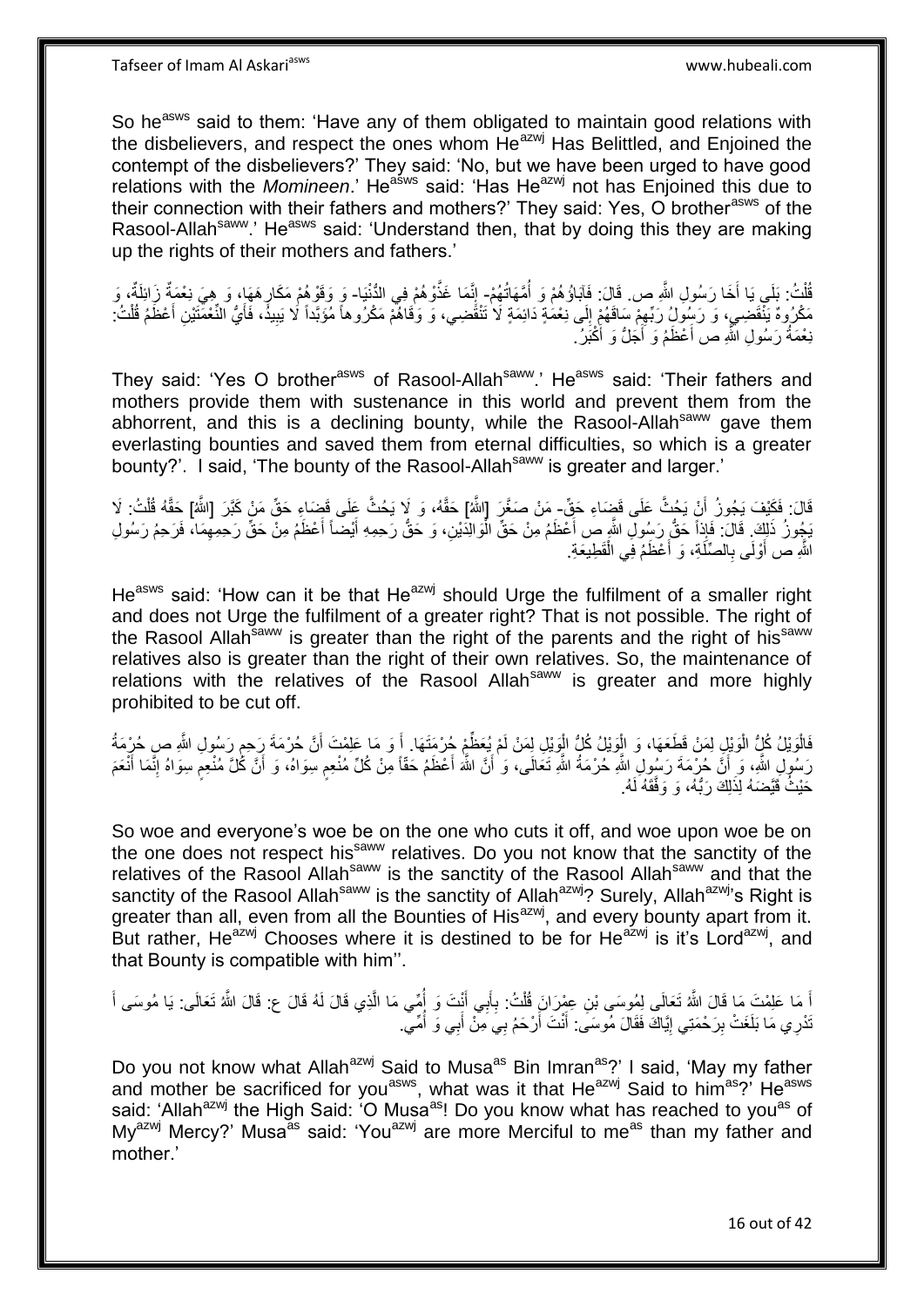قَالَ اللَّهُ تَعَالَى: ِيَا مُوسَى وَ إِنَّمَا رَحِمَتْكَ أُمُّكَ لِفَضْلٍ رَحْمَتِي، فَأَنَا الَّذِي رَقَّقْتُهَا عَلَيْكَ، وَ طََيِّبْتُ قَلْبَهَا لِتَتْرُكَ طَيِّبَ وَسَنِهَا ه َ ان<br>ا ِ ْ لِتَرْبِيَتِكَ، وَ لَوْ لَمْ أَفْعَلْ ذَلِكَ بِهَا لَكَانَتْ هِيَ وَ سَائِرُ النِّسَاءِ سَوَاءً. **∶** َ ِ

Allah $a^{2}$  the High Said: 'O Musa<sup>as</sup>! But rather, the mercy of your mother to you<sup>as</sup> was a Grace of My<sup>azwj</sup> Mercy, and it was lazwj Who inclined her towards you<sup>as</sup>, and Refined her heart to avoid her rest for your upbringing, and if  $I^{azwj}$  had not Done that with her, then she would have been to you like any other woman''.

#### **]ما يكون كفارة للذنوب[**

### **What becomes an expiation for the sins**

يَا مُوسَى أَ تَدْرِي أَنَّ عَبْداً مِنْ عِبَادِي يَكُونُ لَهُ ذُنُوبٌ وَ خَطَايَا- تَبْلُغُ أَعْنَانَ السَّمَاءِ فَأَغْفِرُهَا لَهُ، وَ لَا أُبَالِي قَالَ: يَا رَبِّ وَ<br>يَمْ مُوسَى َ ُ َ َ ُ كَيْفَ لَا تُبَالِّي

(Allah $^{azwj}$  Said): "O Musa<sup>as</sup>! Do you<sup>as</sup> know that a servant from My $^{azwj}$  servants happens to have sins for him and mistakes reaching to the limits of the sky, but l<sup>azwj</sup> Forgive these for him and  $I^{azwj}$  don't mind". He<sup>as</sup> said: 'O Lord<sup>azwj</sup>! And how come You<sup>azwj</sup> don't mind (Forgiving these)?'

قَالَ تَعَالَى: لِخَصْلَةٍ شَرِيفَةٍ تَكُونُ فِي عَبْدِي أَحِبُّهَا، وَ هِيَ أَنْ يُحِبَّ إِخْوَانَهُ الْفُقَرَاءَ الْمُؤْمِنِينَ، وَ يَتَعَاهَدَهُمْ، وَ يُسَاوِيَ نَفْسَهُ ِ ِ ْ ْ יֲ<br>י َ ا<br>أ بِهِمْ، وَ لَا يَتَكَبَّرَ عَلَّيْهِمْ. ۖ فَإِذَا فَعَلَ ذَلِكٌ غَفَرْتُ لَهُ ذُنُوبَهُ، وَ لَا أُبَالِي. ِ ِ ۔<br>ا

The Exalted<sup>azwj</sup> Said: "Due to the noble characteristics occurring in My<sup>azwj</sup> servant which I<sup>azwj</sup> Love, and these are that he loves his brethren, the poor *Momineen*, and frequents with them, and equalises himself with them, and he is not arrogant upon them. So when he does that,  $I^{azwj}$  Forgive his sins for him, and  $I^{azwj}$  don't mind.

> يَا مُوسَى إِنَّ الْفَخْرَ رِدَائِي وَ الْكِبْرِيَاءَ إِزَارِي، مَنْ نَازَعَنِي فِي شَيْءٍ مِنْهُمَا عَذَّبْتُهُ بِذَارِي. ِ ِ ْ ِ ْ ِ ِ  $\frac{1}{2}$

O Musa! The pride is My<sup>azwj</sup> Robe, and the Greatness is My<sup>azwj</sup> Apparel. The one who snatches anything from Me<sup>azwj</sup> of these,  $I^{axmj}$  shall Punish him with My<sup>azwj</sup> Fire.

يَا مُوسَى إِنَّ مِنْ إِعْظَامِ جَلَالِي- إِكْرَامَ الْعَبْدِ الَّذِي أَنَلْتُهُ حَظّاً مِنْ [حُطَامِ] الدُّنْيَا عَبْداً مِنْ عِبَادِي مُؤْمِناً، قَصُرَتْ يَدُهُ فِي ِ  $\frac{1}{2}$ **∶** ِ ֺ֦֦֦֦֧֦֧֦֦֧֦֧֦֧֦֧֦֧֦֧֦֧֦֧֦֧֦֧֝֟֟֓֕֓֕֓֕֓֕֓֓֡֓֓֡֟֓֡֟֓֡֟֓֡֟֓֡֟֓֡֟֩֓֓֞֓֞֓֞֓֞֟֓֡֟֩֓֓֟֓֡֟֩֓֟֓֟֩֓<br>֧ׅ֧֧֪ׅ֧֖֧֦֧֦֧֜֘֩֞֟֘֩֞֩֞ َ ه ْ ِ الدُّنْيَا، فَإِنْ نَكَبَّرَ عَلَيْهِ فَقَدِ اسْتَخَفَّ بِعَظِيم جَلَالِي. ِ ِ ِ

O Musa<sup>as</sup>! From the Greatness of My<sup>azwj</sup> Majesty is being benevolence of the servant whom  $I^{azmj}$  have Caused to achieve a share from the debris of the world, to a servant from My<sup>azwj</sup> Momin servants, whose (financial) hand is short in the world. But, if he is arrogant upon him, so he has belittled the Greatness of My<sup>azwj</sup> Majesty".

]**الحث على صلة رحم رسول هللا ص[**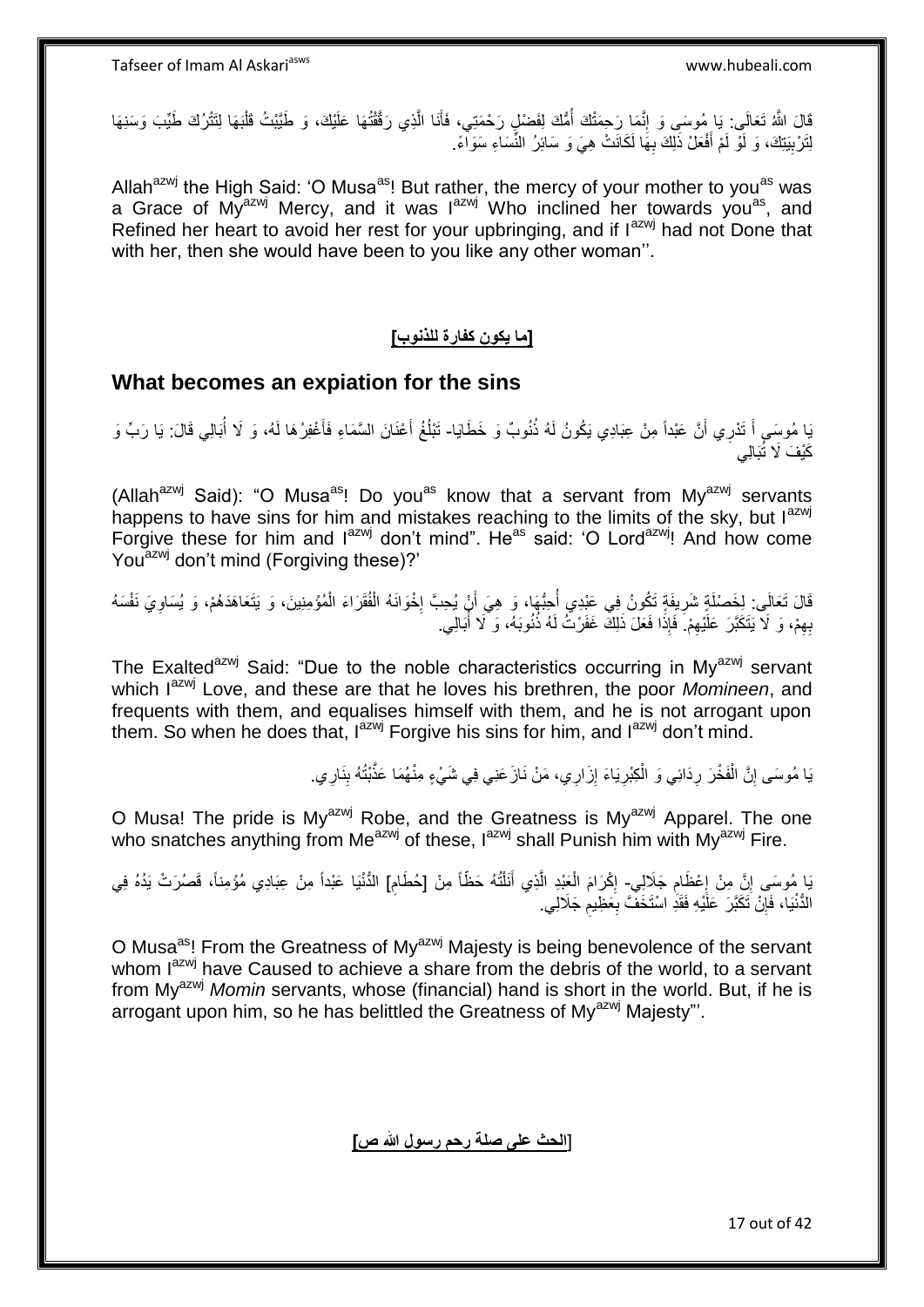# **The urging upon maintaining relationship with the relatives of Rasool-Allahsaww**

ثُمَّ قَالَ أَمِيرُ إِلْمُؤْمِنِينَ ع: إِنَّ الرَّحِمَ اِلَّتِي اشْتَقَّهَا اللَّهُ عَنَّ وَ جَلَّ مِنْ رَحْمَتِهِ بِقَوْلِهِ: أنا «الرَّحْمَنِ» هِيَرَحِمُ مُحَمَّدِ صِ، وَ إِنَّ ْ َ ُ ِ **!** ه ِ مِنْ إِعْظَامِ اللَّهِ إِعْظَامِ مُحَمَّدٍ ص وَ إِنَّ مِنْ إِعْظَامِ مُحَمَّدٍ ص إِعْظَامَ رَحِمِ مُحَمَّدٍ، وَ إِنَّ كُلَّ مُؤْمِنٍ وَ مُؤْمِنَةٍ مِنْ شِيعَتِنَا هُوَ مِنْ ِ ِ ا<br>ا ِ ِ ِ ِ ِ ِ رَحِمَ مُحَمَّدٍ وَ ۖ إِنَّ إِعْظَامَهُمْ مِنْ إِعْظَامِ مُحَمَّدٍ صَ ِ ِ ِ <u>֖֚֚֚֚֚֚֚֓</u> ِ

Then Amir-Al-Momineen<sup>asws</sup> said: 'The relatives (الرَّحِمَ) of the Prophet $^{\rm saww}$  which Allah<sup>azwj</sup> Mighty and Majestic Derived from His<sup>azwj</sup> Mercy (كَحْمَدِّهِ) by His<sup>azwj</sup> Words: "I<sup>azwj</sup> am *The Beneficent [1:3]*" – it is the relatives of Muhammad<sup>saww</sup> (The Progeny<sup>asws</sup> of Muhammad<sup>saww</sup>). And, from the Greatness of Allah<sup>azwj</sup> is the greatness of Muhammad<sup>saww</sup>, and from the greatness of Muhammad<sup>saww</sup> is the greatness of the relatives of Muhammad<sup>saww</sup> (the Progeny<sup>asws</sup> of Muhammad<sup>saww</sup>), and that every *Momin* and *Momina* from our<sup>asws</sup> shias, is from the relatives of Muhammad<sup>saww</sup>, and their greatness is from the greatness of Muhammad<sup>saww</sup>.

> فَالْوَيْلُ لِمَنِ اسْتَخَفَّ بِشَيْءٍ مِنْ حُرْمَةِ مُحَمَّدٍ ص، وَ طُوبَى لِمَنْ عَظَّمَ حُرْمَتَهُ، وَ أَكْرَمَ رَحِمَهُ وَ وَصَلَهَا. **∣** َ

Therefore, woe be unto the one who takes lightly with anything from the sanctity of Muhammad<sup>saww</sup>, and beatitude is for the one who reveres his<sup>saww</sup> sanctity, and honours his<sup>saww</sup> relatives and its goodly maintenance'.

#### **قوله عز و جل ال هر َحيم َ**

## **The Words of the Mighty and Majestic** *The Merciful [1:3]*

13 قَالَ الْإِمَامُ عِ وَ أَمَّا قَوْلُهُ تَعَالَى «الرَّحِيمِ» (فَإِنَّ أَمِيرَ الْمُؤْمِنِينَ عِ قَالَ:) رَحِيمٌ بِعِبَادِهِ الْمُؤْمِنِينَ، وَ مِنْ رَحْمَتِهِ أَنَّهُ خَلَقَ<br>يَتَقِيمُ مِنْ مَا أَمَّا مَا أَمَّا مَا أَم ُ َ ْ َ ِ َ ْ ِ ْ مِائَةَ رَحْمَةُ، وَ جَعَلَ مِنْهَا رَحْمَةً وَاحِدَةً فِي الْخَلْقِ كُلِّهِمْ، فَبِهَا يَتَرَاحَمُ النَّاسُ، وَ تَرَحَمُ الْوَالِدَةُ وَلَدَهَا، وَ تَحْنُو الْأُمَّهَاتُ مِنَّ ِ ِ ِّ ْ ْ الْحَيَوَانَاتِ عَلَى أَوْلَادِهَا. ْ

**13 –** The Imam<sup>asws</sup> said: 'And as for the Words of Allah<sup>azwj</sup> The Merciful [1:3] - Amir-Al-Momineen<sup>asws</sup> said: 'He<sup>azwj</sup> is Merciful to His<sup>azwj</sup> *Momin* servants. And from His<sup>azwj</sup> Mercy He<sup>azwj</sup> Created a hundred Mercies and He<sup>azwj</sup> Allocated one of it to all of the creatures, and from that people are merciful towards each other, and the mother is merciful to her child, and the mothers of the animals are merciful to their young ones.'

#### **]شفاعة المؤمنين[**

### **Intercession of the Momineen**

ِ فَإِذَا كَانَ يَوْمُ الْقِيَامَةِ أَضِـَافَ هَذِهِ الرَّحْمَةَ [الْوَاحِدَةَ] إِلَى تِسْع وَ تِسْعِينَ رَحْمَةً فَيَرْحَمُ بِهَا أُمَّةَ مُحَمَّدٍ ص، ثُمَّ يُشَفِّعُهُمْ فِيمَنْ ا<br>ا ِ ٍ ∣∣<br>∶ ْ َ ْ ُ بُحِبُّونَ لَهُ الشَّفَاعَةَ مِنْ أَهْلِ الْمِلَّةِ حَتَّى أَنَّ الْوَاحِدَ لَيَجِيءُ إِلَى مُّؤْمِنٍ مِنَ الشَّيعَةِ، فَيَقُولُ: اَشْفَعْ لِي ْ َ ه ْ َ ∣∣<br>∶

So when it will be the Day of Judgement, He<sup>azwj</sup> will Increase this One Mercy to the other ninety nine parts and be Merciful by it upon the community of Muhammad<sup>saww</sup> and will Accept the intercession for those that they love to intercede with to the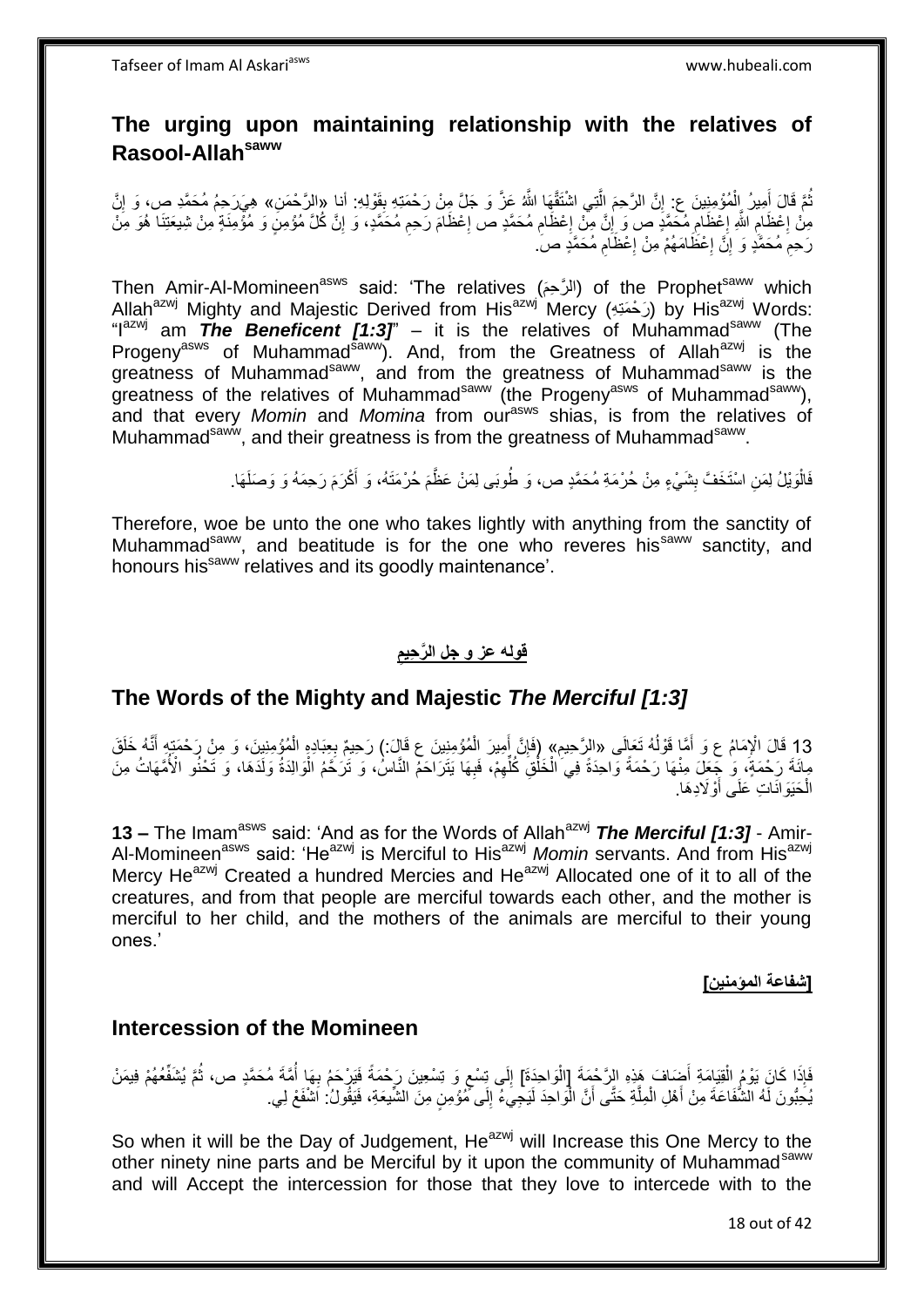extent that one will come to a *Momin* from the Shias and will be saying, 'Intercede for me'.

فَيَقُولُ: وَ أَيُّ حَقٍّ لَكَ عَلَيَّ فَيَقُولُ: سَقَيْتُكَ يَوْماً مَاءً. فَيَذْكُرُ ذَلِكَ، فَيَشْفَعُ لَهُ، فَيُشَفَّعُ فِيهِ، وَ يَجِيئُهُ آخَرُ- فَيَقُولُ: إِنَّ لِي عَلَيْكَ **ٔ** َ ِ حَقَّاً، فَاشْفَعْ لِّي فَيَقُولُ: وَ مَا حَقُّكَ عَلَيَّ فَيَقُولُ: اسْتَظْلَلْتَ بِظِلِّ جِدَارِ ي سَاعَةً فِي يَوْمٍ حَالٍّ. فَيَشْفَعُ لَهُ، فَيُشَفَّعُ فِيهِ، وَ لَّا يَزَالُ<br>دَيَا مَا تَفْسَفَعُ الْجَدَاءِ وَ مَا حَ ; ِ ْ يَشْفَعُ حَتَّى يُشَفَّعَ فِي حِيرَانِهِ وَ خُلَطَائِهِ ۖ وَ مَعَارِفِهِ، فَإِنَّ الْمُؤْمِنَ أَكْرَمُ عَلَى اللَّهِ مِمَّا تَظُنُّونَ ِ َ ْ ِ ِ

So he will say, 'What right do you have over me?' He will say: 'I quenched your thirst with water one day.' So he will remember that and intercede for him. Another one will come and say, 'I have a right over you, so intercede for me'. He will say, 'And what is your right over me?' He will say: 'You rested for a while under the shadow of my wall for a while on a hot day.' He will intercede for him for that. This intercession will not cease until it cover his neighbours and familiar people, for the *Momin* is more prestigious in the Presence of Allah<sup>azwj</sup> than what you can imagine.'

#### **َن قوله عز و جل الِّدي مالَ َك َيْوم َ**

# **The Words of the Mighty and Majestic** *Master of the Day of Reckoning [1:4]*

14 قَالَ الْإِمَامُ ع (مالِكِ بَوْمِ الدِّينِ) أَيْ قَادِرٌ عَلَى إِقَامَةٍ يَوْمِ الدِّينِ، وَ هُوَ يَوْمُ الْحِسَابِ، قَادِرٌ عَلَى تَقْدِيمِهِ عَلَى وَقْتِهِ، وَ<br>14 قَالَ الْإِمَامُ ع (البِّدِينُ أَيْرَنَا) وَيَمْسَلُ ْ ∣∣<br>;; َ ِ َنَاْخِيرٍ هِ بَعْدَ وَقْتِهِ، وَ ُ هُوَ الْمَالِكُ أَيْضَاً فِي يَوْمِ الدِّينِ، فَهُوَ يَقْضَىٰي بِالْحَقِ، لَا يَمْلِكُ الْحُكْمَ وَ الْقَضَاءَ فِي ذَلِكَ الْيَوْمِ مَنْ يَظْلِمُ وَ ْ ِ ِ َ ْ ِ ا<br>المستقبل ِ ْ ْ ْ يَجُورُ ۖ، كَمَا فِي الدُّنْيَا مَنْ يَمْلِكُ الْأَحْكَامَ ۚ

**S 14 –** The Imam (Hassan Al-Askari<sup>asws</sup>) said: **Master of the Day of Reckoning** *[1:4]* - 'Yes, He<sup>azwj</sup> is so Powerful to establish the '*Yawm Al-Deen*', and this is the Day of Reckoning, and He<sup>azwj</sup> is so Powerful to Bring it forward or Move it back from its pre-Determined time, and He<sup>azwj</sup> is the Master as well during that Day and will be Judging with the Truth. There will be no authority on that Day for those who used to be unjust and oppressors in the world from among the rulers, to issue orders like they used to issue in the world.

> قَالَ: وَ قَالَ أَمِيرُ الْمُؤْمِنِينَ عِ: (يَوْمِ الدِّينِ) هُوَ يَوْمُ الْحِسَابِ. ْ ِ ْ َ

He<sup>asws</sup> said: 'And Amir Al-Momineen<sup>asws</sup> said: '(The phrase) 'Yawm Al-Deen' – it is the Day of Reckoning'.

> وَ قَالَ: سَمِعْتُ رَسُولَ اللَّهِ ص يَقُولُ: أَ لَا أُخْبِرُكُمْ بِأَكْيَسِ الْكَيِّسِينَ وَ أَحْمَقِ الْحَمْقَى قَالُوا: بَلَى يَا رَسُولَ اللَّهِ. **!** ا<br>أ َ َ ِ ْ َ ْ

And he<sup>asws</sup> said: 'I<sup>asws</sup> heard Rasool-Allah<sup>saww</sup> saying: 'Shall I<sup>saww</sup> inform you with the cleverest of the clever ones and the most stupid of the stupid ones?' They said, 'Yes, O Rasool-Allah<sup>saww</sup>!'.

ِن اته َح ْمَقى َم ْ ْح َم َق ال َ هن أ ِ َمْو ِت، َو إ ْ َس ُه، َو َع ِم َل لِ َما َب ْعَد ال َكِّي ِسي َن َم ْن َحا َس َب َنفْ ْ ْكَي ُس ال َ َقا َل: أ ُس ُه َهَوا َها، َو َت َمنهى َعلَى هَّللاِ َب َع َنفْ َماِن هي. ْْلَ َت َعالَى ا

The most clever of the clever ones is the one who reckons himself, and works for what is after the death, and the most stupid of the stupid ones is the one who pursues his personal desires and wishes to Allah<sup>azwj</sup> the Exalted of the wishes".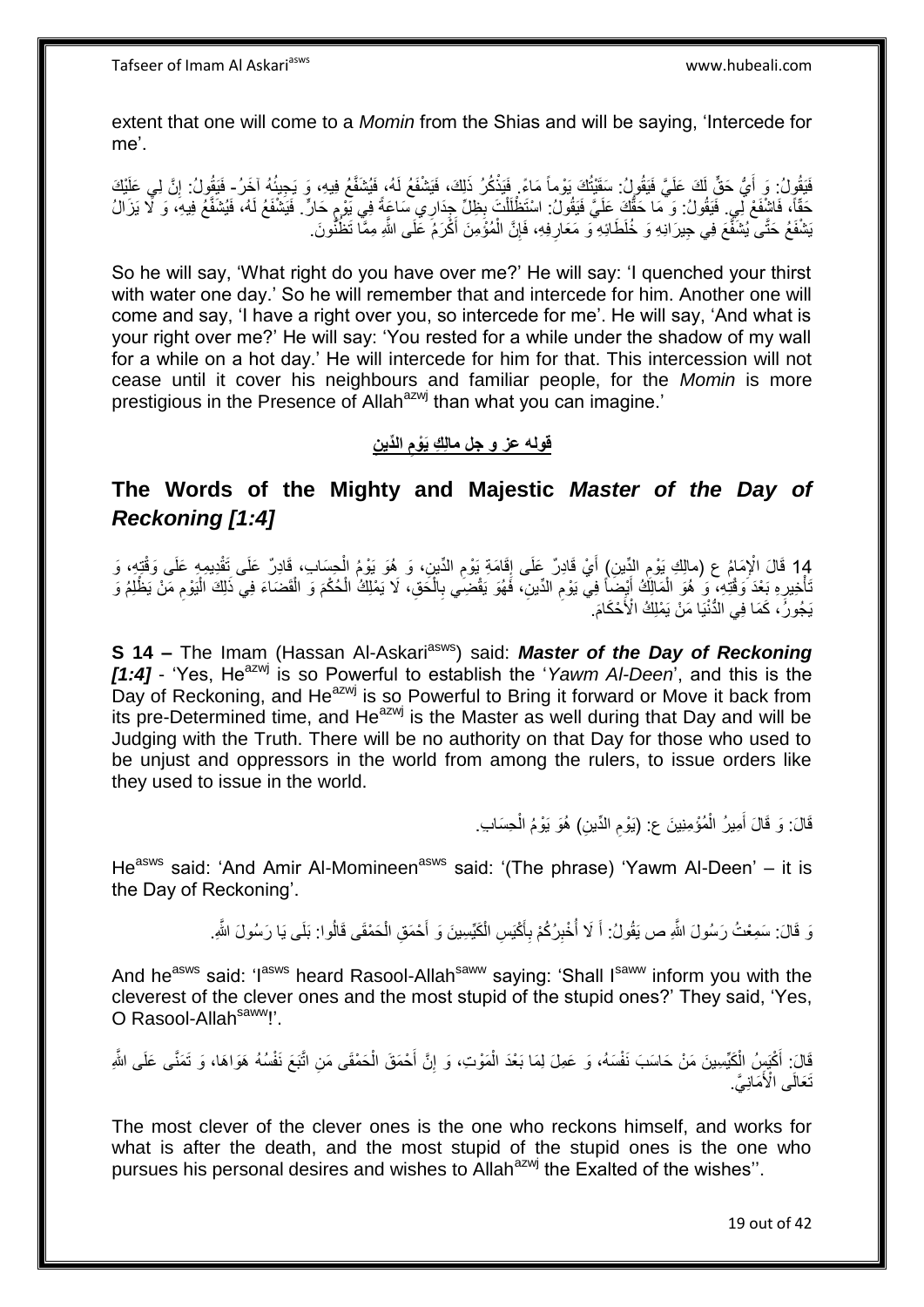فَقَالَ الرَّجُلُ: يَا أَمِيرَ الْمُؤْمِنِينَ وَ كَيْفَ يُحَاسِبُ الرَّجُلُ نَفْسَهُ قَالَ: إِذَا أَصْبَحَ ثُمَّ أَمْسَى رَجَعَ إِلَى نَفْسٍهِ- فَقَالَ: يَا نَفْسِ إِنَّ هَذَا ۖ ْ َ ِ َ ُ َ ْ ِ بَوْمٌ مَضَى عَلَيْكِ لَا يَغُودُ إِلَيْكِ أَبَداً، وَ اللَّهُ تَعَالَى يَسْأَلُكِ عَنْهُ فِيمَا أَفْنَيْتِيهِ ۖ فَمَا الَّذِي عَمِلْتِ قَبِيهِ أَ ذَكَرْتِ إِلَّهُ أَمْ حَمَدْتِيهِ أَ َ اُ َ َ لَ ِ ه َ َ َ ْ قَصَيْتٍ حَوَائِجَ مُؤْمِنٍ أَ نَفَسْتَ عَنْهُ كُرْبَةً أَ حَفِظْتِيهِ بِظَهْرِ الْغَيْبِ فِي أَهْلِهِ وَ وُلْدِهِ أَ حَفظَّتِيهِ بَعْدَ الْمَوْتِ فِي مُخَلَّفِيهِ أَ كَفَفْتِ عَنْ ْ َ ْ َ ْ ِ ِ َ َ َ ه غِيبَةِ أَخٍ مُؤْمِنٍ بِفَضْلٍ جَاهِكِ أَ أَعَنْتِ مُسْلِماً مَا الَّذِيَ صَنَعْتِ فِيهِ فَيِّذْكُرُ مَا كَانَ مِنْهُ. ٍ ْ ه اً<br>ا َ **ِ** 

So the man said, 'O Amir Al-Momineen<sup>asws</sup>! And how can the man reckon his own self?' He<sup>asws</sup> said: 'When it is morning, then evening, he refers to himself and he says, 'O self! This day has passed upon you, it would not be returning to you, ever, and Allah<sup>azwj</sup> the Exalted will be Questioning you about it. What did you consume it in? So what is that which you did during it? Did you Mention Allah<sup>azwj</sup> or praise Him<sup>azwj</sup>? Did you fulfil the needs of a *Momin*? Did you relieve any worries from him? Did you protect his wife and his children in the apparent during his absence? Did you protect him with regards to his opponents after the death? Did you suffice a *Momin* brother of his honour during his absence? Did you assist a Muslim? What is that which you did during it?. Thus he recalls whatever was from it.

فَإِنْ ذَكَرٍ أَنَّهُ جَرَى مِنْهُ خَيْرٌ، حَمِدَ اللَّهَ تَعَالَىٍ، وَ كَثِّرَهُ عَلَى تَوْفِيقِهِ، وَ إِنْ ذَكَرَ مَعْصِيَةً أَوْ تَقْصِيراً، اسْتَغْفَرَ اللَّهَ تَعَالَى، وَ ِ َ ِ َ عَْزَمَ عَلَى تَرْكٍ مُعَاوَدَتِهِ، وَ مَحَا ذَلِكَ عَنْ نَفْسِهِ بِتَجْدِيدِ الصَّلَاةِ عَلَى مُحَمَّدٍ وَ آلِهِ الطَّيِّبِينَ، وَ عَرَضَ بَيْعَةَ أَمِيرِ الْمُؤْمِنِينَ ِ **∣** ْ ِ َ عَلِيٍّ ع عَلَى نَفْسِهِ، وَ قَبُولَهُ لَهَا، وَ إِعَادَةَ لَعْنِ أَعْدَائِهِ وَ شَانِئِيهِ وَ دَافِعِيهِ عَنْ حَقِّهِ. َ ِ

So if he recalls that he has done good from it, he should praise Allah<sup>azwj</sup> the Exalted, and exclaim His<sup>azwj</sup> Greatness upon His<sup>azwj</sup> Inclining him (for it). And if he recalls an (act of) disobedience, or a derogation, he should seek Forgiveness of Allah<sup>azwj</sup> the Exalted, and be determined upon leaving its recurrence, and delete than from his self by renewing the Salawat upon Muhammad<sup>saww</sup> and his<sup>saww</sup> goodly Progeny<sup>asws</sup>, and display the allegiance of Amir-Al-Momineen<sup>asws</sup> upon himself, and his acceptance of it, and repeat the cursing his<sup>asws</sup> enemies, and his<sup>asws</sup> adversaries, and the ones who repelled him<sup>asws</sup> from his<sup>asws</sup> right.

> فَإِذَا فَعَلَ ذَلِكَ قَالَ اللَّهُ عَزَّ وَ جَلَّ: لَسْتُ أُنَاقِشُكَ فِي شَيْءٍ مِنَ الذُّنُوبِ- مَعَ مُوَالاتِكَ أَوْلِيَائِي، وَ مُعَادَاتِكَ أَعْدَائِي. ُ َ َ

So when he does that, Allah<sup>azwj</sup> Mighty and Majestic Says: "I<sup>azwj</sup> shall not Discuss with regards to anything from the sins (as you are) with your friendship of My<sup>azwj</sup> friends and the enmity of My<sup>azwj</sup> enemies".

#### **َ قوله عز و جل هيا َك َن ْسَتَعي ُن هيا َك َنْعُبُد َو إ إ َ**

**Hisazwj Words (It is) You we worship and You do we seek Assistance (from) [1:5]**

15 قَالَ الْإِمَامُ عِ (إِيَّاكَ نَعْبُدُ وَ إِيَّاكَ نَسْتَعِينُ) قَالَ اللَّهُ تَعَالَى ِ قُولُوا : يَا أَيُّهَا الْخَلْقُ الْمُنْعَمُ عَلَيْهِمْ. «إِيَّاكَ نَعْبُدُ» أَيُّهَا الْمُنْعِمُ ْ َ ِ ْ ْ َ ֧֦֧֦֧֦֧֦֧ׅ֧֦֧ׅ֦֧֦֧ׅ֦֧ׅ֦֧֦֧֦֧֦֧ׅ֦֧֚֬֜֓֓֜֓֡֜֜֓֡֜֓֡ ֖֧֚֚֚֚֚֚֚֚֚֚֚֚֚֓֡֡֓֡֘<u>֚֓</u> ِ عَلَيْنَا، وَ نُطِّيعُكَ مُخْلَِصِينَ مَعَ التَّنَّلُّلِ وَ الْخُضُوعِ بِلَا رِيَاءٍ، وَ لَا سُمْعَةٍ. ُّ ِ **∶** 

**S 15 -** The Holy Imam<sup>asws</sup> said: *(It is) You we worship and You do we seek* Assistance (from) [1:5] - "Allah<sup>azwj</sup> the Exalted Said: 'Say! O creatures on whom I have Blessed with Bounties, *(It is) You we worship [1:5]*. O the One Who has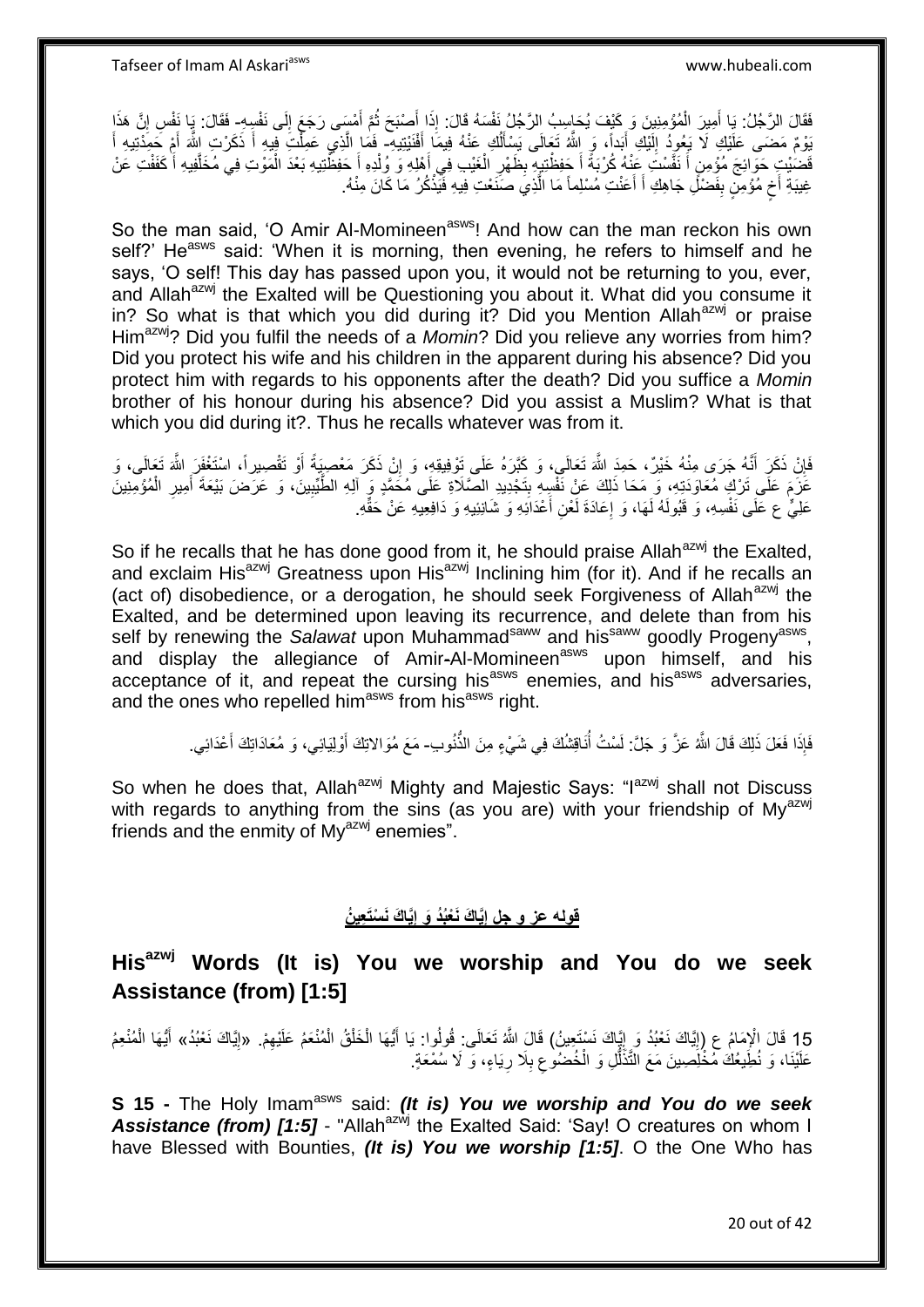Bestowed bounties upon us, we obey You<sup>azwj</sup> sincerely with the pleading and the humbleness without showing off or for reputation.

وَ «إِيَّاكَ نَسْتَعِينُ» مِنْكَ: نَسْأَلُ الْمَعُونَـةَ عَلَى طَاعَتِكَ لِنُؤَدِّيهَا كَمَا أَمَرْتَ، وَ نَثَّقِيَ مِنْ دُنْيَانَا مَا نَهَيْتَ عَنْهُ، وَ نَعْتَصِمَ- مِنَ ِ َ ْ َ الْشَّيْطَانِ الرَّجِيمِ، وَ مِنْ سَائِرِ مَرَدَةِ الْْجِنِّ وَ الْإِنْسِ مِنَ الْمُضِلِّينَ، وَ مِنَ الْمُؤْذِينَ الْظَّالِمِينَ- بِعِصْمَتِكَ. ْ ِّ ْ ْ ِ ِ ِ

*You do we seek Assistance (from)* [1:5] – We seek help from You<sup>azwj</sup> so that we can obey You<sup>azwj</sup> as You<sup>azwj</sup> have Commanded, and stay away in our world from what You<sup>azwj</sup> have Prohibited, and be safe from the Pelted Satan, and from all the Castaway Jinn and the humans, from the straying ones, and from being hurt by the uniust, and being Your<sup>azwj</sup> Protection.

16 وَ قَالَ: سُئِلَ أَمِيرُ الْمُؤْمِنِينَ عِ مَنٍ الْعَظِيمُ الشِّقَاءُ قَالَ: رَجُلٌ تَرَكَ الدُّنْيَا لِلدُّنْيَا، فَفَاتَتْهُ الدُّنْيَا وَ خَسِرَ الْآخِرَةَ، وَ رَجُلٌ تَعَبَّدَ ْ ْ َ َرِ اجْتَهَدَ وَ صَامَ رِئَاءَ النَّاسِ فَذَاكَ الَّذِي حُرِمَ لَذَاتِ الدُّنْيَا، وَ لَحِقَهُ التَّعَبُ الَّذِي لَوْ كَانَ بِهِ مُخْلِصاً لَاسْتَحَقَّ ثَوَابَهُ، فَوَرَدَ ه ِ َ ِ ه الْآخِرَةَ وَ هُوَ يَظُنُّ أَنَّهُ قَدْ عَمِلَ مَا يَثْقُلُ بِهِ مِيزَ ٰلُهُ، فَيَحِدُهُ هَبَاءً مَنْثُور اً. ا في المالي ِ ْ َ

**S 16 –** And he<sup>asws</sup> said: 'Amir-Al-Momineen<sup>asws</sup> was asked, 'Who is the greatest wretch?' Heasws said: 'A man who neglects the world for the (sake of the) world, so he misses (out on) the world and loses the Hereafter, and a man who worships and strives, and Fasts to show off to the people. So that is the one who prohibits (to himself) the pleasures of the world and faces the tiredness which, had he been sincere with it, he would have been deserving of its Rewards. So he returns to the Hereafter thinking that he has worked (such deeds) by which his scale would be heavy with, but he would find it as floating dust (extremely light).

قِيلَ: فَمَنْ أَعْظَمُ النَّاسِ حَسْرَةً قَالَ: مَنْ رَأَى مَالَهُ فِي مِيزَانِ غَيْرِهِ، وَ أَدْخَلَهُ اللَّهُ بِهِ النَّارَ، وَ أَدْخَلَ وَارِثَهُ بِهِ الْجَنَّةَ. قِيلَ: **∶** َ **∶** َ اً<br>ا ِ َ ْ ِ فَكَيْفَ يَكُونُ هَذَا

It was said, 'So who is the one with the greatest of the regrets of the people?' He<sup>asws</sup> said: 'The one who sees his wealth in the scale of someone else and Allah<sup>azwj</sup> would Enter him into the Fire due to it, and Enter his heir into the Paradise due to it'. He said, 'So how can this be?'

قَالَ: كَمَا حَدَّثَنِي بَعْضٍۢ اِخْوَانِنَا- عَنْ رَجُلٍ دَخَلَ إِلَيْهِ وَ هُوَ بَسُوقُ فَقَالَ لَهُ: يَا أَبَا فُلَانٍ مَا تَقُولُ فِي مِائَةٍ أَلْفٍ فِي هَذَا ·<br>∶ َ لَ ا ْ َ َ الصُّنْدُوقِ- مَا أَثَّيْتُ مِنْهَا زَكَاةً قَطَّ، وَ لَا وَصَلْتُ مِنْهَا رَحِماً قَطَّ قَالَ: فَقُلْتُ: فَعَلَامَ جَمَعْتَهَا قَالَ: لِجَفْوَةِ السُّلْطَانِ، وَ مُكَاثَرَةِ َ ْ ْ الْعَشِيرَةِ، وَ تَخَوُّفِ الْفَقْرِ عَلَى الْعِيَالِ، وَ لِرَوْعَةِ الزَّمَانِ. ْ ْ ِ ْ

He<sup>asws</sup> said: 'Just as one of our brothers (Shias) narrated to me about a man he went over to and he was dying. So he said to him, 'O so and so! What are you saying regarding the one hundred thousand (Dirhams) which are in this box? Neither has *Zakat* been paid from it at all, nor any relative have been helped from it at all. So why did you amass it?' He said, 'Due to the apathy of the ruling authorities, and the propagation of the clan, and fearing the poverty upon the dependants, and for the splendours of the time'.

> قَالَ: ثُمَّ لَمْ يَخْرُجْ مِنْ عِنْدِهِ حَتَّى فَاضَتْ نَفْسُهُ. ُ

He said, 'Then I had not gone out from his presence, so his soul departed'.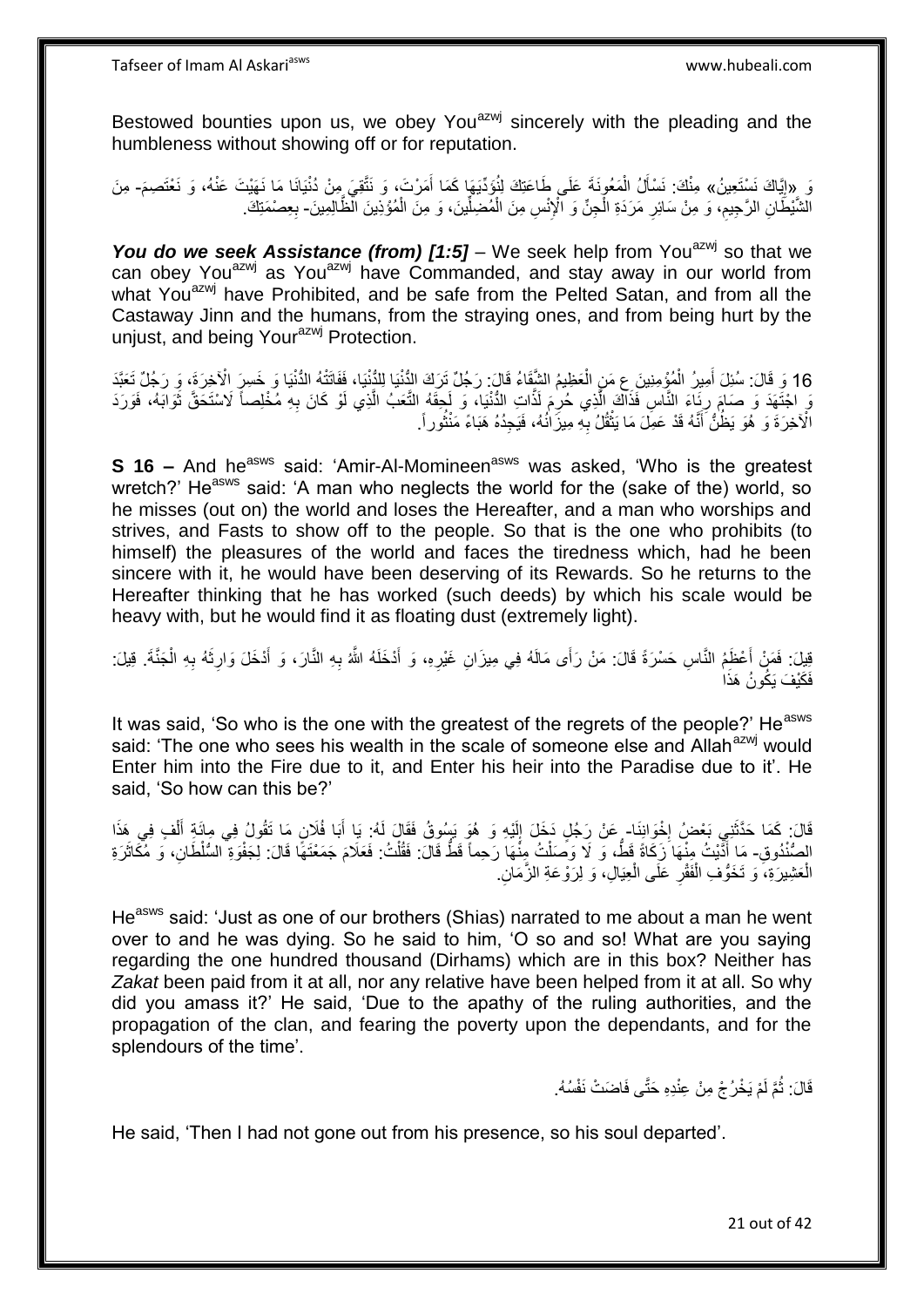نُمَّ قَالَ عَلِيٌّ ع: الْحَمْدُ شِّهِ الَّذِي أَخْرَجَهُ مِنْهَا مَلُومِاً [مليما] بِبَاطِلٍ جَمَعَهَا، وَ مِنْ حَقٍّ مَنَعَهَا، جَمَعَهَا فَأَوْعَاهَا، وَ شَدَّهَا َ ه ْ ُ ِ<br>أ فَأْوْكَاهَا، قَطِّعَ فِيهَا الْمَفَاوِزَ الْقِفَارَ، وَ لُجَجَ الْبِحَارِ ۖ أَيُّهَا الْوَاقِفُ لَا تُخْدَعُ كَمَا خُدِعِ صُوَيْحِبُكَ بِالْأَمْسِ، إِنَّ [مِنْ] أَشَدِّ النَّاسِ ْ َ **∶** ِ ْ ا<br>ا ْ ِ ْ :<br>ا ِ ِ َ حَسْرَةً يَوْمَ الْقِيَامَةِ مَنْ رَأَى مَالَهُ فِي مِيزَانِ غَيْرِهِ، أَدْخَلَ اللَّهُ عَزَّ وَ جَلَّ هَذَا بِهِ الْجَنَّةَ وَ أَدْخَلَ هَذَا بِهِ النَّارَ ֪֪֪֪֦֦֪֪֪֪֪֦֪֪֪֪֦֪֪֦֪֪֪֦֞֟֟֓֟֓֟֟֟֟֟֟֓֟֓֟֓֡֟֟֟֓֟֓֡֟֟֓֟֡֟֟֓֟֡֟֟֓֞֟֞֟֓֞֟֞֟֟֟֝֟֟֝֞֟֟֟֝ ِ َ ْ ِ َ **∶** 

Then Ali<sup>asws</sup> said: 'The Praise is for Allah<sup>azwj</sup> Who Extracted blame from it. He had gathered it by false means, and prevented the rights from it. He collected and he sheltered it and tightened its purse string. He travelled the calm wastelands and the stormy seas with regards to it. O you bystander! Do not be deceived just as your companion was deceived yesterday! The one with the most intense of regrets of the people on the Day of Judgment would be the one who sees his own wealth in the scale of someone else (and) Allah<sup>azwj</sup> Mighty and Majestic would be Entering this one into the Paradise due to it and Entering this one into the Fire due to it'.

17 قَالَ الصَّادِقُ عِ وَ أَعْظَمُ مِنْ هَذَا حَسْرَةً رَجُلٌ جَمَعَ مَالًا عَظِيماً بِكَدٍّ شَدِيدٍ، وَ مُبَاشَرَةِ الْأَهْوَالِ، وَ تَعَرُّضِ الْأَخْطَارِ، ثُمَّ ر<br>: ِ اً<br>ا أَفْنَى مَالَهُ فِي صَدَقَاتٍ وَ مَبَرًّاتٍ، وَ أَفْنَى شَبَابَهُ وَ قُوتَهُ فِي عِبَادَاتٍ وَ صَلَوَاتٍ، وَ هُوَ مَعَ ذَلِكَ لَا يَرَى لِعَلِيٍّ بْنِ أَبِي طَالِبَ ع َ َ حَقَّهُ، وَ لَا يَغْرِفُ لَهُ مِنَ الْإِسْلَامِ مَحَلَّهُ، وَ يَرَى أَنَّ مَنْ لَا بِعُشْرِهِ وَ لَا بِعُشْرِعَشِيرِ مِعْشَارِهِ أَفْضَلُ مِنْهُ ع **∶** ه ِ َ ِ ِ **∶ ∶ ∶ ∶** َ

**S 17 –** Al-Sadig<sup>asws</sup>: 'And of the regret greater than this would be a man who had amassed great wealth by intense toiling, and forthright horrors, and being exposed to the dangers. Then he spent his wealth in the (giving of) charities and the (doing of) righteous deeds, and spent his youth and his strength in worship and prayers, and he, along with (all) that, did not view any rights as being for Ali<sup>asws</sup> Bin Abu Talib<sup>asws</sup>, nor did he recognise for him<sup>asws</sup> as having any place in Al-Islam, and he Viewed that the one who is not even a tenth of him<sup>asws</sup>, and not even a tenth of a tenth of a hundred of him<sup>asws</sup>, superior than him<sup>asws</sup>.

- يُوقَفُ عَلَى الْحُجَج فَلَا بَيَّأَمَّلُهَا، وَ يُحْتَجُّ عَلِيْهِ بِالْآيَاتِ وَ الْأَخْبَارِ - فَيَأْبَى إِلَّا تَمَادِياً فِي غَيِّهِ، فَذَاكَ أَعْظَمُ مِنْ كُلِّ حَسْرَةٍ يَأْتِي ِ ِ ا<br>ا َ ِ ْ ِ ْ ة<br>أا َ َبْوِمَ الْقِيَامَةِ، وَ صَدَقَاتُهُ مُمَثَّلَةٌ لَهُ فِي مِثَالِ الْأَفَاعِيِّ تَنْهَشُهُ، وَ صَلَّوَاتُهُ وَ عِبَادَاتُهُ مُمَثَّلَةٌ لَّهُ فِي مِثَالِ الزَّبَانِيَٰةِ- تَدْفَعُهُ حَتَّى تَدُعَّهُ َ لَ ه ْ َ لَ َم لَى جَهَنَّ ِ إ

He stops at the arguments and he does not contemplate, but it is argued against him (his beliefs) with the (Quranic) Verses and the Ahadeeth, but he refuses except to go further into error. So that is the one who would be of greater regret than every regret on the Day of Judgment, and his charities would be resembled for him as snakes ravaging him, and his *Salats* and his (acts of) worship would be resembled for him in a resemblance of the Zabaniyya (Angels of Hell), repelling him until he is led into Hell.

> دَعّاً يَقُولُ: يَا وَيْلِي أَ لَمْ أَكُ مِنَ الْمُصَلِّينَ أَ لَمْ أَكُ مِنَ الْمُزَكِّينَ أَ لَمْ أَكُ عَنْ أَمْوَالِ النَّاسِ وَ نِسَائِهِمْ مِنَ الْمُتَعَفِّينَ، َ َ لَ َ ْ َ لَ َ ِّ ْ َ لَ َ ْ ِ

He would call out saying, 'O woe is for me! Why was I not from the praying ones! Why was I not from the givers of *Zakat*? Why was I not chaste from the wealth of the people and their women?'

فَلِمَا ذَا دُهِيتُ بِمَا دُهِيتُ فَيُقَالُ لَمُ: يَا شَقِيُّ مَا نَفَعَكَ مَا عَمِلْتَ، وَ قَدْ ضَيَّعْتَ أَعْظَمَ الْفُرُوضِ بَعْدَ تَوْجِيدِ اللَّهِ تَعَالَى وَ الْإِيمَانِ<br>وَأَوْجَدَتُ بِمَا دُهِيتُ فَيُقَالُ لَمُ: يَ ْ َ ْ ِ بِنُبُوَّةِ مُحَمَّدٍ [رَسُولٍ اللَّهِ] ص: ضَيَّعْتَ مَآ لَزِمَكَ مِنْ مَعْرِفَةِ حَقٍّ عَلِيٍّ بْنِ أَبِي طَالِبٍ وَلِيٍّ اللَّهِ، وَ الْتَزَمْتَ مَا حَرَّمَ اللَّهُ كَلَيْكَ ِ ْ َ **∶ ٍ** ِ مَِنَ الِائْتِمَامَ بِعَدُوِّ اللَّهِ. **∶** 

So when he calls out with what he calls out with, it would be said to him, 'O wretch! It will not benefit you what (deeds) you performed, and you have wasted the great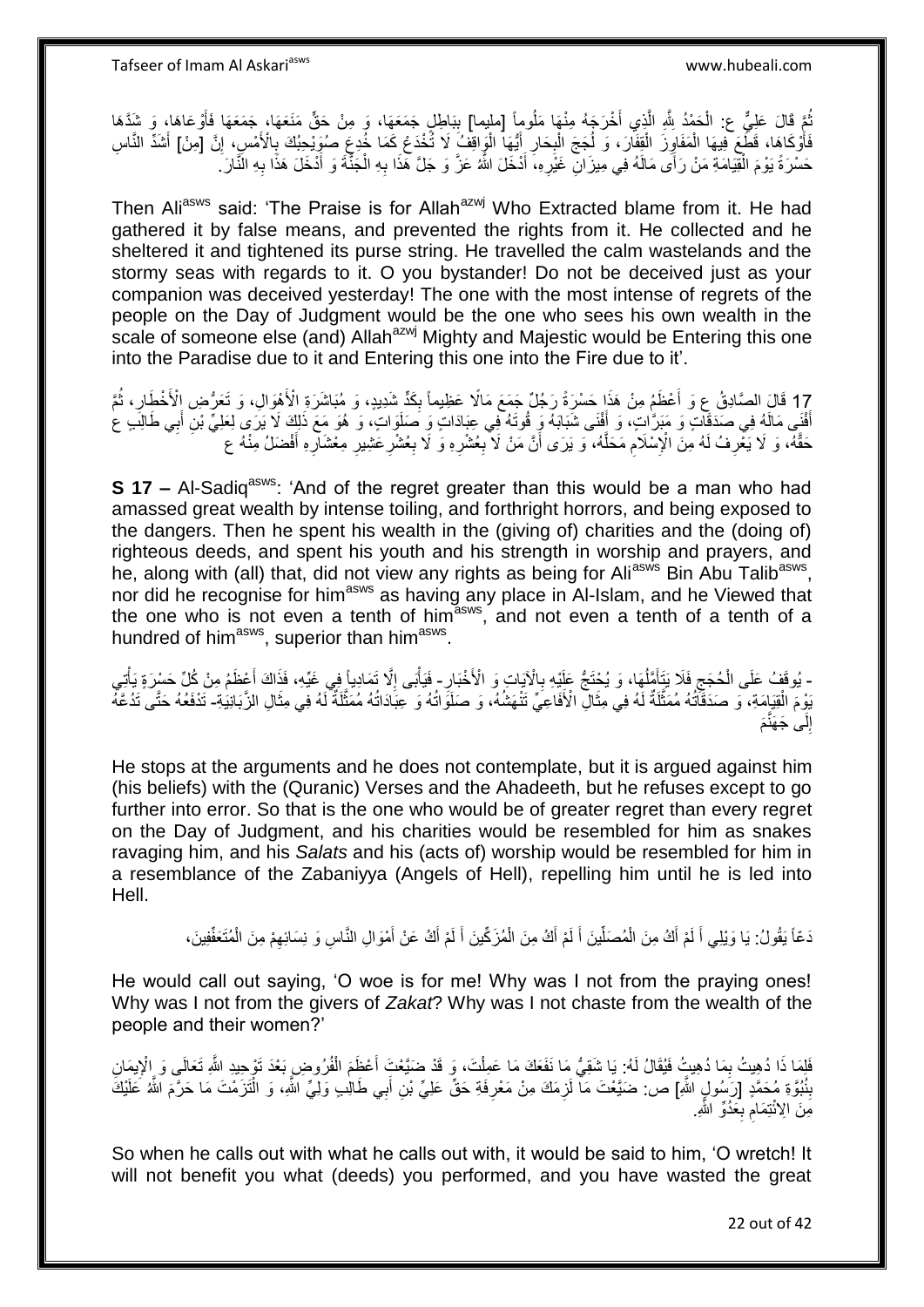Obligation after the *Tawheed* of Allah<sup>azwj</sup> the Exalted, and the *Eman* with the Prophet-hood of Muhammad<sup>saww</sup>, Rasool-Allah<sup>saww</sup>. You wasted what was Necessitated to you the recognition of the right of Ali<sup>asws</sup> Bin Abu Talib<sup>asws</sup>, Guardian of Allah<sup>azwj</sup>, and you necessitated upon yourself what Allah<sup>azwj</sup> Prohibited upon you from the taking to the imamate of the enemies of Allah<sup>azwj</sup>.

فَلَوْ كَانَ لَكَ بَدَلَ أَعْمَالِكَ هَذِهِ- عِيَادَةُ الذَّهْرِ مِنْ أَوَّلِهِ إِلَى آخِرِهِ، وَ بَدَلَ صَدَقَاتِكَ الصَّدَقَةُ بِكُلِّ أَمْوَالِ الدُّنْيَا- بَلْ بِمِلْءِ الْأَرْضِ َ ِ ِ  $\frac{1}{2}$ َ ِ ذَهباً، لَمَا زَادَكَ ذَلِكَ مِنْ رَحْمَةِ اللَّهِ تَعَالَى إِلَّا بُعْداً، وَ مِنْ سَخَطِ اللَّهِ عَزَّ وَ جَلَّ إِلَّا قُرْباً. ا<br>ا ِ

So, even if there was for you a change of these deeds of yours (increased to), the worship of the eternity, from its beginning to its end, and your charities to be changed to the charity with all the wealth of the world, but the earth filled with gold, that would not increase you from the Mercy of Allah<sup>azwj</sup> the Exalted except for remoteness, and from the Wrath of Allah<sup>azwj</sup> except for the nearness (to Wrath)<sup>'</sup>.

18 قَالَ الْإِمَامُ الْحَسَنُ بْنُ عَلِيٍّ عِ: قَالَ أَمِيرُ الْمُؤْمِنِينَ عِ: قَالَ رَسُولُ اللَّهِ ص: قَالَ اللَّهُ عَزَّ وَ جَلَّ: قُولُوا «إِيَّاكَ نَسْتَعِينُ»<br>ذَا يَجْبَ بِهِ بَيْنِ الْمَسَوِّلِ الْمَسَوِّلِ الْمُؤ ِ ْ َ ْ  $\zeta$ عَلَى طَاعَتِكَ وَ عِبَادَتَكَ، وَ عَلَى دَفْعِ شُرُورِ أَعْدَائِكَ، وَ رَدِّ مَكَايِدِهِمْ، وَ الْمُقَامِ عَلَى مَا أَمَرْتَ بِهِ. ِ ْ ِ َ ِ َ ِ

**S – 18** The Imam Hassan<sup>asws</sup> Bin Ali<sup>asws</sup> said: 'Amir-Al-Momineen<sup>asws</sup> said: 'The Rasool-Allah<sup>saww</sup> said: 'Allah<sup>azwj</sup> Said: 'Say: To You do we seek Assistance (from) [1:5] - For worshipping You<sup>azwj</sup> and obeying You<sup>azwj</sup> and for Repelling the mischief of Yourazwj enemies and their plots, and staying upon what You<sup>azwj</sup> have Commanded with.

### **]أعظم الطاعات[**

### **The greatest obedience**

19 وَ قَالَ ص عَنْ جَبْرَئِيلَ ع عَنِ اللَّهِ تَعَالَى [قَالَ: قَالَ اللَّهُ عَزَّ وَ جَلَ]: يَا عِبَادِي كُلَّكُمْ ضَالٍّ إِلَّا مَنْ هَدَيْتُهُ، فَاسْأَلُونِي الْهُدَى ْ َ ا<br>ا هْدِكُمْ. َ أ

**S 19 –** And he<sup>saww</sup> said from Jibraeel<sup>as</sup>, from Allah<sup>azwj</sup> the Exalted: 'Allah<sup>azwj</sup> Mighty and Majestic Said: "O My<sup>azwj</sup> servants! Every one of you would stray except for the one I<sup>azwj</sup> Guide, therefore ask Me<sup>azwj</sup> for the Guidance, I<sup>azwj</sup> shall Guide you all!.

> نَ كُلُّكُمْ فَقِيرٌ ۚ إِلَّا مَنْ أَغْنَيْتُهُ، فَاسْأَلُونِي الْغِنَى أَرْزُقْكُمْ. اُ ْ َ َ ِ

And all of you are poor except for the one l<sup>azwj</sup> Enrich, therefore ask Me<sup>azwj</sup> for the riches. I<sup>azwj</sup> shall Grace you.

> نَ كُلَّكُمْ مُذْنِبٌ إِلَّا مَنْ غَفَرْتُ فَاسْأَلُونِي الْمَغْفِرَةَ أَغْفِرْ لَكُمْ. ِ **ٔ** َ ْ َ

And all of you are sinners except for the one  $I^{azwj}$  Forgive, therefore ask Me $a^{azwj}$  for the Forgiveness, I<sup>azwj</sup> shall Forgive you.

> نَ مَنْ عَلِمَ أَنِّي ذُو قُذْرَةٍ عَلَى الْمَغْفِرَةِ فَاسْتَغْفَرَنِي بِقُذْرَتِي، غَفَرْتُ لَهُ، وَ لَا أُبَالِي. َ ُ **!** ْ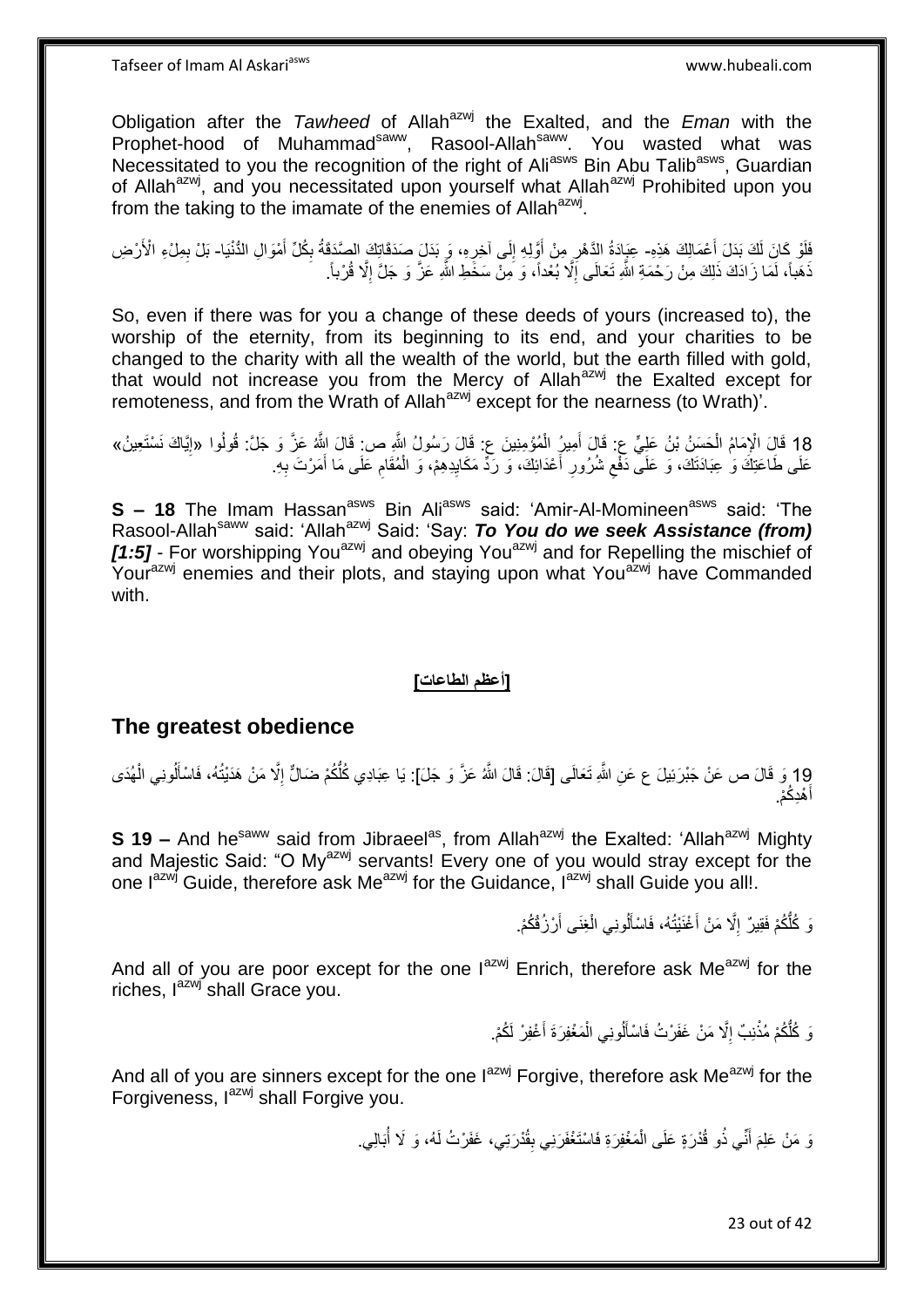The one who know that lazwj am with Power upon the Forgiveness, so he seeks My<sup>azwj</sup> Forgiveness by My<sup>azwj</sup> Power, l<sup>azwj</sup> shall Forgive (his sins) for him, and l<sup>azwj</sup> would not mind.

رَ لَوْ أَنَّ أَوَّلَكُمْ وَ آخِرَكُمْ، وَ حَيَّكُمْ وَ مَيِّتَكُمْ، وَ رَطْبَكُمْ وَ يَابِسَكُمْ اجْتَمَعُوا عَلَى إِنْقَاءِ قَلْبِ عَبْدٍ مِنْ عِبَادِي، لَمْ يَزِيدُوا فِي مُلْكِي ِ ِ َ ْ ِ ْ جَنَاحَ بَعُوضَةٍ

And if the first ones of you, and the last ones of you, and your living ones and your deceased ones, and your wet ones and your dry ones (young ones and old ones), were to gather upon purity of hearts to perform an act of worship from  $My^{azwj}$  act of worship, they would not be increasing in My<sup>azwj</sup> Kingdom a wing of a mosquito.

وَ لَوْ أَنَّ أَوَّلَكُمْ وَ آخِرَكُمْ، وَ حَيَّكُمْ وَ مَيِّتَكُمْ، وَ رَطْبَكُمْ وَ يَابِسَكُمْ اجْتَمَعُوا عَلَى إِشْقَاءِ قَلْبِ عَبْدٍ مِنْ عِبَادِي- لَمْ يَنْقُصُوا مِنْ ِ **∣** َ اً لَ مُلْكِي جَذَاحَ بَعُوضَةٍ. ْ

And if the first ones of you, and the last ones of you, and your living ones and your deceased ones, and your wet ones and your dry ones (young ones and old ones), were to gather upon miserable heart to perform an act of worship from My<sup>azwj</sup> acts of worship, they would not be reducing from My<sup>azwj</sup> Kingdom a wing of a mosquito.

وَ لَوْ أَنَّ أَوَّلَكُمْ وَ آخِرَكُمْ، وَ حَيَّكُمْ وَ مَيِّتَكُمْ، وَ رَطْبَكُمْ وَ يَابِسَكُمْ، اجْتَمَعُوا فَتَمَنَّى كُلُّ وَاحِدٍ مِنْهُمْ، مَا بَلَغَتْ مِنْ أُمْنِيَّتِهِ. **ِ** َ ز<br>ا اُ فَأَعْطَيْتُهُ لَمْ يَتَبَيَّنْ ذَلِكَ فِي مُلْكِي، كَمَا لَوْ أَنَّ أَحَدَكُمْ مَرَّ عَلَى شَفِيرِ الْبَحْرِ، فَغَمَسَ فِيهِ إِبْرَةً ثُمَّ انْتَزَ عَهَا، َ َ ْ َ ُ ِ ِ ْ ِ

And even if your first ones and your last ones, and your living ones and your deceased ones, and your wet ones and your dry ones (young ones and old ones), were to gather and each one of them was to wish what would reach (the limit) of his wishes, and  $I^{azwj}$  Give it to them, that would not manifest with regards to My<sup>azwj</sup> Kingdom, just as if one of you was to pass by the edge of the sea and he immerses in it a needle, then takes it out.

> وَ ذَلِكَ بِأَنِّي جَوَادٌ مَاجِدٌ، وَاجِدٌ، عَطَائِي كَلَامٌ، وَ عَذَابِي كَلَامٌ، فَإِذَا أَرَدْتُ شَيْئاً فَإِنَّمَا أَقُولُ لَهُ: كُنْ فَيَكُونُ َ ِ َ ِ

And that is Because I<sup>azwj</sup> am Generous, Glorious, Loving. My<sup>azwj</sup> Granting is one Word, and My<sup>azwj</sup> Punishment is one Words. So whenever l<sup>azwj</sup> Intend something, so rather  $I^{axwi}$  am Saying to it: "Be!". So it comes into being.

رَا عِبَادِي اعْمَلُوا أَفْضَلَ الطَّاعَاتِ وَ أَعْظَمَهَا لِأُسَامِحَكُمْ- وَ إِنْ قَصَّرْتُمْ فِيمَا سِوَاهَا وَ اتْرُكُوا أَعْظَمَ الْمَعَاصِي وَ أَقْبَحَهَا- لِئَلَّا َ َ ْ َ ِ َ أَنَاقِشَكُمْ فِي رُكُوبِ مَا عَدَاهَا. ُ

O My<sup>azwj</sup> servants! Perform the most superior of the (acts of) obedience and its greatest one,  $I^{azwj}$  shall be Pardoning you all and even if you are deficient in what is besides this one, and leave the biggest (acts of) disobedience and its ugliest one, Iazwj shall not Discuss your indulgence in what is else.

إِنَّ أَعْظَمَ الطَّاعَاتِ تَوْحِيدِي، وَ تَصْدِيقُ نَبِيِّي، وَ التَّسْلِيمُ لِمَنْ نَصَبَهُ بَعْدَهُ- وَ هُوَ عَلِيُّ بْنُ أَبِي طَالِبِ ع وَ الْأَئِمَّةُ الطاهرين ِ َ <u>֚֚֚֚֚֚֚֚֚</u> ِ [الطَّاهِرُونَ] مِنْ نَسْلِهِ ص ِ

The greatest of the (acts of) obedience is My<sup>azwj</sup> Tawheed, and the ratification of My<sup>azwj</sup> Prophet<sup>saww</sup>, and the submission to the one he<sup>saww</sup> appointed to be after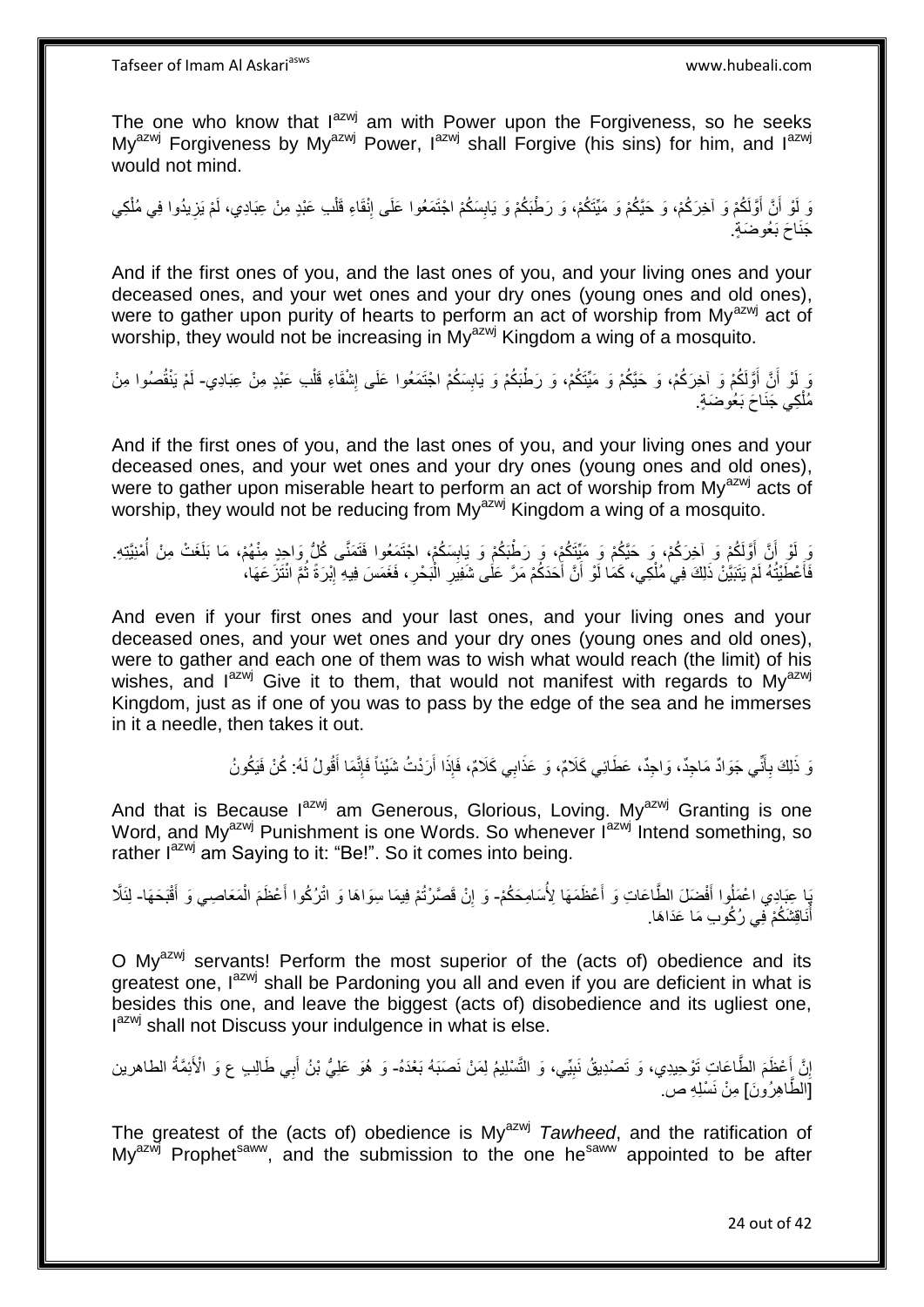him<sup>saww</sup>, and he<sup>asws</sup> is Ali<sup>asws</sup> Bin Abu Talib<sup>asws</sup> and the Clean Imams<sup>asws</sup>, (the Cleaned ones), from his<sup>asws</sup> lineage.

وَ إِنَّ أَعْظَمَ الْمَعَاصِي [وَ أَقْبَحَهَا] عِنْدِي الْكُفْرُ بِي وَ بِنَبِيِّي، وَ مُنَابَذَةُ وَلِيٍّ مُحَمَّدٍ بَعْدَهُ عَلِيٍّ بْنِ أَبِي طَالِبٍ، وَ أَوْلِيَائِهِ بَعْدَهُ. ِ َ ْ ا<br>است ِ َ َ

And the biggest (act of) disobedience and its ugliest one in My<sup>azwj</sup> Presence is the Kufr with Me<sup>azwj</sup> and with My<sup>azwj</sup> Prophet<sup>saww</sup>, and the enmity of the Guardian<sup>asws</sup> of Muhammad<sup>saww</sup> after him<sup>saww</sup>, Ali<sup>asws</sup> Bin Abu Talib<sup>asws</sup>, and his<sup>as</sup> Guardians<sup>asws</sup> after him $^{\rm asws}$ .

فَإِنْ أَرَدْتُمْ أَنِّ تَكُونُوا عِنْدِي فِي الْمَنْظَرِ اِلْأَعْلَى، وَ الشَّرَفِ الْأَشْرَفِ، فَلَا يَكُونَنَّ أَحَدٌ مِنْ عِبَادِي آثَرَ عِنْدَكُمْ مِنْ مُحَمَّدٍ ص، َ **∶** ْ اً ِ َ وَ بَعْدَهُ مِنْٰ أَخِيهِ عَلِيٍّ ع، وَّ بَعْدَهُمَا مِنْ أَبْنَائِهِمَا الْقَائِمِينَ بِأُمُورِ عِبَادِي بَعْدَهُمَا فَإِنَّ مَنْ كَانَتْ تِلْكَ عَقِيدَتَهُ- جَعَلْتُهُ مِنْ أَشْرَافِ َ ْ ∣ļ **∶** اُ ِ ْ َ ْ ُو ِك ِجَناِني. ُمل

So if you intend that you should be happening to be, in My<sup>azwj</sup> Presence, in the lofty landscape, and (have) the nobility of the noble ones, then no one from  $My^{az\hat{w}j}$ servants should happen to be more preferable with you than Muhammad<sup>saww</sup>, and after him<sup>saww</sup>, (more preferable) than his<sup>saww</sup> brother<sup>asws</sup> Ali<sup>asws</sup>, and after them<sup>asws</sup>, (more preferable) than their<sup>asws</sup> sons<sup>asws</sup>, the ones standing with the affair of My<sup>azwj</sup> servant after them<sup>asws</sup>. Therefore, if someone was from these beliefs, lazwj shall Make him from the most noble kings in  $Mv^{azwj}$  Garden.

وَ اعْلَمُوا أَنَّ أَبْغَضَ الْخَلْقِ إِلَيَّ- مَنْ تَمَثَّلَ بِي وَ ادَّعَى رُبُوبِيَّتِي، وَ أَيْغَضَهُمْ إِلَيَّ بَعْدَهُ مَنْ تَمَثَّلَ بِمُحَمَّدٍ، وَ نَازَعَهُ نُبُوَّتَهُ وَ لَ  $\frac{1}{2}$ ْ ْ َ ه ِ ه لَ ِ َ ِ ادَّعَاهَا، وَ أَبْغَضَهُمْ إِلَيَّ بَعْدَهُ مَنْ تَمَثَّلَ بِوَصِّيٍّ مُحَمَّدٍ، وَ نَازِعَهُ مَحَلَّهُ وَ شَرَفَهُ، وَ ادَّعَاهُمَا، وَ أَبْغَضَهُمْ إِلَيَّ بَعْدَ هَؤُلَاءِ ه **!** ه لَ  $\frac{1}{2}$ َ َ لَ ِ الْمُدَّعِينَ- لِمَا هُمْ بِهِ لِسَخَطِي مُتَعَرِّضُونَ- مَنْ كَانَ لَهُمْ عَلَى ذَلِكَ مِنَ الْمُعَاوِنِينَ، وَ أَبْغَضَ الْخَلْقِ إِلَيَّ بَعْدَ هَؤُلَّاءِ- مَنْ كَانَ ِ لَ ِ ْ ْ َ **∶** ْ ْ بِفِعْلِهِمْ مِنَ الرَّاضِينَ، وَ إِنْ لَمْ يَكُنْ لَهُمْ مِنَ الْمُعَاوِنِينَ. **׀** ِ ِ

And know that the most Hateful of the creatures to  $Me^{a z w j}$ , is the one wo resembles (something) with Me<sup>azwj</sup> and leaves My<sup>azwj</sup> Lordship; and the most Hateful to Me<sup>azwj</sup> after him is the one who resembles with Muhammad<sup>saww</sup> and snatches his<sup>saww</sup> Prophet-hood and claims it (for himself); and the most Hateful to Me<sup>azwj</sup> after him is the one who resembles with the successor<sup>asws</sup> of Muhammad<sup>saww</sup> and snatches him<sup>asws</sup> of his<sup>asws</sup> place and his<sup>asws</sup> nobility, and claims these; and the most Hateful to Me<sup>azwj</sup> after them are the claimants to what they<sup>asws</sup> (holy Imams<sup>asws</sup> after Ali<sup>asws</sup> Ibn Abi Talib<sup>asws</sup>) are with, would be exposed to My<sup>azwj</sup> Wrath – the one who was from the assisting ones to them upon that; and the most Hateful of the creatures to Me<sup>azwj</sup> after them is the one who was pleased with their deeds, and even if he did not happen to be from their assisting ones.

وَ كَذَلِكَ أَحَبُّ الْخَلْقِ إِلَيَّ الْقَوَّارُونَ بِحَقِّي، وَ أَفْضِلُهُمْ لَدَيَّ، وَ أَكْرَمُهُمْ عَلَمَ مُحَمَّدٌ سَبِّدُ الْوَرَبِى، وَ أَكْرَمُهُمْ وَ أَفْضَلُهُمْ بَعْدَهُ أَخُو َ ان<br>ا َ ِ ْ لَ  $\frac{1}{2}$ ْ ْ َ َ ْ  $\overline{a}$ َ َ الْمُصِطْفَى عَلِيٍّ الْمُرْتَضَى، ثُمَّ مِنْ بَعْدِهِ مِنَ الْقَوَّامِينَ بِالْقِسْطِ مِنْ أَئِمَّةٍ الْحَقِّ، وَ أَفْضَلُ النَّاسِ بَعْدَهُمْ مَنْ أَعَانَهُمْ عَلَى حَقِّهِمْ، َ ْ َ ْ ِ ْ ٔ.<br>ـ ْ ِ َ وَ أَحَبُّ الْخَلْقِ إِلَيَّ بَغْدَهُمْ مَنْ أَحَبَّهُمْ، وَ أَبْغَضَ أَعْدَاءَهُمْ، وَ إِنْ لَمْ يُمْكِنْهُ مَعُونَتُهُمْ. لَ יִי (ו ْ ْ ِ َ ا<br>ا

And, similar to that, the most Beloved of the creatures to Me $^{a}$ zwj are the ones standing by My<sup>azwj</sup> Right, and the most superior of them to Me<sup>azwj</sup>, and the most prestigious one to Me<sup>azwj</sup> is Muhammad<sup>saww</sup>, Chief of the pious ones; and the most prestigious and superior of them after him<sup>saww</sup> is the brother of Al-Mustafa<sup>saww</sup>, Ali<sup>asws</sup> Al-Murtaza<sup>asws</sup>; then from after him<sup>asws</sup>, from the ones standing with the equity from the Imams<sup>asws</sup> of the Truth; and the most superior of the people after them<sup>asws</sup> are the ones who assist them upon their<sup>asws</sup> rights; and the most Beloved to Me<sup>azwj</sup> after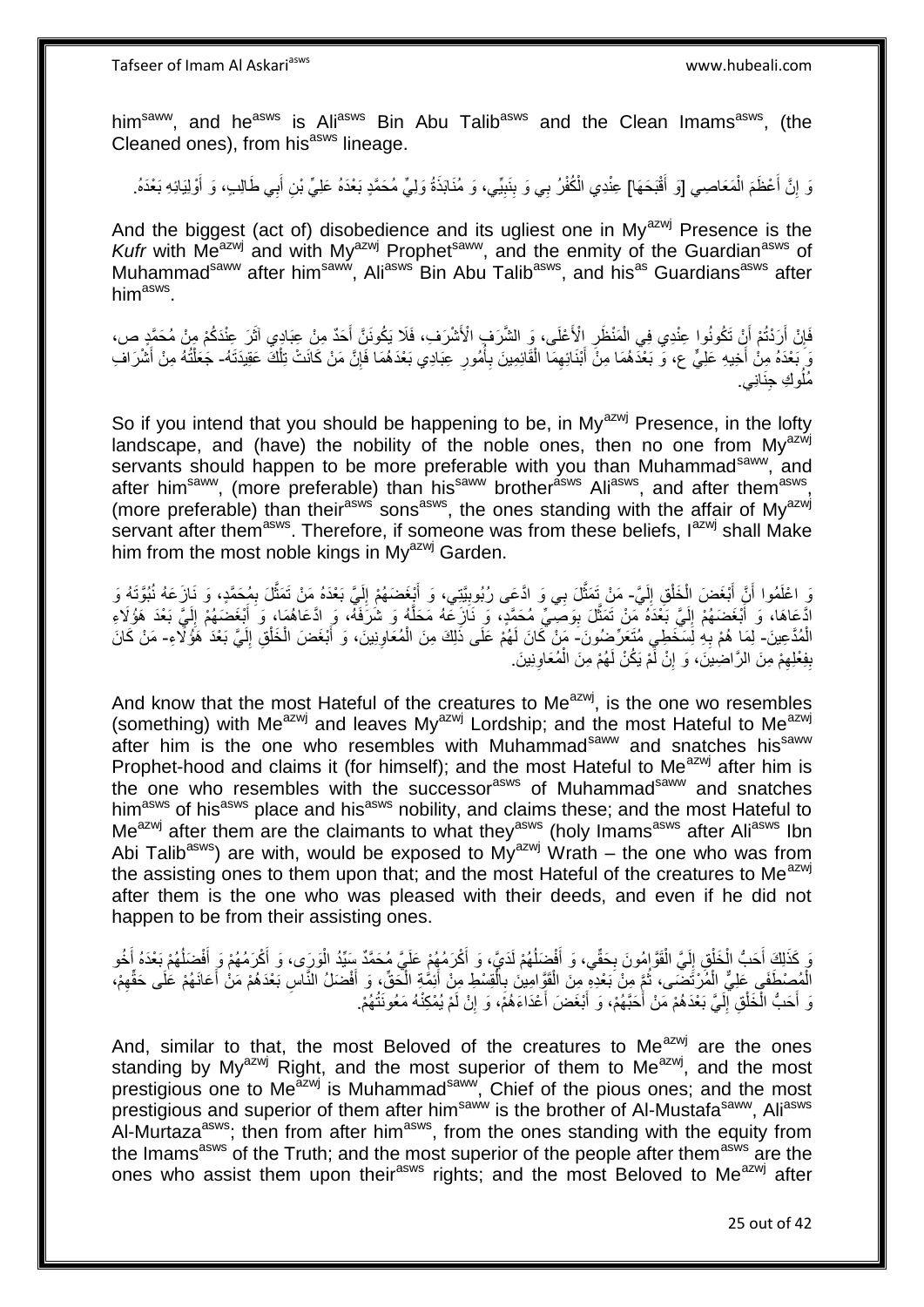them is the one who loves them<sup>asws</sup> and hates their<sup>asws</sup> enemies, and even if he was not able upon assisting them<sup>asws</sup>!"'.

**َم ل ُم ْسَتقَي َط قوله عز و جل اْ ا ْهَدَنا ال ِّصرا**

# **The Words of the Mighty and Majestic** *Guide us to the Straight Path [1:6]*

ْي: لََنا َم( أ ل ُم ْسَتِقي َط ا َما ُم ع ]َقا َل هَّللاُ َع هز َو َج َل[ )ا ْهِدَنا ال ِّصرا ْْلِ ِ 20 َقا َل ا ِدم أ هيا ِمَنا َ َطْعَنا َك ِفي َما ِضي أ ِه أ ِذي ب تى َك ال َح َتْوِفيَق - ه َ ْ َ َ ِ ه ُطِيعَكَ كَذَلِكَ فِي مُسْتَقْبَلِ أَعْمَارِنَا **∶** َ

**S 20 -** The Imam (Hassan Al-Askari<sup>asws</sup>) said: 'Allah<sup>azwj</sup> Mighty and Majestic Said: *Guide us to the Straight Path [1:6] – i.e., perpetuate for us Your<sup>azwj</sup> Inclination by* which we obeyed You<sup>azwj</sup> in our past days, until we obey You<sup>azwj</sup> like that in our future lives.

ْْل ِخ َرِة. ٌط ِفي ا َيا، َو ِص َرا ٌط ِفي الُّدنْ ِن: ِص َرا َطا َم( ُهَو ِص َرا ُم ْسَتِقي َط ال ي ُق َو )ال ِّصرا هطر هما ال ُم ْسَتِق َفأ ال َيا ي ُم ِفي الُّدن - َف ُهَو َما ْ ْ ِ َ ْ ِ قَصُلَ عَنِ الْعُلْوِّ، وَ ارْتَفَعَ عَنِ النَّقْصِيلِ- وَ اسْتَقَامَ فَلَمْ يَعْدِلْ إِلَى شَيْءٍ مِنَ الْبَاطِلِ. اً<br>ا ْ ∣∣<br>∶ ْ

And *the Straight Path [1:6]* – are two paths – a path in the world and a path in the Hereafter. So, as for *the Straight Path* in the world, so it is what is reduced from the lofty (exaggeration), and higher than the derogation – and the *Straight*, so it does not incline towards anything from the falsehood.

مَ الطَّرِيقُ الْأَخَرُ: طَرِيقُ الْمُؤْمِنِينَ إِلَى الْجَنَّةِ الَّذِي هُوَ مُسْتَقِيمٌ، لَا يَعْدِلُونَ عَنِ الْجَنَّةِ إِلَى النَّارِ، وَ لَا إِلَى غَيْرِ النَّارِ سِوَى ْ ِ ْ ِ **∶** ِ ِ ِ ِ ِ ْ ه الْجَنَّةِ ْ

And the other path – is the path (taken by the) *Momineen* to the Paradise which is straight, not deviating away from the Paradise to the Fire, nor to (anywhere) other than the Paradise (which is) besides the Fire'.

[قَالَ: وَ] قَالَ جَعْفَرُ بْنُ مُحَمَّدٍ الصَّادِقُ ع: قَوْلُهُ عَنَّ وَ جَلٍ (اهْدِنَا الصِّراطَ الْمُسْتَقِيمَ) يَقُولُ: أَرْشِدْنَا لِلصِّرَاطِ الْمُسْتَقِيمِ، ُ ِ ْ َ ْ أَرْشِدْنَا لِلْزُومِ الطَّرِيْقِ الْمُؤَدِّيُ إِلَى مَحَبَّتِكَ، وَ الْمُبَلِّغِ إِلَى جَنَّتِكُ وَ الْمَانِعِ مِنْ أَنْ نَتَّبِعُ أَهْوَاءَنَا فَنَعْطَبَ، أَوْ أَنْ نَأْخُذَ بِآرَانِنَا ِ ِ ْ  $\frac{1}{2}$ ْ ِ ِ **∶** ْ َ َ َ **∶** َ ِ ْ فَذَهْلِكَ.

He<sup>asws</sup> said: 'Ja'far<sup>asws</sup> Bin Muhammad Al-Sadiq<sup>asws</sup> said: 'The Words of the Mighty and Majestic: *Guide us to the Straight Path [1:6]* – He (the speaker) is saying, 'Guide us to the Straight Path, Guide us to the Necessitated Path, that leads to Yourazwj Love and reaches to Yourazwj Paradise, and the preventer from us following our personal desires so we would (end up) being corrupted, or if we take to our opinions so we would be destroyed'.

ثُمَّ قَالَ ع ۚ فَإِنَّ مَنِ اتَّبَعَ هَوَاهُ، وَ أُعْجِبَ بِرَأْيِهِ- كَانَ كَرَجُلٍ سَمِعْتُ غُلْقَاءَ الْعَامَّةِ تُعَظِّمُهُ وَ تَصفُهُ، فَأَحْبَبْتُ لِقَاءَهُ مِنْ حَبْثُ لَا<br>وَأَسْتَمْسَمَ الْقَاءَ مِنْ النَّبَعَ هُو **∶** :<br>ا ِ ا<br>أ ِ َ ْ يَعْْرِ فُنِي ِ لِأَنْظُلَ مِقَّدَارَهُ وَ مَحَلَّهُ فَرَأَيْتُهُ فِي مَوْضِعٍ قَدْ أَحْدَقَّ بِهِ خَلْقٌ مِنْ غُثَاءِ الْعَامَّةِ، فَوَقَفْتُ مُنْتَبِذاً عَنْهُمْ، مُتَغَشِّياً بِلِّئَامٍ أَنْظُلُ ِ ْ َ ِ َ ٍ َ ه َ ֧֖֧֦֧֦֧֦֧֦֚֝֝֝֝֝ َ ِ لَ  $\frac{1}{2}$ إِلَيْهِ وَ إِلَيْهِمْ، لَ ِ ِ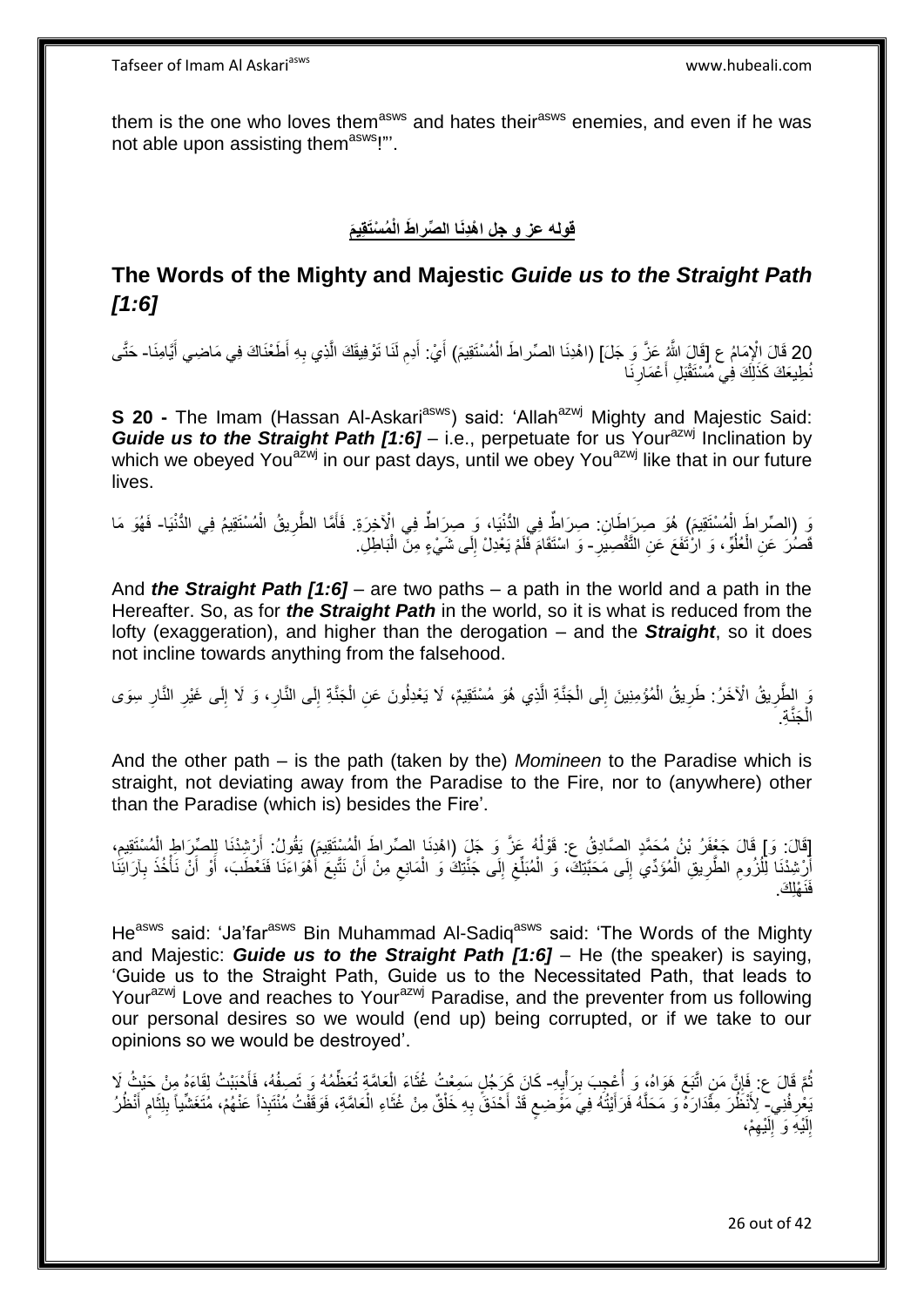Then he<sup>asws</sup> said: 'So the one who follows his personal desires and is fascinated by his opinions, he would be like a man who hears the scum of the general Muslims revering him (someone) and describing him. So, lasws loved to meet him, from where he would not recognise me<sup>asws</sup> – to look at his power and his position. So l<sup>asws</sup> saw him in a place where the people from the scum of the general Muslims were staring at him. So l<sup>asws</sup> paused disquised from them, covered with a veil looking at him and them.

فَمَا زَالَ يُرَاوِغُهُمْ جَتَّى خَالَفَ طَرِيقَهُمْ فَفَارَقَهُمْ، وَ لَمْ يَعُدْ فَتَفَرَّقَتِ الْعَامَّةُ عَذْهُ لِحَوَائِجِهِمْ. وَ تَبِعْتُهُ أَقْتَفِى أَثَرَهُ، فَلَمْ يَلْبَثْ أَنْ ِ ِ َ ْ َ َ َ **∶** ِ ْ مَرَّ بِخَبَّازٍ فَتَغَفَّلَهُ، فَأَخَذَ مِنْ دُكَّانِهِ رَغِيفَيْنِ مُسَارَقَةً، فَتَعَجَّبْتُ مِنْهُ، ثُمَّ قُلْتُ فِي نَفْسِي: لَعَلَّهُ مُعَامَلَةٌ: ا<br>است لَ ِ ه ْ ا دیکھیے

He did not cease to dodge them until their way differed, so he separated from them, and he did not retract. So the general Muslims separated from him for their needs, and lasws followed him pursuing his tracks. It was not long before he passed by a baker. So when he was inattentive, he grabbed two loaves from his shop, stealthily. lasws was astounded from it. Then lasws said within myselfasws: 'Perhaps it was a transaction'.

نُّمَّ مَرَّ بَعْدَهُ بِصَاحِبِ رُمَّانٍ، فَمَا زِلَا بِهِ حَتَّى تَغَفَّلَهُ فَأَخَذَ مِنْ عِنْدِهِ رُمَّانَتَيْنِ مُسَارَقَةً فَتَعَجَّبْتُ مِنْهُ، ثُمَّ قُلْتُ [فِي نَفْسِي]: لَعَلَّهُ َ لَ **∶** ِ ْ ُ ه مُعَامَلَةٌ، ثُمَّ أَقُولُ: وَ مَا حَاجَتُهُ [إِذاً] إِلَىَ الْمُسَارَقَةِ! ْ ∣∣<br>∶ ٔ.<br>ـ

Them after it, he passed by an owner of pomegranates. So he did not cease to be with him until he was inattentive, and he grabbed two pomegranates from him (his shop), stealthily. So l<sup>asws</sup> was astounded from him, then said to myself<sup>asws</sup>: 'Perhaps it was a transaction'. Then  $I^{asws}$  said: 'So what is his need then, to the stealth?'.

تُمَّ لَمْ أَزَلْ أَنْبَعُهُ حَتَّى مَرَّ بِمَرِيضٍ، فَوَضَعَ الرَّغِيفَيْنِ وَ الرُّمَّانَتَيْنِ بَيْنَ يَذَيْهِ وَ مَضَيَ، وَ نَبِعْتُهُ حَتَّى اسْتَقَرَّ فِي بُقُعَةٍ مِنْ<br>. ِ ِ َ ِ َ صُحْرَاءَ فَقُلْتُ لَهُ: يَا عَبْدَ اللَّهِ لَقَدْ سَمِعْتُ بِكَ [خَيْراً] وَ أَحْبَبْتُ لِقَاءَكَ، فَلَقِيتُكَ، لَكِنِّي رَأَيْتُ مِنْكَ مَا شَغَلَ قَلْبِي، وَ "إِنِّي سَائِلُكَ **!** ْ ُ ِ ْ عَنْهُ، لِيَزُولَ بِهِ شُغُلُ قَلْبِي قَالَ: مَا هُوَ ْ **∶** 

Then, lasws did not cease to follow him until he passed by a sick person. Then he placed the two loaves and the two pomegranates in front of him and went away, and Iasws followed him until he settled in a spot from the desert. So lasws said to him: 'O servant of Allah<sup>azwj</sup>! I<sup>asws</sup> have heard good about you and I<sup>asws</sup> loved to meet you, so lasws came to meet you. But, lasws saw from you what pre-occupied my<sup>asws</sup> heart, and lasws would like to ask you about it, in order to recede what pre-occupies myasws heart'. He said, 'What is it?'.

ُه َت ِمنْ ِن َف َس َرقْ َصا ِح ِب ال ُّر هما هم َم َر ْر َت ب ِن، ث ُه َر ِغيَفْي َت ِمنْ ٍز َف َس َرقْ َخهبا َك َم َر ْر َت ب ْيتُ ُت: َرأ ل ِن! َقا َل: َفَقا َل لِي: َقْب َل ُك ق ِّل ُ ُر هماَنَتْي ِ ُ **∶** َ ْ نَبِيءٍ حَدِّثْنِي مَنْ أَنْتَ قُلْتُ لَهُ: رَجُلٌ مِنْ وُلْدِ آدَمَ مِنْ أُمَّةِ مُحَمَّدٍ ص. قَالَ: حَذَّثْنِي مِمَّنْ أَنْتَ قُلْتُ: رَجُلٌ مِنْ أَهْلِ بَيْتِ رَسُولِ ْ ْ َ ْ ْ ُ َ ْ َ هَّللاِ ص.

I said, 'I<sup>asws</sup> saw you pass by a baker, and you stole two loaves from him. Then you passed by the owner of the pomegranates, and you stole two pomegranates from him!'. So he<sup>asws</sup> said to me: 'Before everything (else), narrate to me who you<sup>asws</sup> are'. lasws said to him: 'A man from Al-Medina from the children of Adam<sup>as</sup>, from the community of Muhammad<sup>saww</sup>'. He said, 'Narrate to me, from whom are you<sup>asws</sup>?' I<sup>asws</sup> said: 'I<sup>asws</sup> am a man from the People<sup>asws</sup> of the Household of Rasool-Allah<sup>saww</sup>'.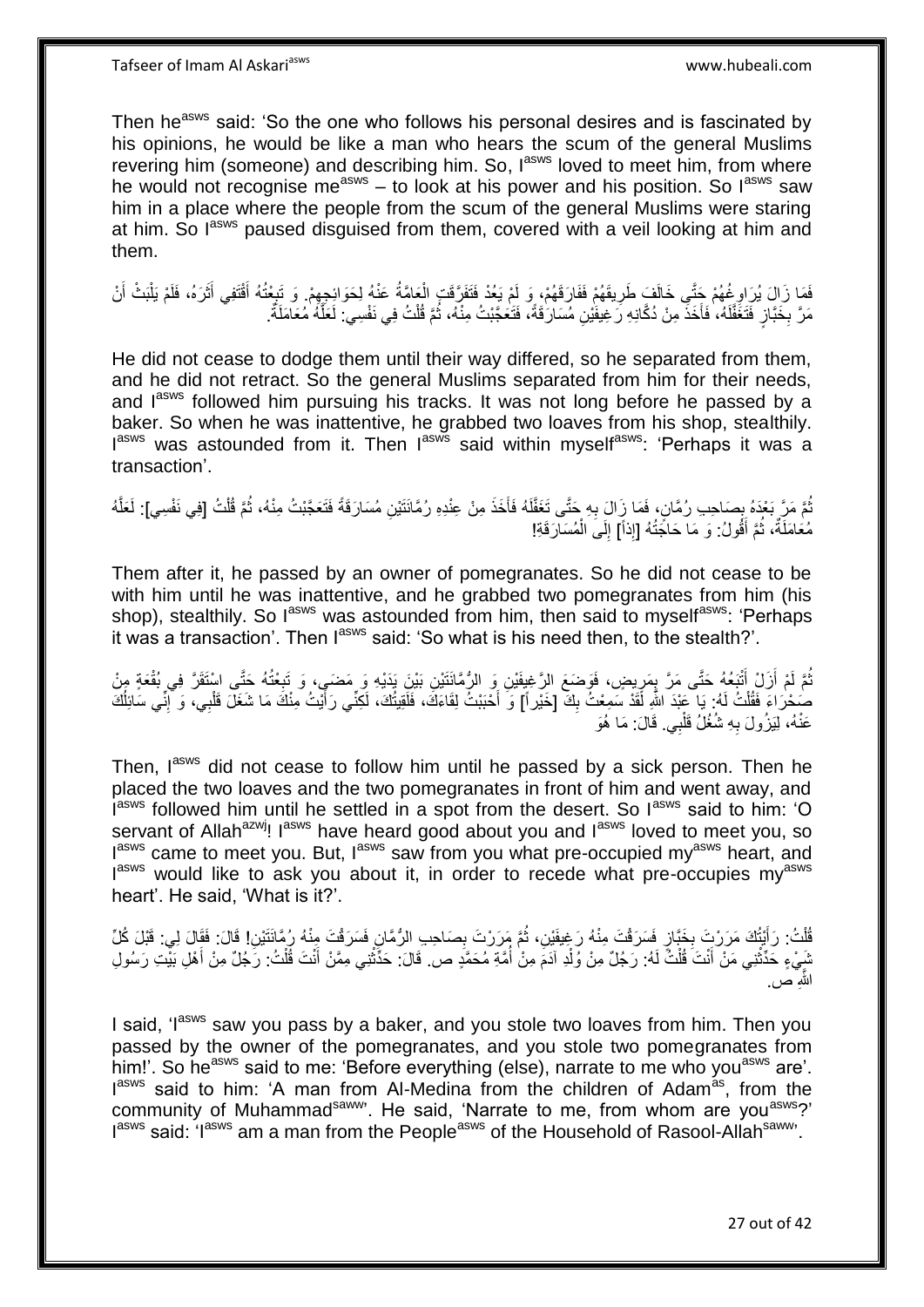َفَالَ: أَيْنَ بَلَدُكَ قُلْتُ: الْمَدِيِنَةُ: قَالَ: لَعَلَّكَ جَعْفَرُ بْنُ مُحَمَّدِ بْنِ عَلِيٍّ بْنِ الْحُسَيْنِ بْنِ عَلِيٍّ بْنِ إِلَيٍ طَالِبٍ قُلْتُ: بَلَى ۖ قَالَ لِي: فَمَا ْ ْ َ ْ َ ْ ه يَنْفَعُكَ شَرَفُ [أَهْلِكَ وَ] أَصْلُكَ- مَعَ جَهْلِكَ بِمَا شُرِّفْتَ بِهِ، وَ تَرْكِكَ عِلْمَ جَدِّكَ وَ أَبِيكَ- لِثَلَّا تُنْكِرَ مَا يَجِبُ أَنْ تَحْمَدَ وَ تَمْدَحَ ُ َ َ ِ َ ْ ِ ِ َ فَاعِلَهُ! قُلْتُ: وَ مَا هُوَ قَالَ: الْقُرْآنُ كِتَابُ الثَّهِ ْ ْ

He said, 'Where is your city?'. I<sup>asws</sup> said: 'Al-Medina'. He said, 'Perhaps you<sup>asws</sup> are Ja'far<sup>asws</sup> Bin Muhammad Bin Ali<sup>asws</sup> Bin Al-Husayn<sup>asws</sup> Bin Ali<sup>asws</sup> Bin Abu Talib<sup>asws</sup>?'. lasws said: 'Yes'. He said, 'So what benefitted you<sup>asws</sup>, the nobility of your<sup>asws</sup> family and your<sup>asws</sup> origin, with your<sup>asws</sup> ignorance with what you<sup>asws</sup> are ennobled with, and your<sup>asws</sup> neglecting the knowledge of your<sup>asws</sup> grandfather<sup>saww</sup> and your<sup>asws</sup> father<sup>asws</sup>? Perhaps you<sup>asws</sup> are denying what is Obligated that you<sup>asws</sup> praise and laud its performer?' Iasws said: 'And what is it?'. He said, 'The Quran, Book of Allahazwj'.

ُفْلَتُ: وَ مَا الَّذِي جَهِلْتُ مِنْهُ قَالَ: قَوْلُ اللَّهِ عَزَّ وَ جَلَّ: «مَنْ جاءَ بِالْحَسَنَةِ فَلَهُ عَشْرُ أَمْثالِها- وَ مَنْ جاءَ بِالسَّيِّئَةِ فَلا يُجْزِى إِلَّا ْ ِ ه ْ َ ْ ِ ِ ِ مِثْلَها» وَ إِنِّي لَمَّا سَرَقْتُ الرَّغِيفَيْنِ كَانَتْ سِيِّئَتَيْنِ، وَ لَمَّا سَرَقْتُ الرُّمَّانَتَيْنِ كَانَتْ سَيِّئَتَيْنِ. فَهَذِهِ أَرْبَعُ سَيِّئَاتٍ، فَلَمَّا تَصِدَّقْتُ ْ ֺ֧ׅ֧ׅ֧֧֚֚֚֚֚֚֚֚֚֚֚֚֚֚֚֚֚֝֝֬֓֡֡֡֡֡֡֡֬֓֡֟֓֡֟֓֡֟֓֡֡֡֬֓֡֡֬֩֓֓֬֩ َ بِكُلِّ وَاحِدَةٍ مِّنْهَا كَانَتْ أَرْبَعِينَ حَسَنَةً، فَانْتَقَصَ مِنْ أَرْبَعِينَ حَسَنَةً أَرْبَعُ (حَسَنَاتٍ بِأَرْبَع سَيِّئَاتٍ) بِّقِيَ لِي سِتٌّ وَ ثَلاَثُونَ َ ِ ُ ِ أ **∶** َ . َح َسَنةً

I<sup>asws</sup> said: 'And what is that which I<sup>asws</sup> am ignorant of from it?' He Said, 'The Words of Allah<sup>azwj</sup> Mighty and Majestic: **The one who comes with a good deed, so for** *him would be ten like it, and the one who comes with an evil deed, so he would not be Recompensed except for its like [6:160]*; and I, when I stole the two loaves, it was two evil deeds, and when I stole the two pomegranates, it was two evil deeds. So these are four evil deeds. But when I gave in charity with each of these, it was forty good deeds, so when you deduct four (evil deeds) from forty (good deeds), there remains for me thirty six good deeds'.

قُلْتُ: ثَكِلَتْكَ أُمُّكَ أَنْتَ الْجَاهِلُ بِكِتَابِ اللَّهِ تَعَالَى، أَ مَا سَمِعْتَ قَوْلَ اللَّهِ تَعَالَى حِلاإِنَّما يَتَقَبَّلُ اللَّهُ مِنَ الْمُتَّقِيِنَ» إِنَّكَ لَمَّا سَرَفْتَ َ ا<br>ا َ ْ َ ِ ْ ِ ِ الِرَّغِيِفَيْنِ كَانَتْ سَيِّئَتَيْنِ وَ لَمَّا سَرَقْتَ الرُّمَّانَتَيْنِ كَانَتْ سَيِّئَتَيْنِ، وَ لَمَّا دَفَعْتَهُمِا إِلَى غَيْرِ صَاحِبِهِمَا، بِغَيْرِ أَمْرِ صَاحِبِهِمَا، كُنْتَ ِ ِ أ ِ ِ ِ **ٍ** ِ إِنَّمَا أَضَفْتَ أَرْبَعَ سَيِّئَاتٍ إِلَى أَرْبَعِ سَيِّئَاتٍ، وَ لَمْ تُضِفْ أَرْبَعِينَ حَسَنَةً إِلَى أَرْبَعَ سَيِّئَاتٍ ِ ِ ِ ِ اُ ∣∣<br>∶ اُ َ ِ

lasws said: 'May your mother be bereft of you! You are ignorant of the Book of Allah<sup>azwj</sup> the Exalted. Have you not heard the Words of Allah<sup>azwj</sup> the Exalted, **But** *rather, Allah Accepts (only) from the pious ones [5:27]*. You, when you stole the two loaves, these were two evil deeds, and when you stole the two pomegranates, these were two evil deeds, and when you handed these over to other than its owner, without the instructions of their owner, you rather added four evil deeds to the four evil deeds, and did not add forty good deeds to four evil deeds'.

فَجَعَلَ يُلَاحِظُنِي، فَتَرَكْتُهُ وَ انْصَرَفْتُ

So he became alarmed at me. So l<sup>asws</sup> left him and went away.

قَالَ الصَّادِقُ ع: بِمِثْلِ هَذَا التَّأْوِيلِ الْقَبِيحِ الْمُسْتَنْكَرِ يَضِلُّونَ وَ يُضِلُّونَ. ۚ وَ هَذَا [نَحْوُ] تَأْوِيلٍ مُعَاوِيَةَ عَلَيْهِ مَا يَسْتَحِقُّ- لَمَّا قُتِلَ **∶** ْ ِ ِ ْ ِ **ٔ ٔ** ِ ِ ِ ْ لَ عَمَّارُ بْنُ يَاسِرٍ (رَه) فَارْتَعَدَتْ فَرَائِصُ خَلْقٍ كَثِيرٍ، وَ قَالُوا: قَالَ رَسُولُ اللَّهِ ص. عَمَّارٌ تَقْتُلُهُ الْفِئَةُ الْبَاغِيَةُ: ُ ْ ْ ْ

Al-Sadiq<sup>asws</sup> said: 'With the like of this ugly, evil interpretation, they are going astray and leading (others) astray. And this is approximately the interpretation of Muawiya, upon him be what he deserves, to the killing of Ammar Bin Yasser, as a lot of people were shaken and they said, 'Rasool-Allah<sup>saww</sup> said: 'Ammar, the rebellious group would kill him'.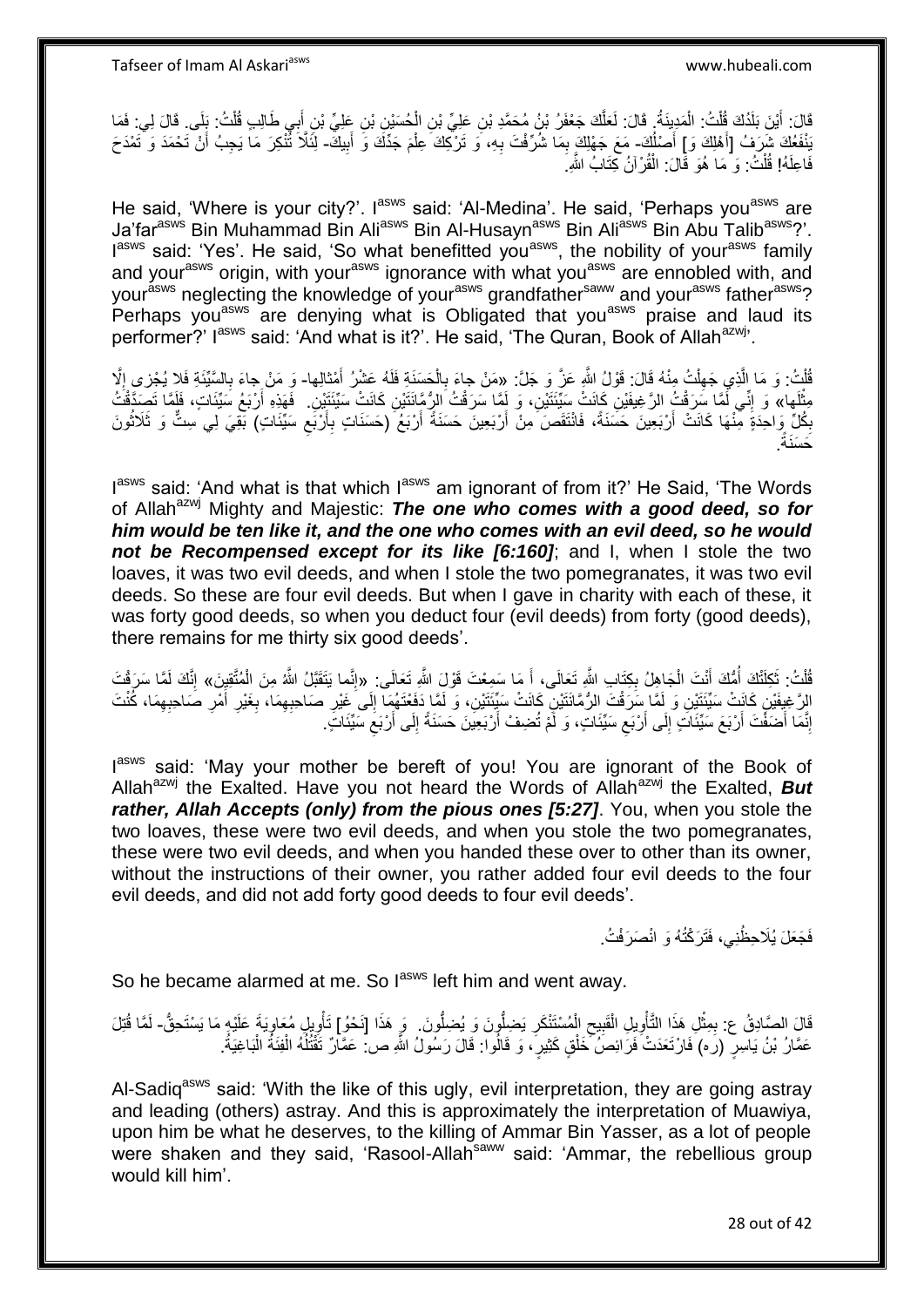فَذَفَا عَمْرُو بْنُ الْعَاصِ عَلَى مُعَاوِيَةً، وَ قَالَ: بَا أَمِيرَ الْمُؤْمِنِينَ قَدْ هَاجَ النَّاسُ وَ اضْطَرَبُوا. قَالَ: لِمَا ذَا قَالَ: لِقَتْلِ عَمَّارِ بْنِ ْ َ **∶** ْ ِ يَاسِرٍ ، حَيْثُ قَالَ رَسُولُ النَّهِ ص: عَمَّارٌ تَقْتُلُهُ الْفِئَةُ الْبَاغِيَةُ: ا.<br>ا ْ ا<br>ا

So Amro Bin Al-Aas came over to Muawiya and said, 'O commander of the faithful! The people have argued and they are disturbed'. He said, 'To what is that (which they are disturbed)?' He said, 'To the killing of Ammar Bin Yasser, where Rasool-Allah<sup>saww</sup> said: 'Ammar, the rebellious group would kill him'.

فَقَالَ لَهُ مُعَاوِيَةُ: دُحِصْتَ فِي قَوْلِكَ، أَ نَحْنُ قَتَلْنَاهُ إِنَّمَا قَتَلَهُ عَلِيٌّ بْنُ أَبِي طَالِبِ لِمَا أَلْقَاهُ بَيْنَ رِمَاحِنَا. فَاتَّصَلَ ذَلِكَ بِعَلِيٍّ عِ، ِ ِ ْ َ َ ِ ْ

So, Muawiya said to him, 'You have slipped in your words. Did we kill him? But rather, Ali<sup>asws</sup> Bin Abu Talib<sup>asws</sup> killed him, due to what he<sup>asws</sup> made him face our spears'. Thus, he linked that with Ali<sup>asws,</sup>

> فَقَالَ ع: ۚ إِذًا رَسُولُ النَّهِ ص هُوَ الَّذِي قَتَلَ حَمْزَةَ (ره) لِمَا أَلْقَاهُ بَيْنَ رِمَاحِ الْمُشْرِكِينَ ً ِ ْ  $\zeta$ ِ ْ َ ه

He<sup>asws</sup> said: 'Then (accordingly) Rasool-Allah<sup>saww</sup> would be the one who killed Hamza<sup>as</sup> due to him<sup>saww</sup> making him<sup>as</sup> face the spears of the Polytheists'.

21 [ثُمَ] قَالَ الصَّادِقُ عِ طُوبَيِ لِلَّذِينَ هُمْ كَمَا قَالَ رَسُولُ اللَّهِ ص: يَحْمِلُ هَذَا الْعِلْمَ مِنْ كُلِّ خَلَفٍ عُدُولُهُ، يَنْفُونَ عَنْهُ تَحْرِيفَ ُ ْ ه ُ الْغَالِينَ، ۚ وَ انْتِحَالَ الْمُبْطِّلِينَ وَ تَأْوِيلَ الْجَاهِلِينَ ْ ْ **∶** ْ

**S 21 –** Then Al-Sadiq<sup>asws</sup> said: 'Beatitude is for those who are just as Rasool-Allah<sup>saww</sup> said: 'He will bear this knowledge, the one from every refraining descendant, negating from it the alteration of the exaggerators and the plagiarisms of the invalidators, and the explanations of the ignorant''.

فَقَالَ لَهُ رَجُلٌ: يَا ابْنَ رَسُولِ اللَّهِ إِنِّي عَاجِزٌ بِبَدَنِي عَنْ نُصْرَتِكُمْ، وَ لَسْتُ أَمْلِكُ إِلَّا الْبَرَاءَةَ مِنْ أَعْدَائِكُمْ، وَ اللَّعْنَ عَلَيْهِمْ، ْ ِ َ **!** ِ ِ ه َ فَكَّنْفَ حَالِي

So a man said to him<sup>asws</sup>, 'O son<sup>asws</sup> of Rasool-Allah<sup>saww</sup>! I am let down by my body to be (able to) help you<sup>asws</sup>, but I cannot be at ease unless I disavow from your<sup>asws</sup> enemies and curse upon them. So how is my state?'

فَقَالَ لَهُ الصِّادِقُ عِ. حَذَّثَنِي أَبِيءٍ عَنْ أَبِيهِ، عَنْ جَدِّهِ عِ، عَنْ رَسُولِ اللَّهِ صِ [أَنَّهُ] قَالَ: مَنْ ضَعُفَ عَنْ نُصْرَتِنَا أَهْلَ الْبَيْتِ، ِ َ َ َ َ ْ َ فَلَعَنَ فِي خَلَوَاتِهِ أَعْدَاءَنَا، يَلَّغَ اللَّهُ صَوْتَهُ جَمِيعَ الْأَمْلَاكِ مِنَ الثُّرَى إِلَى الْعَرْشِ، فَكُلَّمَا لَعَنَ هَذَا الرَّجُلُ أَعْدَاءَنَا لَعَنْاً سَاعَدُوهُ ه ْ  $\frac{1}{2}$ ه ه َ َ فَلَغُوا مَنْ يَلْعَنُهُ، ثُمَّ ثَنَّوْا- فَقَالُوا: اللَّهُمَّ صَلِّ عَلَى عَبْدِكَ هَذَا، الَّذِي قَدَّ بَذَلَ مَا فِي وُسْعِهِ، وَ لَوْ قَدَرَ عَلَى أَكْثَرَ مِنْهُ لَفَعَلَ. َ ُ َ ه ه

So Al-Sadiq<sup>asws</sup> said to him: 'My<sup>asws</sup> father<sup>asws</sup> narrated to me<sup>asws</sup>, from his<sup>asws</sup> father<sup>asws</sup>, from his<sup>asws</sup> grandfather<sup>asws</sup>, from Rasool-Allah<sup>saww</sup> having said: 'The one who is (too) weak from helping us<sup>asws</sup>, the People<sup>asws</sup> of the Household, so he curses our<sup>asws</sup> enemies in his privacy, Allah<sup>azwj</sup> would Make his voice reach the entirety of the kingdoms, from the soil to the Throne. Thus, every time this man curses our<sup>asws</sup> enemies with a curse, so he gets supported by (all of those) to whom it reaches it (in the skies). Then they are lauding him, so they are saying, 'O Allah<sup>azwj</sup>! Send Blessings upon this servant of Your<sup>azwj</sup>, who has done whatever was in his capacity, and had he been upon more (capacity) than it, he would have done so'.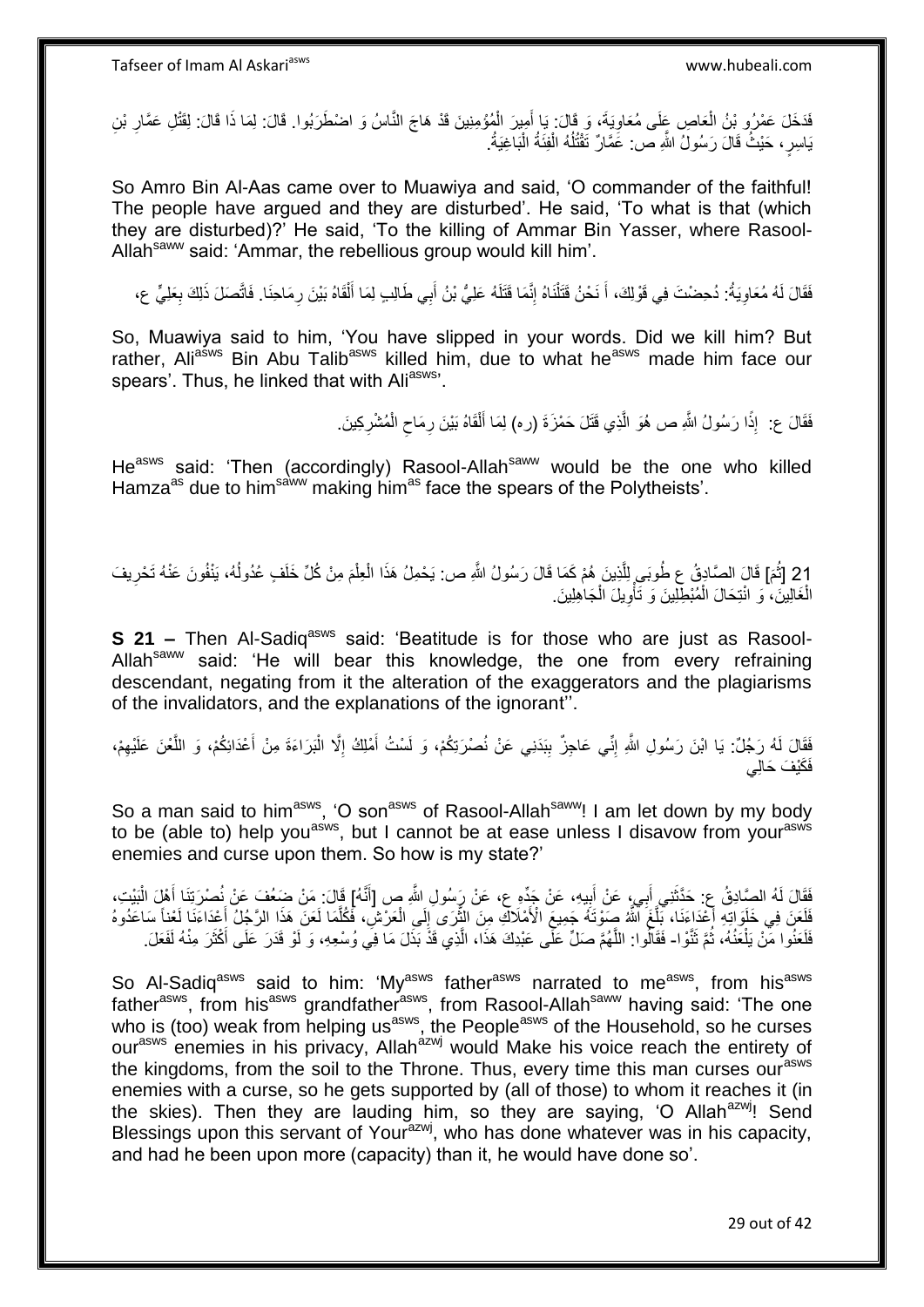َفَإِذَا النِّدَاءُ مِنْ ٍقِبَلِ اللَّهِ تَعَالَى: قَدْ أَجَبْتُ دُعَاءَكُمْ، وَ سَمِعْتُ نِدَاءَكُمْ، وَ صَلَّيْتُ عَلَى رُوحِهِ فِي الْأَرْوَاحِ، وَ جَعَلْتُهُ عِنْدِي مِنَ ه ْ  $\zeta$ الْمُصْطَفَيْنَ الْأَخْياَرِ . ِ ا<br>ا

Then there would be the Call from Allah<sup>azwj</sup> the Exalted: " $I^{azwj}$  have Answered your supplication, and Heard your call, and have Sent Blessings upon his soul among the souls, and Made him to be, in My<sup>azwj</sup> Presence, from *the selected ones, the best [38:47]*.

> **َه قوله عز و جل ْم ْي ْنَع ْم َت َعلَ َذي َن أ َط اله َصرا َ**

# **The Words of the Mighty and Majestic the path of those You have Bestowed Bounties upon [1:7]**

22 قَالَ الْإِمَامُ ع صِراطَ الَّذِينَ أَنْعَمْتَ عَلَيْهِمْ أَيْ قُولُوا: اهْدِنَا صِرَاطَ الَّذِينَ أَنْعَمْتَ عَلَيْهِمْ- بِالتَّوْفِيقِ لِدِينِكَ وَ طَاعَتِكَ. ِ ْ َ ه َ **ٔ** َ ه

**S 22 –** The Imam (Hassan Al-Askari<sup>asws</sup>) said: '*The path of those You have Bestowed Bounties upon* - i.e. they are saying, 'Guide us to the path of those who have been Bestowed Bounties upon – with the inclination to Your<sup>azwj</sup> Religion and Your<sup>azwj</sup> obedience.

ىَ هُمُ الَّذِينَ قَالَ اللَّهُ تَعَالَى «وَ مَنْ يُطِعِ اللَّهَ وَ الرَّسُولَ فَأُولِئِكَ مَعَ الَّذِينَ أَنْعَمَ اللَّهُ عَلَيْهِمْ مِنَ النَّبِيِّينَ وَ الصِّدِّيقِينَ- وَ الشُّهَداءِ وَ ه ه .<br>ا ِ ِ ِ الْصَّالِحِينَ ۚ وَ حَسُنَ أُولئِكَ رَفِيقاً» وَ خُكِيَ هَذَا بِعَيْنِهِ ۚ عَنْ أَمِيرِ الْمُؤْمِنِينَ ع ْ ِ َ ِ

And they are those (for whom) Allah<sup>azwj</sup> the Exalted Said: **And the one who obeys** *Allah and the Rasool, so they would be with those whom Allah has Bestowed Bounties upon, from the Prophets, and the truthful, and the martyrs, and the righteous, and they are good friends*  $[4:69]$  *– and*  $He^{azwj}$  *Related this exclusively* for Amir-Al-Momineen<sup>asws</sup>'.

قَالَ: ثُمَّ قَالَ: لَيْسٍ هَؤُلَاءٍ الْمُنْعَمَ عَلَيْهِمْ بِالْمَالِ وَ صِحَّةِ الْبَدَنِ، وَ إِنْ كَانَ كُلُّ هَذَا نِعْمَةً مِنَ اللَّهِ ظَاهِرَةً أَ لَا تَرَوْنَ أَنَّ هَؤُلَاءِ قَدْ ُ ֧<u>׀</u> :<br>ا ْ ِ ِ ْ َ َ يَكُونُونَ كُفَّاراً، أَوْ فُسَّاقاً فَمَا نُدِبْتُمْ [إِلَى] أَنْ تَدْعُوا بِأَنْ تُرْشَذُوا إِلَى صِرَاطِهِمْ، َ لَ ∣∣<br>∶ ِ ِ اُ ِ

He (the narrator) said, 'Then he (Imam Hassan Al-Askari<sup>asws</sup>) said: 'It isn't so that they have been Favoured upon with the wealth and the well-being of the body, and even though all of this is a Bounty from Allah<sup>azwj</sup> apparently. Are you not seeing that these (Bounties) have happened to be (also) in the *Kafir*s and the immoral ones? Thus, you have not been called upon that you should be supplicating to be Guided to their path.

وَ إِنَّمَا أُمِرْتُمْ بِالدُّعَاءِ- لِأَنْ تُرْشَدُوا إِلَى صِرَاطِ الَّذِينَ أَنْعَمَ إِاشًا عَلَيْهِمْ. بِالْإِيمَانِ بِاللَّهِ، وَ التَّصْدِيقِ بِرَسُولِهِ وَ بِالْوَلَايَةِ لِمُحَمَّدٍ ُ ِ **∶** َ ه  $\frac{1}{2}$ ِ ِ ِ ِ ْ ِ وَ أَلِهِ الطِّّيِّينِ)َ- وَ أَصْبِحَابِهِ الْخَيِّرِينَ الْمُنْتَجَبِينَ وَ بِالتَّقِيَّةِ الْحَسَنَةِ الَّتِي يُسَلَّمُ بِهَا. مِنْ شَرِّ عِبَادِ اللَّهِ، (وَ مِنَ الَزِّيَادَةِ فِي أَيَّام **! ∶** ِ ْ ِ ْ .<br>; َ ِ َ **∶** ه ْ أَعْدَاءِ اللَّهِ وَ كُفْرِ هِمْ) بِأَنْ تُدَارِيَهُمْ **∶** َ **∶** ِ َ

But rather, you have been Commanded with the supplication, because you are seeking Guidance to the path of those whom Allah<sup>azwj</sup> has Favoured upon – with the *Eman* in Allah<sup>azwj</sup> and 'التَّصَدِيق' the ratification of His<sup>azwj</sup> Rasool<sup>saww</sup> and the *Wilayah* of Muhammad<sup>saww</sup> and his<sup>saww</sup> goodly Progeny<sup>asws</sup>, and his<sup>saww</sup> good companions, the Chosen ones, and with the excellent dissimulation which you can be safe with it,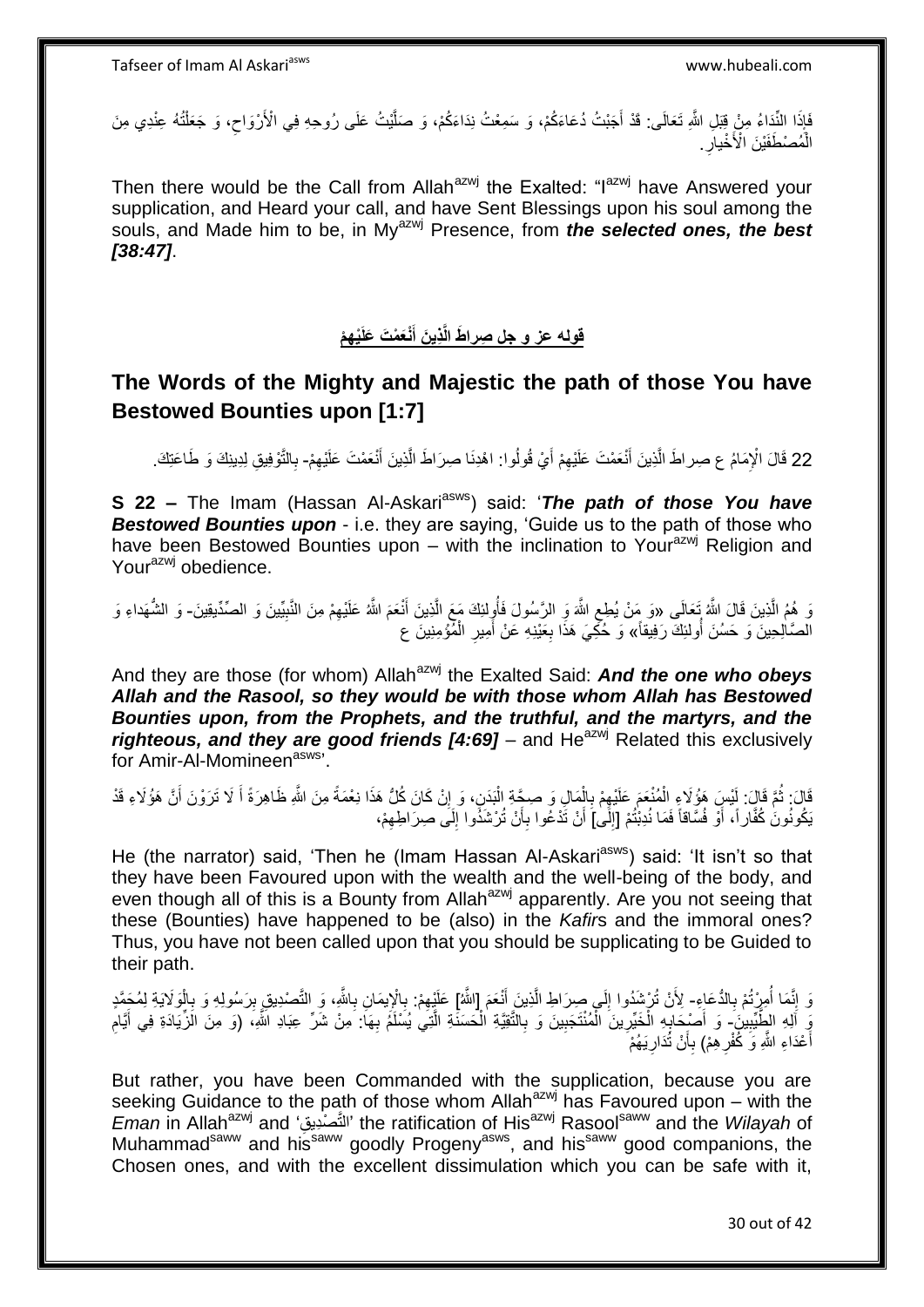from the enemies of Allah $a^{2x}$ , and from the excesses of the days (rule) of the enemies of Allah<sup>azwj</sup> and their *Kufr*, that you have to put up with them.

فَلَا تُغْرِيَهُمْ بِأَذَاكَ وَ أَذَى الْمُؤْمِنِينَ وَ بِالْمَعْرِفَةِ بِحُقُوقِ الْإِخْوَانِ مِنَ الْمُؤْمِنِينَ فَإِنَّهُ مَا مِنْ عَبْدٍ وَ لَا أَمَةٍ وَالَى مُحَمَّداً وَ آلَ ْ َ َ **∶** ِ َ ا∣<br>ِ∘ِ ْ ِ ِ ْ ِ مُحَمَّدِ وَ عَادَى مَنْ عَادَاهُمْ إِلَّا كَانَ قَدِ اتَّخَذَ مِنْ عَذَابِ اللَّهِ حِصْناً مَنِيعاً، وَ جُنَّةً حَصِينَةً. ِ

Therefore, do not be lured by them with that and harm the *Momineen*, and the recognition of the rights of the brethren from the *Momineen*, for there is none from a servant or a maid who befriends Muhammad<sup>saww</sup> and the Progeny<sup>asws</sup> of Muhammad<sup>saww</sup> and is inimical to their<sup>asws</sup> enemies except he would have taken an impregnable fortress from the Punishment of Allah $a^{2}$  and a fortified shield.

وَ مَا مِنْ عَبْدٍ وَ لَا أَمَةٍ دَارَى عِبَادَ اللَّهِ بَأَحْسَنِ الْمُدَارَاةِ، وَ لَمْ يَدْخُلْ بِهَا فِي بَاطِلٍ، وَ لَمْ يَخْرُجْ بِهَا مِنْ جَقٍّ- إِلَّا جَعَلِ اللَّهُ ِ ْ َ َ ِ **⊥** َ فَقَامَهُ تَسْبِيحاً، وَ زَكَّى عَمَلَهُ، وَ أَعْطَاهُ بَصِيرَةً عَلَى كِتْمَانِ سِرِّنَا، وَ احْتِمَالَ الْغَيْظِ لِمَا يَسْمَعُهُ مِنْ أَعْدَائِنَا [وَ] ثَوَابَ ْ َ **!** َ َ الْمُتَشَّخِّطِ بِدَمِهِ فِي سَبِيلِ الثَّهِ ۖ **! ∣** ْ

And there is none from a servant nor a maid who is benevolent to the servants of Allah<sup>azwj</sup> with excellent benevolence, and does not enter by into a falsehood and does not exit by it from a right, except Allah<sup>azwj</sup> the Exalted would Make his breaths as Glorifications (*Tasbeeh*), and Purify his deeds, and Grant him insight upon the concealment of our<sup>asws</sup> secrets, and bearing the anger due to what he hears from our<sup>asws</sup> enemies, and Rewards of the one rolling his blood in the Way of Allah<sup>azwj</sup>.

#### وَ مَا مِنْ عَبْدٍ أَخَذَ نَفْسَهُ بِحُقُوقِ إِخْوَانِهِ– فَوَفَّاهُمْ حُقُوقَهُمْ جَهْدَهُ، وَ أَعْطَاهُمْ مُمْكِنَهُ وَ رَضِيَ مِنْهُمْ بِعَفْوِهِمْ، وَ تَرَكَ الِاسْتِقْصَاءَ ·<br>∶ ِ َ ِ ِ عَلَيْهِمْ، فِيمَا يَكُونُ مِنْ زَلَّلِهِمْ، وَ خَفَرَهَا لَهُمْ إِلَّا قَالَ اللَّهُ عَزَّ وَ جَلَّ لَهُ يَوْمَ الْقِيَامَةِ: ِ ِ ِ ْ

And there is none from a servant who take himself to be with the rights of his brethren, so he fulfils their rights by his striving, and gives them his abilities and is pleased from them of their fulfilment, and leaves the investigating upon them, in what happens to be from their slips (mistakes), and he forgives these for them, except Allah<sup>azwj</sup> Mighty and Majestic would Say to him on the Day of Judgment: -

يَا عَبْدِي قَضَيْتَ حُقُوقٍَ إِخْوَانِكَ، وَ لَمْ تَسْتَقْصِ عَلَيْهِمْ فِيمَا لَكَ عَلَيْهِمْ، فَأَنَا أَجْوَدُ وَ أَكْرَمُ وَ أَوْلَى- بِمِثْلِ مَا فَعَلْتَهُ مِنَ  $\frac{1}{2}$ َ َ َ َ ِ ِ ْ ْ ِ ْ الْمُسَامَحَةِ وَ التَّكَرُّمِ، فَأَنَا أَقْضِيكَ الْيَوْمَ عَلَى حَقٍّ [مَا] وَعَدْتُكَ بِهِ، وَ أَزِيدُكَ مِنْ فَضْلِيَ الْوَاسِعِ، وَ لَا أَسْتَقْصِي عَلَيْكَ فِي ِ َ **∶** :<br>ا َ َ ِ ْ َ ِ نَّقْصِيرِكَ فِي بَعْضَ حُقُوقِي. ِ

"O my servant! You fulfilled the rights of your brethren, and did not investigate upon them with regards to what was for you upon them, so  $I^{ax}$  am more Generous, and more Honourable, and Foremost with the likes of what you did from the forgiveness and the honouring. Therefore,  $I^{azwj}$  shall Fulfil for you today upon the rights of what l<sup>azwj</sup> Promised you with, and l<sup>azwj</sup> shall Increase you from My<sup>azwj</sup> Extensive Grace, and lazwj (also) will not Investigate upon you regarding your shortcomings of some of  $Mv^{az\hat{w}j}$  Rights"'.

> قَالَ: فَيُلْحِقُهُ بِمُحَمَّدٍ وَ أَلِهِ وَ أَصْحَابِهِ، وَ يَجْعَلُهُ مِنْ خِيَارِ شِيعَنِهِمْ. ِ ِ ٔ<br>ا **∶** ِ ْ

He<sup>asws</sup> said: 'So he would be joined up with Muhammad<sup>saww</sup>, and his<sup>saww</sup> Progeny<sup>asws</sup>, and his<sup>saww</sup> companions, and (Allah<sup>azwj</sup> will) Make him to be from the best of their<sup>asws</sup> Shias'.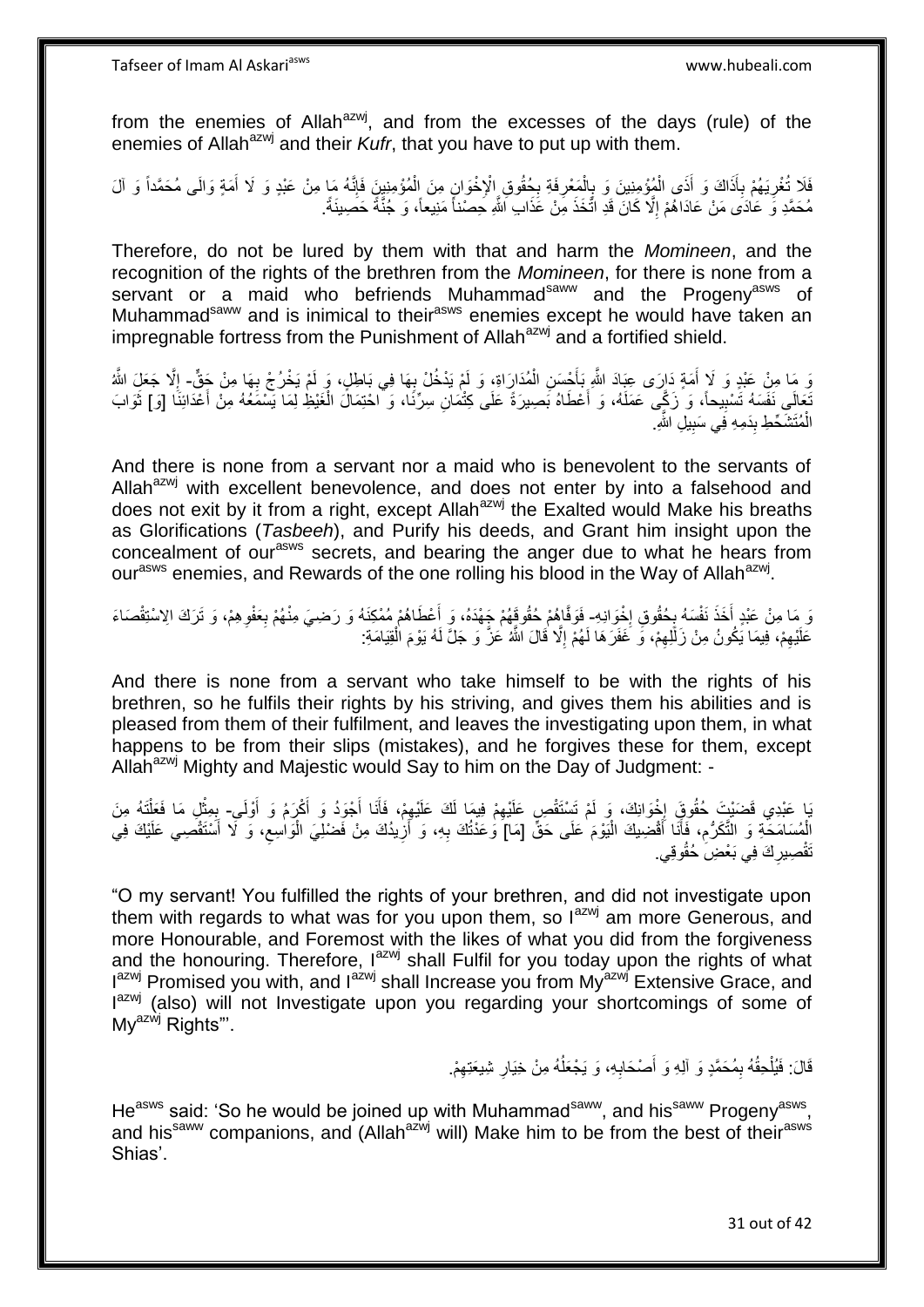Tafseer of Imam Al Askariasws www.hubeali.com

نُمَّ قَالَ: قَالَ رَسُولُ اللَّهِ صِ لِبَعْضِ أَصْحَابِهِ ذَاتَ يَوْمٍ: يَا عَبْدَ اللَّهِ أَحِبَّ فِي اللَّهِ وَ أَبْغِضْ فِي اللَّهِ، وَ وَالِ فِي اللَّهِ، وَ عَادِ فِي َ َ ֧֖֧֧֧֧֧֧֚֚֚֚֚֚֚֚֚֚֚֚֚֚֚֚֚֝֝֓֜֡֓֓֝֓֝֓֜֡֓֓ **∶** َ اللَّهِ، فَإِنَّهُ لَا تُنَالُ وَلَايَةُ اللَّهِ تَعَالَى إِلَّا بِذَلِكَ وَ لَا يَجِدُ الْرَّجُلُ طَعْمَ الْإِيمَانِ- وَّ [إِنْ] كَثُرَتْ صلَّاتُهُ وَ صِيَامُهُ خَتَّى يَكُونَ كَذَلِكَ<br>اللَّهِ الْجَمَعِينَ وَالْمَرْسَلِي ِ ِ ِ ان<br>المعاملات ا ِ قَدْ صَارَتْ مُؤَاخَاةُ النَّاسِ يَوْمَكُمْ هَذَا أَكْثَرُهَا فِي الدُّنْيَا، عَلَيْهَا يَتَوَادُّونَ، وَ كَلَيْهَا يَتَبَاغَضُونَ، وَ ذَلِكَ لَا يُغْنِي عَنْهُمْ مِنَ الثَّهِ ة<br>أ َ . َشْيئاً

Then he<sup>asws</sup> said: 'Rasool-Allah<sup>saww</sup> said to one of his companions one day: 'O servant of Allah<sup>azwj</sup>! Love for the Sake of Allah<sup>azwj</sup> and hate for the Sake of Allah<sup>azwj</sup>, and befriend for the Sake of Allah<sup>azwj</sup> and be inimical for the Sake of Allah<sup>azwj</sup>, for the *Wilayah* of Allah<sup>azwj</sup> cannot be achieved except by that, and the man would not (be able to) find the taste of *Eman* – and even if his *Salat(s)* and his Fasts were numerous, until he happens to be like that. And (on the contrary) there has become brotherhood among the people in this day of yours, most of it is for the sake of the world. Upon it they are being cordial, and upon his they are hating each other, but that would not avail them anything from Allah<sup>azwj</sup>.

فَقَالَ الرَّجُلُ: يَا رَسُولَ اللَّهِ وَ كَيْفَ لِي- أَنْ أَعْلَمَ أَنِّي قَدْ وَالَيْتُ وَ عَادَيْتُ فِي اللَّهِ وَ مَنْ عَذَرَهُ اللَّهِ حَتَّى أُوَالِيَهُ وَ مَنْ عَدُوُّ اللَّهِ ر<br>أن َ َ َ حَتَّى أَعَادِيَهُ :<br>أ

So the man said, 'O Rasool-Allah<sup>saww</sup>! And how is it for me that I would know that I have befriended and been inimical for the Sake of Allah<sup>azwj</sup>, and who is the friend of Allah<sup>azwj</sup> until I befriend him, and who is the enemy of Allah<sup>azwj</sup> until I am inimical to him?'.

فَأَشَارَ لَهُ رَسُولُ اللَّهِ ص إِلَى عَلِيِّ بْنِ أَبِي طَالِبٍ عِ، فَقَالَ: أَ تَرَى هَذَا قَالَ: بَلَى ۚ قَالَ: [فَإِنَ] وَلِيَّ هَذَا لَهِ أَوْ الِهِ، وَ عَدُوَّ َ َ יִי<br>; َ اِ هَذَا عَدُوُّ اللَّهِ فَعَادِهِ، وَ وَالِ وَلِيَّ هَذَا، وَ لَوْ أَنَّهُ قَاتِلُ أَبِيكَ وَ وَلَدِكَ، وَ عَادِ عَدُوَّ هَذَا وَ لَوْ أَنَّهُ أَبُوكَ وَ وَلَدُكَ. َ َ ِ َ َ

So Rasool-Allah<sup>azwj</sup> gestured for him towards Ali<sup>asws</sup> Bin Abu Talib<sup>asws</sup>, and he<sup>saww</sup> said: 'Do you see this one?'. He said, 'Yes'. He<sup>saww</sup> said: 'So a friend of this one<sup>asws</sup> is a friend of Allah<sup>azwj</sup>, therefore befriend him; and an enemy of this one<sup>asws</sup> is an enemy of Allah<sup>azwj</sup>, therefore be inimical to him; and befriend a friend of this one<sup>asws</sup> even though he has killed your father and your son, and be inimical to an enemy of this one<sup>asws</sup> even though he is your father and your son'.

> **ي َن َه قوله عز و جل ْم َو َال ال هضالِّ ْي َم ْغ ُضو َب َعلَ الْ َغْير َ**

# **The Words of the Mighty and Majestic other than of those You are Wrathful upon nor of the straying ones**

23 قَالَ الْإِمَامُ عِ: قَالَ أَمِيرُ الْمُؤْمِنِينَ عِ: أَمَرَ اللَّهُ عَنَّ وَ جَلَّ عِبَادَهُ أَنْ يَسْأَلُوهُ طَرِيقَ الْمُنْعَمِ عَلَيْهِمْ، وَ هُمُ: النَّبِيُّونَ وَ<br>. \* \* أَمْرَ بَيْنَ تَعَبَّدُ عَبَادَ بِلِيَّا وَ ِ ْ َ ْ ِ اً<br>ا َ َ الصِّدِّيةُونَ وَ الشُّهَدَاءُ وَ الصَّالِحُونَ وَ أَنْ يَبِنْتَعِيذُوا لِبِهِمْ إِهِنْ طَرِيقِ الْمَغْضُوبِ عَلَيْهِمْ وَ َهُمُ الْيَهُودُ الَّذِينَ قُالَ اللَّهُ تُعَالَى فِيهِمْ. ֦֧֦֦֦֦֦֦֝֝֝֝֝֝֝ َ ِ ِ ْ ِ ه :<br>ا «قُلْ هَلْ أَنْبَئُكُمْ بِشَرٍّ مِنْ ذلِكَ مَثُوبَةً عِنْدَ اللَّهِ- مَنْ لَعَنِّهُ اللَّهُ وَ غَضَبَ عَلَيْهِ» ً **∣** ر<br>ا

**S 23 –** The Imam (Hassan Al-Askari<sup>asws</sup>) said: 'Amir Al-Momineen<sup>asws</sup> said: 'Allah<sup>azwj</sup> Mighty and Majestic Commanded His<sup>azwj</sup> servants that they should ask Him<sup>azwj</sup> for the path of the ones whom He $^{azmj}$  has Bestowed Bounties upon, and they are the Prophets<sup>as</sup>, and the truthful, and the martyrs, and the righteous, and that they should be seeking Refuge with Him<sup>azwj</sup> from the path of those whom He<sup>azwj</sup> is Wrathful upon,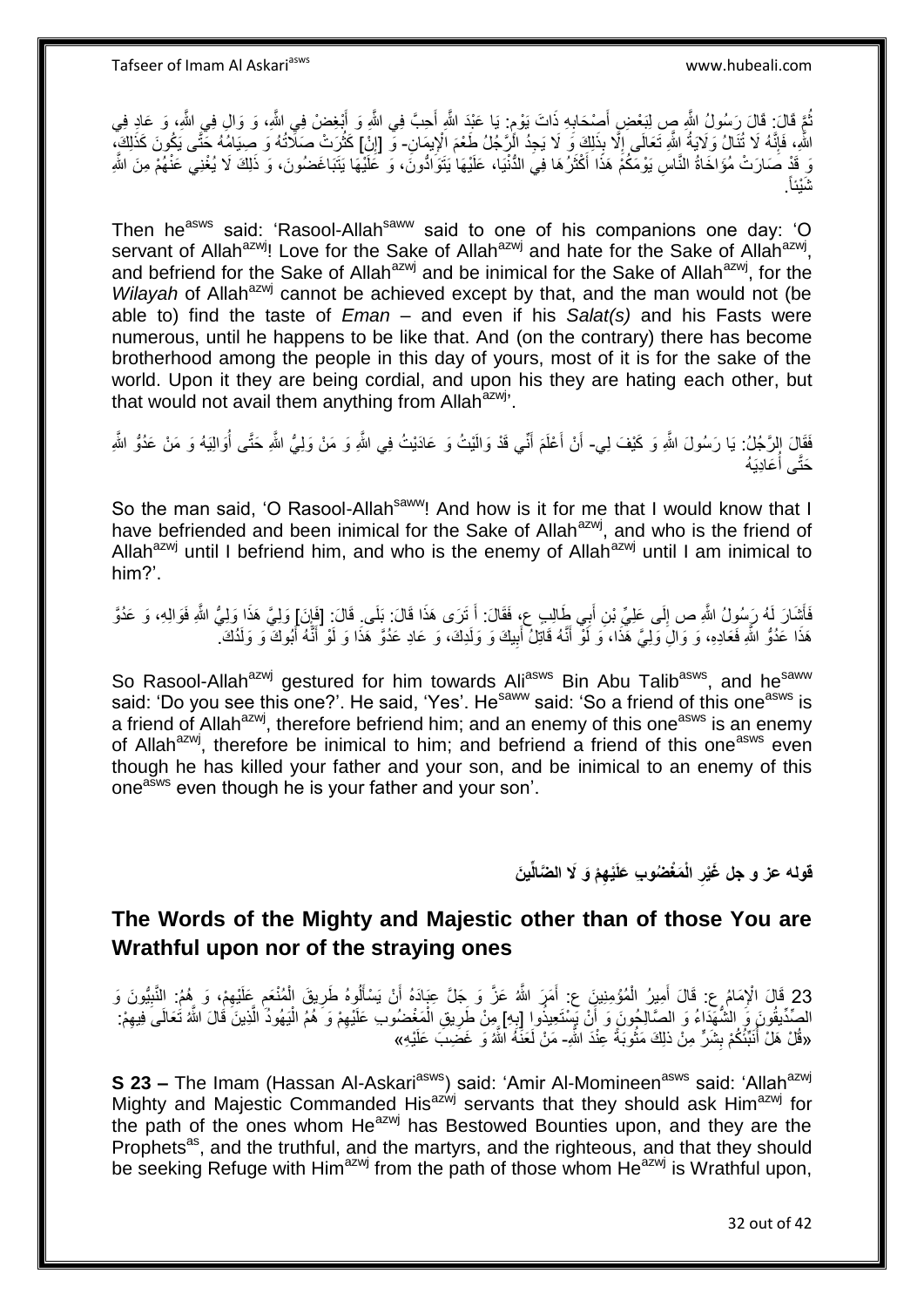and they are the Jews, those whom Allah<sup>azwj</sup> the Exalted Said regarding them: **Say:** *Shall I inform you of the most evil from that of Retribution in the Presence of Allah, the one whom Allah Cursed and is Wrathful upon? [5:60]*.

وَ أَنْ يَسْتَعِيذُوا بِهِ مِنْ طَرِيقِ الضَّالِّينَ، وَ هُمُ الَّذِينَ قَالَ اللَّهُ تَعَالَى فِيهِمْ. «قُلْ يا أَهْلَ الْكِتابِ لا تَغْلُوا فِي دِينِكُمْ غَيْرَ الْحَقِّ- وَ ِ ِ ِ ه ْ ْ َ لا نَتَّبِعُوا أَهْواءَ قَوْمٍ قَدْ ضَلَّوا مِنْ قَبْلُ- وَ أَضَلُّوا كَثِيراً وَ ضَلَّوا عَنْ سَواءِ السَّبِيلِ» وَ هُمُ النَّصَارَى. َ ِ **!** َ

And that they should be seeking Refuge with Him<sup>azwj</sup> from the path of the straying ones, and they are those Allah<sup>azwj</sup> the Exalted Said regarding them: Say: O People *of the Book! Do not exaggerate in your Religion without the Truth, and do not follow the low desires of a people who strayed before and led many astray, and strayed from the straight Way [5:77]* – and they are the Christians'.

> نُّمَّ قَالَ أَمِيرُ الْمُؤْمِنِينَ ع: كُلُّ مَنْ كَفَرَ بِاللَّهِ فَهُوَ مَغْضُوبٌ عَلَيْهِ، وَ ضَالٌّ عَنْ سَبِيلِ اللَّهِ عَزَّ وَ جَلَّ. ِ ِ ْ َ ُ

Then Amir Al-Momineen<sup>asws</sup> said: 'Everyone who commits *Kufr* with Allah<sup>azwj</sup>, so he is the one (Allah<sup>azwj</sup> is) Wrathful upon, and he has strayed from the Way of Allah<sup>azwj</sup> Mighty and Majestic'.

نَ قَالَ الرِّصَا عِ كَذَلِكَ، وَ زَادَ فِيهِ، فَقَالَ: وَ مَنْ تَجَاوَزَ بِأَمِيرِ الْمُؤْمِنِينَ عِ الْعُبُودِيَّةَ- فَهُوَ مِنَ الْمَغْضُوبِ عَلَيْهِمْ وَ مِنَ ْ ْ **ٍ** َ ِ ِ الضَّالِّينَ.

And Al-Reza<sup>asws</sup> said similar to that, and added in it, so he<sup>asws</sup> said: 'The one who exceeds with Amir Al-Momineen<sup>asws</sup> (with more than) servitude (to Allah<sup>azwj</sup>), so he is from the ones upon whom is the Wrath, and from the straying ones'.

24 وَ قَالَ أُمِيرُ الْمُؤْمِنِينَ ع: «لَا تَتَجَاوَزُوا بِنَا الْعُبُودِيَّةَ، ثُمَّ قُولُوا مَا شِئْتُمْ وَ لَنْ تَبْلُغُوا وَ إِيَّاكُمْ وَ الْغُلُوَّ كَغُلُوِّ النَّصَارَى، ُ ا<br>ا ْ ِ ُ ان<br>المقامات ْ ِ ْ َ فَإِنِّي بَرِيءٌ مِنَ الْغَالِينَ». ِ ْ

**S 24 –** And Amir Al-Momineen<sup>asws</sup> said: 'Do not exceed with us<sup>asws</sup> (any more than) the servitude (to Allah<sup>azwj</sup>), then you can be saying whatever you so desire to, and you will never be reaching (our description). And beware of the exaggeration like the exaggeration of the Christians, for  $I^{asws}$  am disavowed from the exaggerators'.

قَالَ: فَقَامَ إِلَيْهِ رَجُلٌ فَقَالَ لَهُ: يَا ابْنَ رَسُولٍ اللَّهِ صِفٍ لَنَا رَبَّكَ، فَإِنَّ مَنْ قِبَلَنَا قَدِ اخْتَلَفُوا عَلَيْنَا فَقَالَ الرِّضَا عِ: إِنَّهُ مَنْ يَصِفُ ِ لَ ِ  $\frac{1}{2}$ ِّ بَهُ بِالْقِيَاسِ، لَا يَزَالُ فِي الدَّهْرِ فِي الِالْتِبَاسِ مَائِلًا عَنِ الْمِنْهَاجِ، طَاغِياً فِي الِاعْوِجَاجِ، ضَالًا عَنِ السَّبِيلَِ، قَائِلًا غَيْرَ **∶** ْ ِ ِ ِ ْ ِل. جَمِيا ْ ال

He<sup>asws</sup> said: 'So a man stood up to him<sup>asws</sup> and said to him<sup>asws</sup>, 'O son<sup>asws</sup> of Rasool-Allah<sup>saww</sup>! Describe your<sup>asws</sup> Lord<sup>azwj</sup> to us, for the ones before (among) us are differing upon us'. So Al-Reza<sup>asws</sup> said: 'It is so that the one who describes his Lord<sup>azwj</sup> with the analogy, would not cease to be in confusion in his lifetime, inclining away from the Program, and would be overwhelmingly in the distortions, straying from the Way, speaking other than the beautiful'.

نُمَّ قَالَ ع: أَعَرِّفُهُ بِمَا عَرَّفَ بِهِ نَفْسَهُ، أَعَرِّفُهُ مِنْ غَيْرِ رُؤْيَةٍ، وَ أَصِفُهُ بِمَا وَصَفَ بِهِ [نَفْسَهُ] مِنْ غَيْرِ صُورَةٍ «لَا يُدْرَكُ **∶** ِ ِ **∶** ِ :<br>ا ُ ِ بِالْحَوَاسِّ، وَ لَا يُقَاسُ بِالنَّاسِ، مَعْرُوفٌ بِالْآيَاتِ بَعِيدٌ بِغَيْرِ تَشْبِيَهِ، وَ مُتَدَانٍ َفِي بُعْدِهِ بِلَا نَظِيرٍ، ْ **∶ ∶ ! ∶** ِ **∶ ∶** 

Then he<sup>asws</sup> said: 'Recognise Him<sup>azwj</sup> with what He<sup>azwj</sup> has Introduced Himself<sup>azwj</sup> as. Recognise Him<sup>azwj</sup> from other than sighting, and describe Him<sup>azwj</sup> with what He<sup>azwj</sup>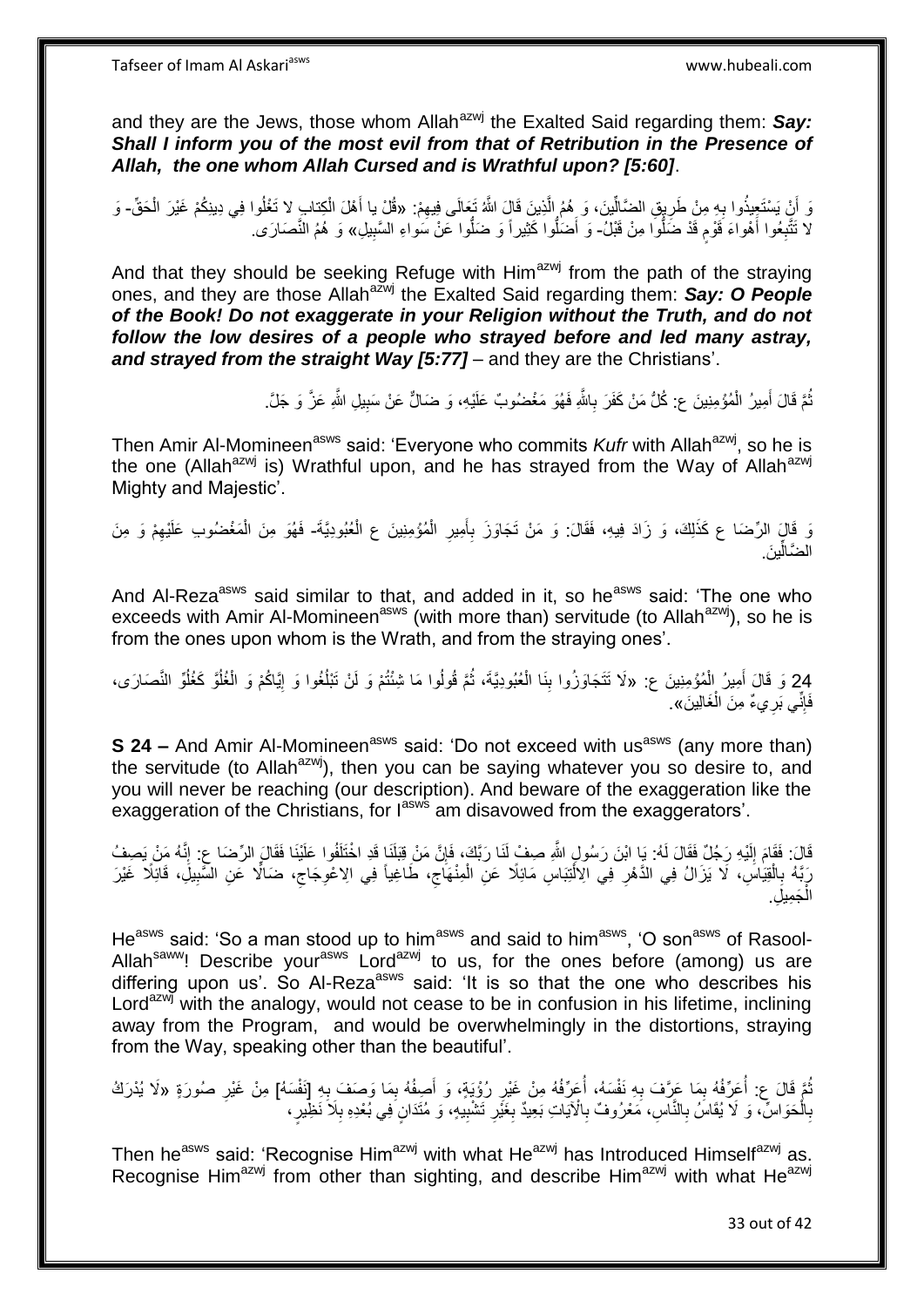Tafseer of Imam Al Askariasws www.hubeali.com

Described Himself<sup>azwj</sup> with, (but) from without an image. He<sup>azwj</sup> cannot be grasped by the sensory perception, and cannot be compared with the people. He<sup>azwj</sup> is known by the remote signs without resembling Him<sup>azwj</sup>, and He<sup>azwj</sup> is close by in His<sup>azwj</sup> remoteness without an equal (Who can be far but near at the same time).

لَا يُنَوَهَمُ دَيْمُومِيَّتُهُ، وَ لَا يُمَثِّلُ بِخَلِيقَتِهِ، وَ لَا يَجُورُ فِي قَضِيَّتِهِ الْخَلْقُ إِلَى مَا عُلِمَ مِنْهُمْ مُنْقَادُونَ، وَ عَلَى مَا سَطَرَهُ فِي ِ ْ ْ ِ ه الْمَكْنُونِ ٰمِنْ كِتَابِهِ مَاضُونَ لَا يَعْمَلُونَ بِخِلَافِ مَا عَلِمَ مِنْهُمْ، وَ لَا غَيْرَهُ يُرِيَدُونَ **∶** ِ **∶** 

Neither can His<sup>azwj</sup> eternality be visualised, nor can He<sup>azwj</sup> be resembled with His<sup>azwj</sup> creatures, nor is He<sup>azwj</sup> unjust in His<sup>azwj</sup> Judging the creatures to what He<sup>azwj</sup> Knows from them of their submissions, and upon what He<sup>azwj</sup> Veils in the hidden of His<sup>azwj</sup> past Books, they are not doing any differently to what He<sup>azwj</sup> (already) Knew from them, nor are they intending other than Him<sup>azwj</sup>.

فَهُوَ قَرِيبٌ غَيْرُ مُلْتَزِقٍ، وَ بَعِيدٌ غَيْرُ مُتَقَصِ، يُحَقَّقُ وَ لَا يُمَثَّلُ، [وَ] يُوَحَّدُ وَ لَا يُبَعَّضُ، يُعْرَفُ بِالْأَيَاتِ، وَ يُثْبَتُ بِالْعَلَامَاتِ،<br>تَعِيفَ الْجَمَاءِ فَلَمْ يُثْبَتُ بِالْعَلَام ْ ِ ْ **∶ ٔ** ِ ه فَلَا إِلَهَ غَيْرُهُ الْكَبِيرُ الْمُتَعالِ لَ ∣∣<br>∶ ْ ِ ْ

Thus, He<sup>azwj</sup> is close by without being attached, and remote without being detached. He<sup>azwj</sup> is real and (but) cannot be resembled. He<sup>azwj</sup> is the One but without being of several (subdivided parts). He<sup>azwj</sup> is known by the Signs and is affirmed by the marks. So there is no god apart from Him<sup>azwj</sup>, the Greatest, the Loftiest'.

فَقَالَ إِلرَّجُلُ: بِبَأْبِي أَنْتَ وَ أُمِّي يَا ابْنَ رَسُولِ اللَّهِ، فَإِنَّ مَعِي مَنْ يَنْتَحِلُ مُوَالاتِكُمْ [وَ] يَزْعُمُ أَنَّ هَذِهِ كُلَّهَا صِفَاتُ عَلِيٍّ ع، وَ أَنَّهُ ِ ُ َ َ **∶** َ ه َ هُوَ اللَّهُ رَبُّ الْمَعَالَمِينَ<sub>.</sub> ْ

So the man said, 'May my father and my mother (be sacrificed for) you<sup>asws</sup>, O son<sup>asws</sup> of Rasool-Allahsaww! There is one with me who is pretending yourasws *Wilayah* and is claiming that these, all of these are descriptions of Ali<sup>asws</sup>, and that he<sup>asws</sup> is Allah<sup>azwj</sup>, Lord<sup>azwj</sup> of the worlds'.

قَالَ: فَلَمَّا سَمِعَهَا الرِّضَا عِ ارْتَعَدَتْ فَرَائِصُهُ وَ تَصَبَّبَ عَرَقاً، وَ قَالَ: سُبْحَانَ اللَّهِ [سُبْحَانَ اللَّهِ] عَمَّا يَقُولُ الظَّالِمُونَ، وَ الْكَافِرُونَ. ْ

He (Imam Hassan Al-Askari<sup>asws</sup>) said: 'So when Al-Reza<sup>asws</sup> heard it, his<sup>asws</sup> limbs trembled and his<sup>asws</sup> veins sweated, and he<sup>asws</sup> said: 'Glorious is Allah<sup>azwj</sup>! Glorious is Allah<sup>azwj</sup> from what the unjust ones and the *Kafir*s are saying!'.

ِ أَ وَ لَيْسَ عَلِيٌّ ع كَانَ آكِلًا فِي الْأَكِلِينَ، [وَ] شَارِباً فِي الشَّارِبِينَ، وَ نَاكِحاً فِي النَّاكِحِينَ، وَ مُحْدِثاً فِي الْمُحْدِثِينَ وَ كَانَ مَعَ ْ **! ٍ** ذَلِكَ مُصَلِّياً- خَاشِعاً [خَاضِعاً] بَيْنَ يَدَي اللَّهِ عَزَّ وَ جَلَّ ذَلِيلاً- وَ إِلَيْهِ أَوَّاهاً مُنْتِيباً، أَ فَمَنْ [كَانَ] هَذِهِ صَّفْتَهُ يَكُونُ إِلَهاً! [فَإِنْ ِّ  $\ddot{\cdot}$ َ اُ لَ ِ ِ ِ كَانَ هَذَا إِلَهاً] فَلَيْسَ مِنْكُمْ أَحَدٌ إِلَّا وَ هُوَ ۖ إِلَهٌ- لِمُشَارَكَتِهِ لَهُ فِي هَذِهِ اَلصِّفَاتِ الذّالّاتِ عَلَى حُذُوثٌ كُلِّ مَوْصُوفٍ بِهَا. لَ ِ ِ َ  $\frac{1}{2}$ ِ

Or wasn't Aliasws eating among the eating ones, and drinking among the drinking ones, and marrying among the marrying ones, and discussing among the discussing ones? And along with that, he<sup>asws</sup> was praying *Salat*, humbly, submissively in front of Allah<sup>azwj</sup> Mighty and Majestic, abjectly, and to Him<sup>azwj</sup> he<sup>asws</sup> was supplicating frequently, penitently. Is the one who was upon these characteristics happen to be God?'. So if this one is a god, then there wouldn't be anyone from you except and he would be a god, due to his participation in these characteristics evidencing upon the occurrence of every one described with these'.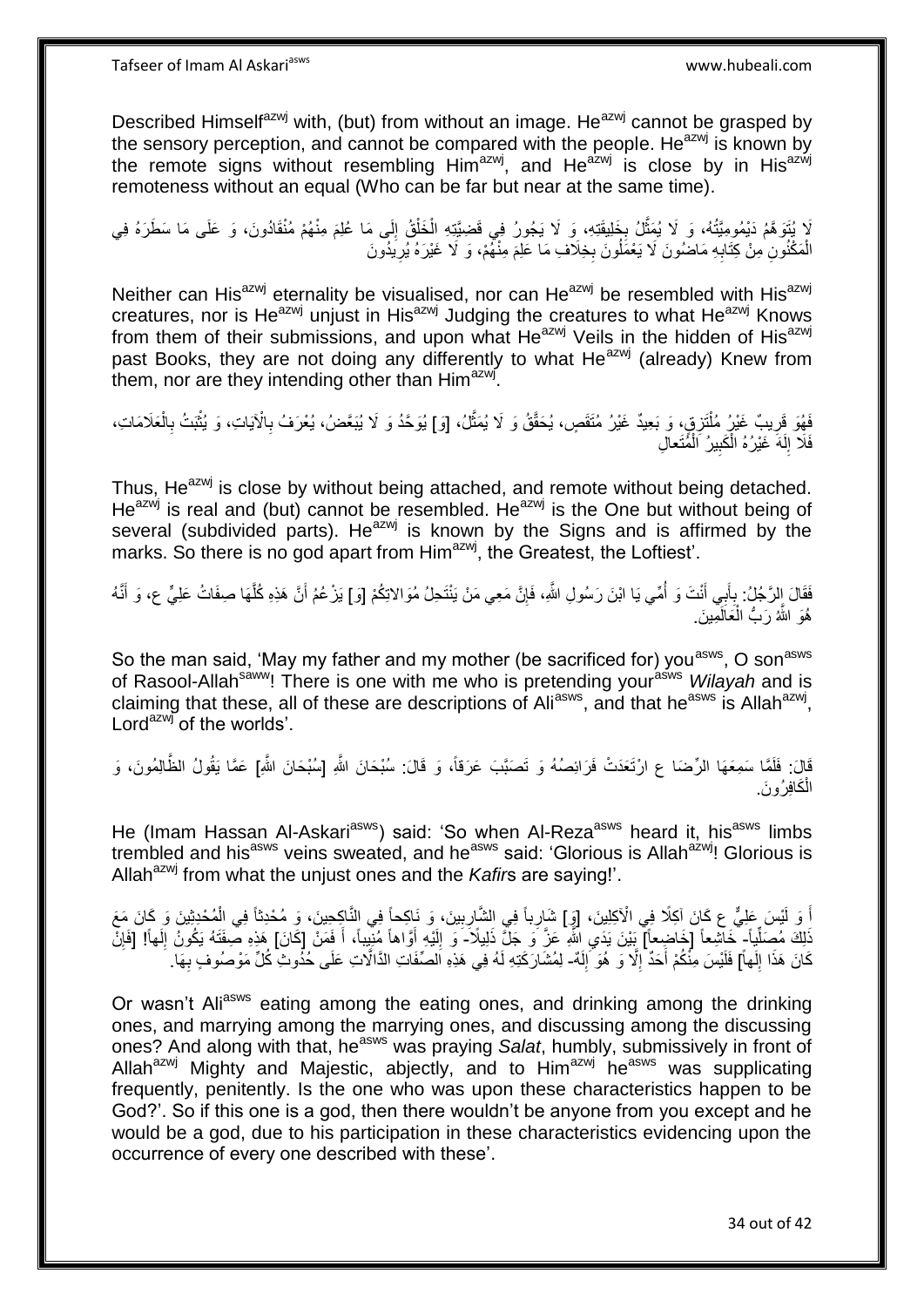بُّمَّ قَالَ ع: حَذَّثَنِي أَبِي، عَنْ جَدِّي، عَنْ رَسُولِ اللَّهِ ع أَنَّهُ قَالَ: مَا عَرَفَ اللَّهَ تَعَالَى مَنْ شَبَّهَهُ بِخَلْقِهِ، وَ لَا عَذَلَهُ مَنْ نَسَبَ إِلَيْهِ َ َ َ لَ ِ ْ ِ نُنُوبَ عِبَادِهِ.

Then he<sup>asws</sup> said: 'My<sup>asws</sup> father<sup>asws</sup> narrated to me<sup>asws</sup> from Rasool-Allah<sup>saww</sup> that he<sup>saww</sup> said: 'Allah<sup>azwj</sup> the Exalted cannot be recognised from His<sup>azwj</sup> being resembled with His<sup>azwj</sup> creatures, nor has he done justice to  $\overline{H}$  Him<sup>azwj</sup>, the one to whom are linked the sins of His<sup>azwj</sup> creatures'.

فَقَالَ الرَّجُلُ: بَإِ ابْنَ رَسُولِ اللَّهِ إِنَّهُمْ يَزْعُمُونَ أَنَّ عَلِيّاً ع لَمَّا أَظْهَرَ مِنْ نَفْسِهِ الْمُعْجِزَاتِ- الَّتِي لَا يَقْدِرُ عَلَيْهَا غَيْرُ اللَّهِ تَعَالَمِ-ْ َ ِ َنَا ۚ ذَلِكَ عَلَى أَنَّهُ إِلَهٌ، وَ لَمَّا ظَهَرَ لَهُمْ بِصِفَاتِ الْمُحْدَثِينَ الْعَاجِزِينَ- لَبَّسَ بِذَلِكَ عَلَيْهِمْ، وَ امْتَحَنَهُمْ لِيَعْرِفُوهُ، وَ لِيَكُونَ إِيمَانُهُمْ لَ ِ َ ِ ْ ْ ِ ِ ِ ِ لَ بِهِ اخْتِيَاراً مِنْ أَنْفُسِهِمْ. ِ َ ِ

So, the man said, 'O son<sup>asws</sup> of Rasool-Allah<sup>saww</sup>! They are claiming that Ali<sup>asws</sup>, when he<sup>asws</sup> manifested the miracles from himself<sup>asws</sup> – which none is able upon apart from Allah<sup>azwj</sup> the Exalted –so he<sup>asws</sup> is god, and when he<sup>asws</sup> appeared to them with the characteristics of the one who can create ( make people born again), the frustrated ones (normal people), he<sup>asws</sup> clothed (himself<sup>asws</sup> with that upon them, and tested them in order for them to recognise himasws (as being god), and for their *Eman* in him<sup>asws</sup> (as being god) be a matter of choice from their own selves'.

> فَقَالَ الرِّضَا ع: أَوَّلُ مَا هَاهُنَا- أَنَّهُمْ لَا يَنْفَصِلُونَ مِمَّنْ قُلِبَ هَذَا عَلَيْهِمْ. َ ِ َ

So Al-Reza<sup>asws</sup> said: 'The first of what is over here  $-$  they are not distancing from the ones, this (argument) can be turned over upon them'.

فَقَالَ: لَمَّا ظَهَرَ مِنْهُ الْفَقْرُ وَ الْفَاقَةُ- دَلَّ عَلَى أَنَّ مَنْ هَذِهٍ صِفَاتُهُ وَ شَارَكَهُ فِيهَا الضُّعَفَاءُ الْمُحْتَاجُورَ - لَا تَكُونُ الْمُعْجِزَاتُ ْ ْ ْ ِعْلَهُ، فَعُلِمَ بِهَذَا أَنَّ الَّذِي ظَهَرَ مِنْهُ [مِنَ] الْمُعْجِزَاتِ إِنَّمَا كَانَتْ فِعْلَ الْقَادِرِ الَّذِي لَا يُشْبِهُ الْمَخْلُوقِينَ، لَا فِعْلَ الْمُخْدَثِ ه َ **∶** ه **∶** ْ ِ ْ ْ ِ ِ الْمُخْتَاجِ- الْمُشَارِكِ لِلضُّعَفَاءِ فِي صِفَاتِ الضَّعْفِ. ْ ِ ْ

So he<sup>asws</sup> said: 'When there appeared from it, the poverty and destitution (bereft of answers) from them – it pointed upon that the one of these characteristics and his associates in it are the weak ones (of understanding), the needy ones – the miracles did not happen to be his<sup>asws</sup> deeds (but from Allah<sup>azwj</sup>). Therefore, known by this that those which were manifest from him<sup>asws</sup>, from the miracles, rather were the Deed of the All-Powerful Who cannot be resembled with His $a_{\text{av}}$  creatures, not the deed of the one Brought into being, the needy, the participant of the weak ones in the characteristics of the weak'.

25 ثُمَّ قَالَ الرِّضَا ع: لَقَدْ ذَكَّرْتَنِي بِمَا حَكَيْتَهُ [عَنْ] قَوْلِ رَسُولِ اللَّهِ ص وَ قَوْلِ الْمُؤْمِنِينَ ع وَ قَوْلِ زَيْنِ الْعَابِدِينَ ع: ِ ْ ْ َ ِ

**S 25 –** Then Al-Reza<sup>asws</sup> said: 'I<sup>asws</sup> am remembering what was related from the words of Rasool-Allah<sup>azwj</sup>, and the words of Amir Al-Momineen<sup>asws</sup>, and the words of Zayn Al-Abideen<sup>asws</sup>.

أَهَا قَوْلُ رَسُولِ اللَّهِ صِ فَمَا حَذَّثَنِيهِ أَبِي، عَنْ جَدِّي، عَنْ أَبِيهِ، [عَنْ جَدِّهِ]، عَنْ رَسُولِ اللَّهِ ص: أَنَّ اللَّهَ لَا يَقْبِضُ الْعِلْمَ انْتِزَاعاً ِ َ َ َ َ ْ ْ ِ َ يَنْتَزِ عُهُ مِنَ النَّاسِ، وَ لَكِنْ [يَقْبِضُهُ] بِقَيْضِ الْعُلَمَاءِ ۖ ِ **ِ** ْ **∣** 

As for the words of Rasool-Allah<sup>saww</sup>, so it is what my<sup>asws</sup> father<sup>asws</sup> narrated from my<sup>asws</sup> grandfather<sup>asws</sup>, from his<sup>asws</sup> father<sup>asws</sup>, from his<sup>asws</sup> grandfather<sup>asws</sup>, from Rasool-Allah<sup>saww</sup> that: 'Allah<sup>azwj</sup> does not let the Knowledge be captured (through)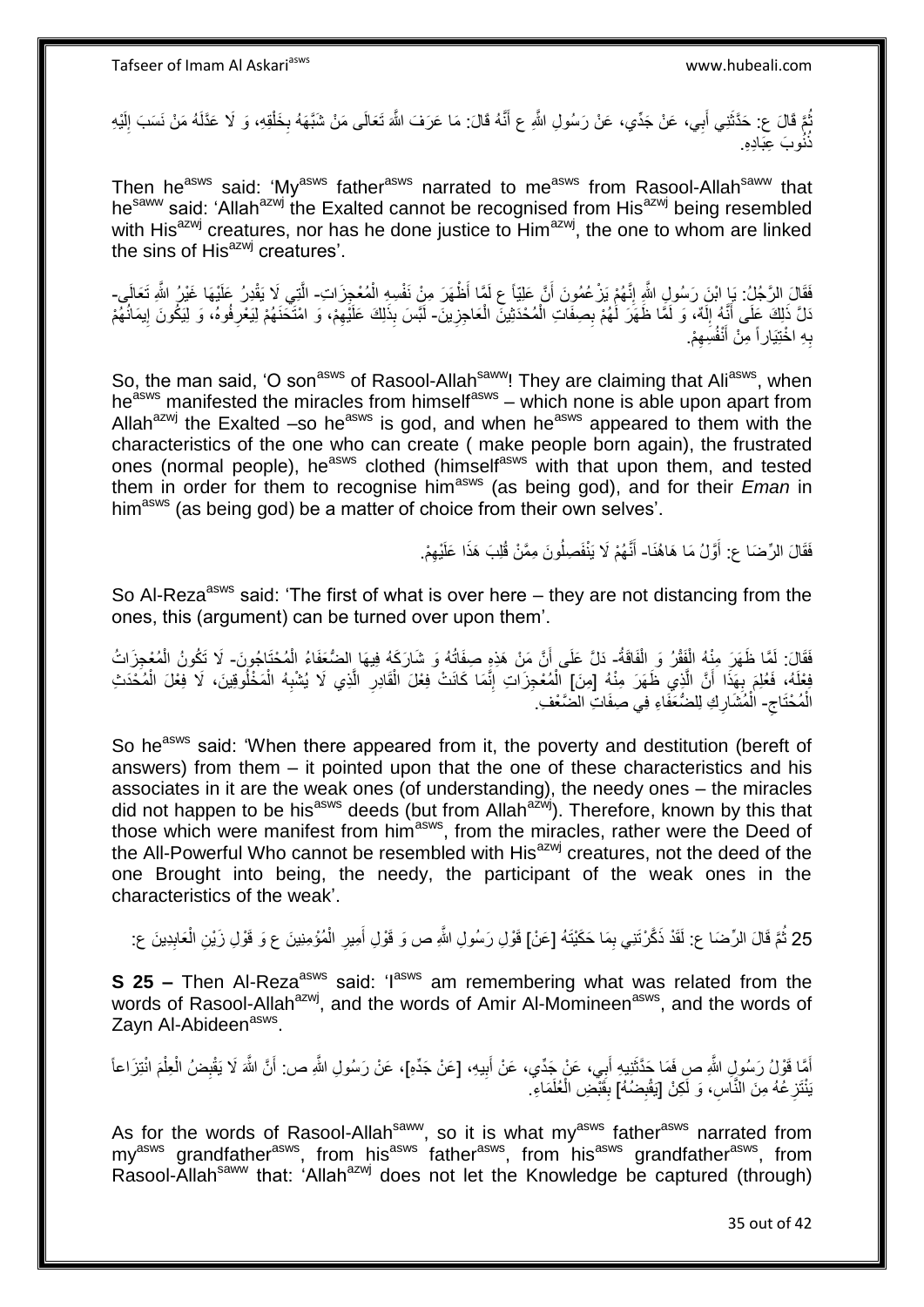snatching (robing), being snatched (stolen) by the people, but He<sup>azwj</sup> Lets it be grasped by the knowledgeable ones<sup>asws</sup>.

ٍ فَإِذَا لَمْ يَنْزِلْ عَالِمٌ إِلَى عَالِمٍ يَصْرِفُ عَنْهُ طُلَّابُ جُطَامِ الدُّنْيَا وَ حَرَامِهَا، وَ يَمْنَعُونَ الْحَقَّ أَهْلَهُ، وَ يَجْعَلُونَهُ لِغَيْرِ أَهْلِهِ، اتَّخَذَ ِ ِ ِ <u>ุ</u> َ ِ َ ْ النَّاسُ ٰرُؤَسَاءَ جُهَّالًا، ۖ فَسُئِلُوَۢ ا فَأَفْتَوْا بِغَيْرِ عِلْمِ فَضَلُّوا وَ ٰ أَضَلُّوا ِ َ ٍ ْ ِ ِ َ

So if it was not going to descend from a knowledgeable one<sup>asws</sup> to a knowledgeable one<sup>asws</sup>, the students would have diverted it for coveting the world and its Prohibitions, and they would be preventing the rights of its rightful ones, and make it to be in other than its rightful ones. The people are taking ignorant ones as Chiefs, and they are being asked, so they are issuing verdicts (fatwas) without (having proper) knowledge. Thus, they are going astray and causing (others) to go astray.

26 وَ أَمَّا قَوْلُ أُمِينِ الْمُؤْمِنِينَ عِ فَهُوَ قَوْلُهُ: يَا مَعْشَرَ شِيعَتِنَا وَ الْمُنْتَجِلِينَ [مَوتَتَنَا] إِيَّاكُمْ وَ أَصْحَابَ الرَّأْيِ، فَإِنَّهُمْ أَعْدَاءُ<br>للهُ يَسَبَّرَ وَمَا مُوسَوِّياً عَلَى الْمُ َ ه ا∣<br>ِ∘ِ ا<br>ا ْ َ َ  $\frac{1}{2}$ َ ֖֧֦֧֦֧֦֧֦֧֦֧֦֧֦֧ׅ֧֦֧ׅ֧֦֧֦֧֦֧֦֧֦֧֦֧֦֧֦֧֦֧֦֧֦֧֦֧֦֧֦֧֦֧֦֧֚֜֓֓֜֓֓֓֞֡<br>֧֜֩֞֘ ْ السُّنَنِ، تَفَلَّتَتْ مِنْهُمُ الْأَحَادِيثُ أَنْ يَحْفَظُوهَا وَ أَعْيَتْهُمُ السَّنَّةُ أَنْ يَعُوهَا، فَاتَّخَذُوا عِبَادَ اللَّهِ خَوَلاً، وَ مَالَهُ دُوَلَا، ه اُ َ َ

**S 26 –** As for the words of Amir Al-Momineen<sup>asws</sup>, so it is his<sup>asws</sup> words: 'O group of our<sup>asws</sup> Shias and the ones impersonating our<sup>asws</sup> cordiality! Beware of the issuers of the opinions, for they are the enemies of the Sunnah!. The Ahadeeth have fled from them that they would be memorising these, and Sunnah has fatigued them that they would be hiding it. So, they took the servants of Allah<sup>azwj</sup> as slaves and their wealth as a government.

فَذَلَتْ لَهُمُ الرِّقَابُ وَ أَطَاعَهُمُ الْخَلْقُ أَشْبَاهُ الْكِلَابِ، وَ نَازَعُوا الْحَقَّ أَهْلَهُ، وَ تَمَثَّلُوا بِالْأَئِمَّةِ الصَّادِقِينَ- وَ هُمْ مِنَ الْجُهَّالِ وَ ْ َ ْ ْ **∶** ه َ ْ ْ الْمُُفَّارِ وَ الْمَلاعِينِ، فَسُئِلُوا عُمَّا لَا يَعْلَمُونَ، فَأَنِفُوا أَنْ يَعْتَرِفُوا بِأَنَّهُمْ لَا يَعْلَمُونَ، فَعَارَضُوا الدِّينَ [بِأَرَائِهِمْ فَضَلُّوا وَ أَضَلُّوا ۖ َ ِ ِ َ ْ **∶** ِ ُّ َ ِ

So the necks (of ordinary people) were humiliated to them and there came to them (people) some (scholars) resembling the (characteristics of) dogs. So they (tried to) snatch the truth from its rightful ones<sup>asws</sup> and they posed themselves as the truthful Imams<sup>asws</sup> – but they are (in fact) from the ignorant ones, and (from) the *Kafirs*, and the accursed ones. So they were asked about what they were knowing, but they turned their noses lest they might be recognised that they are not knowing (anything). So, they opposed the Religion by their opinions, and they went astray and led (others) astray.

> أَمَّا لَوْ كَانَ الدِّينُ] بِالْقِيَاسِ- لَكَانَ بَاطِنُ الرِّجْلَيْنِ أَوْلَى بِالْمَسْحِ مِنْ ظَاهِرِ هِمَا َ ْ ِ **∶** ِ ْ ِ َ

But, if the Religion was (able to be achieved) by the analogies, the bottom (soles) of the feet would have been more appropriate to be wiped (during *Wudu*) than its apparent (upper part).

27 وَ أَمَّا قَوْلُ عَلِيٍّ بْنِ الْحُسَيْنِ عِ فَإِنَّهُ قَالَ: إِذَا رَأَيْتُمُ الرَّجُلَ قَدْ حَسُنَ سَمْتُهُ وَ هَدْيُهُ، وَ تَمَاوَتَ فِي مَنْطِقِهِ، وَ تَخَاضَعَ فِي َ َ ِ ه<br>:<br>: ׀ו<br>ِי ْ َ حَرَكَاتِهِ، فَرُوَيْداً لَا يَغُرَّنَّكُمْ، فَمَا أَكْثَرَ مَنْ يُعْجِزُهُ تَنَاوُلُ الدُّنْيَا، وَ رُكُوبُ الْمَحَارِمِ مِنْهَا، لِضَعْفِ بُنْيَتِهِ وَ هَهَانَتِهِ وَ جُبْنِ قَلْبِهِ  $\ddot{\phantom{0}}$ َ ِ ِ ْ **∶** ْ

**S 27 –** And as for the words of Ali<sup>asws</sup> Bin Al-Husayn<sup>asws</sup>, so he<sup>asws</sup> said: 'When you see the man be good of his conduct, and his presentation, and is soft in his speaking, and gentle in his movements, then little by little he would be deceiving you. How often has one remained unable from attaining the world and he indulges in the Prohibitions from it due to the weakness of his structure and his humiliation, and the cowardice of his heart.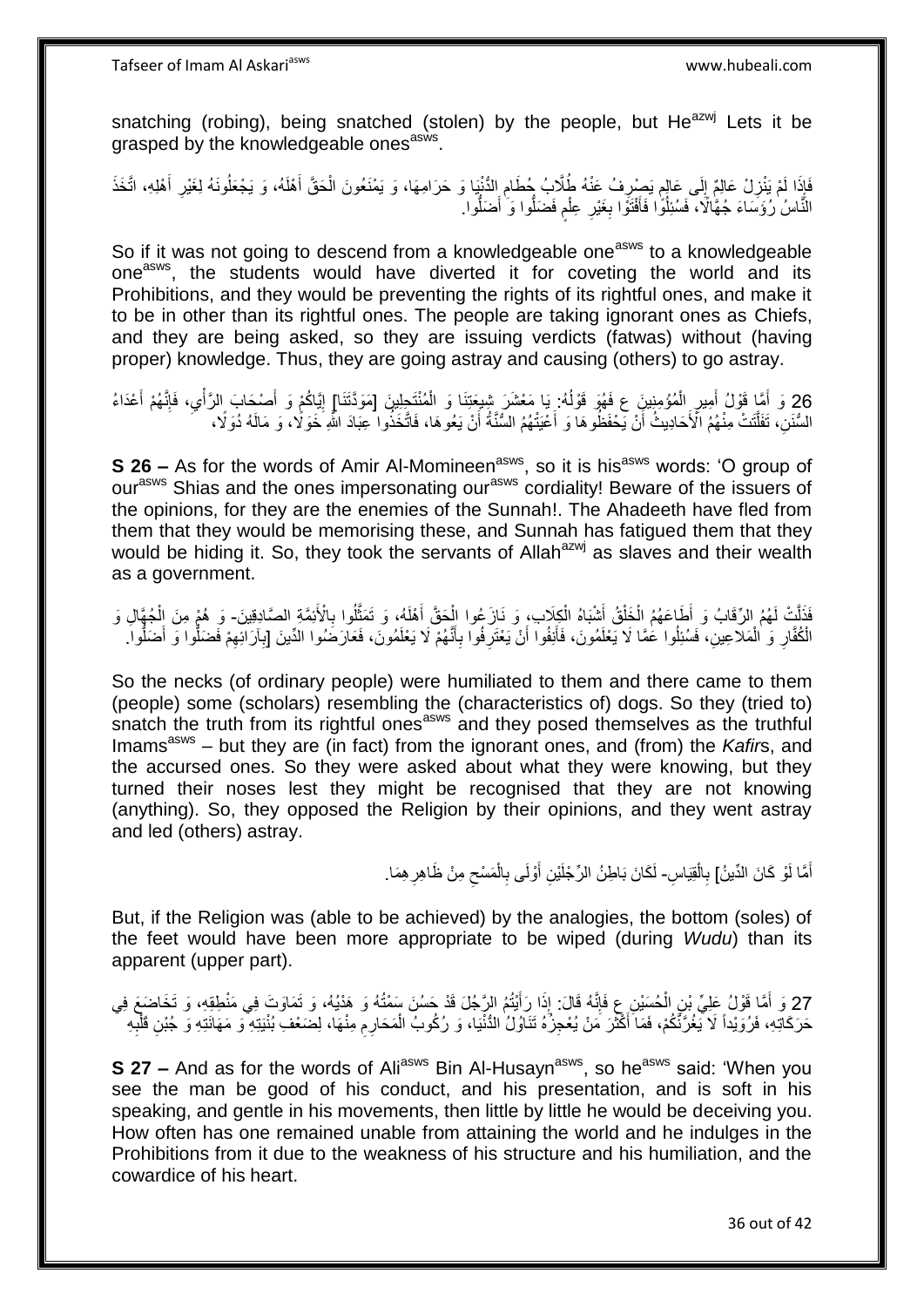َفَنَصَبَ الدِّينَ فَخَّاً لَهَا، فَهُوَ لَا يَزَالُ يَخْتِلُ النَّاسِ بِظَاهِرٍهِ، فَإِنْ تَمَكَّنَ مِنْ حَرَامٍ اقْتَحَمَهُ. فَإِذَا وَجَدْتُمُوهُ يَعِفُّ مِنَ الْمَالِ الْحَرَامِ ֧֧֚֓֝֝֓֝  $\frac{1}{2}$ ِ ِ ِ ْ ْ (ِفَرُوَيْداً لَإِ يَغُرَّنَّكُمْ، فَإِنَّ شَهَوَاتِ الْخَلْقِ مُخْتَلِفَةٌ، فَمَا أَكْثَرَ مَنْ يَنْبُو عَنِ الْمَالِ أَلْحَرَامِ) وَ إِنْ كَثُرَ، وَ يَحْمِلُ نَفْسَهُ عَلَى شَوْهَاءَ ْ ْ َ َ ْ ْ ِ ِ ر<br>نا ِ قَبِيحَةٍ، فَيَأْتِي مِنْهَا مُحَرَّماً. ֧֖֦֧֦֧֦֧֦֧֦֧֦֦֦֦֦֦֦֧֧֦֧֝֟֓֓֓֓֓֓֓֓֓֓֓֓֓֓֓֡֟֓֓֓֓֓֓֓֓֓֓֓֡֓֓֡֓֓֡֓֓֡֓֓֡֬֓֓֡֡֬֓֓֡֡֬֓֓ **!** 

So half of (his) religion is a trap, and he does not cease to deceive the people by his appearance. And if he is enabled from a Prohibition, he would storm into it. So when you find him as chaste from the Prohibited wealth, then little by little he would (still) be deceiving you, for the lustful desires of the people are different. And how often is one informed about the Prohibited wealth, and even if it is frequent, and he carries himself upon the ugly lustful desires, so he comes to a Prohibition from it.

فَإِذَا وَجَدْتُمُوهُ يَعِفُّ عَنْ ذَلِكَ، فَرُوَيْداً لَا يَغُرَّنَّكُمْ- حَتَّى تَنْظُرُوا مَا عُقْدَةُ عَقْلِهِ فَمَا أَكْثَرَ مَنْ يَتْرُكُ ذَلِكَ أَجْمَعَ، ثُمَّ لَا يَرْجِعُ إِلَى ُ َ َ َ لَ ِ عََقْلٍ مَتِينٍ، فَيَكُونُ مَا يُفْسِدُهُ بِجَهْلِهِ أَكْثَرَ مِمَّا يُصْلِحُهُ بِعَقْلِهِ. **∶** َ **∶** 

So when you find him as chaste from that, so little by little he would deceive you, unless you look at what his beliefs as per his intellect are. How often one neglects that entirely, then he does not return to a solid mind (gives a firm statement), and he would come to such a state that his ignorance spoil him (far) more than what could be corrected by his intellect.

َفَإِذَا وَجَدْتُمْ عَقْلَهُ مَتِيناً فَرُوَيْداً لَا يَغُرَّنَّكُمْ- حَتَّي تَتْظُرُوا مَعَ هَوَاهُ يَكُونُ عَلَى عَقْلِهِ أَوْ يَكُونُ مَعَ عَقْلِهِ عَلَى هَوَاهُ وَ كَيْفَ<br>وَأَرْقَبُ بِرَبُرِينَ مَعَ الْقَالِمَ وَمَثَل لَ َ مَحَبَّتُهُ لِلرِّئَاسَاتِ الْبَاطِلَةِ وَ زُهْدُهُ فِيهَا فَإِنَّ فِي النَّاسِ مَنْ خَسِرَ الدُّنْيا وَ الْآخِرَةَ بِتَرْكِ الدُّنْيَا لِلدُّنْيَا، ِ :<br>ا ِ

So when you find his intellect as solid, then little by little he would deceive you, unless you look at whether his desires happen to be upon his intellect, or he overrides/controls his desires through his intellect, and how his love is for the government of the falsehood and his abstention with regards to it, for among the people there is one who: *loses this world as well as the Hereafter [22:11]*, by neglecting the world for the (sake of the) world.

وَ يَرَى أَنَّ لَذَّةَ إِلزَّذَاسَةِ الْبَاطِلَةِ أَفْضِلُ مِنْ لَذَّةِ الْأَمْوَالِ- وَ النِّعَمِ الْمُبَاحَةِ الْمُحَلَّلَةِ، فَيَتْرُكُ ذَلِكَ أَجْمَعَ طَلَباً لِلرِّئَاسَةِ، حَتَّى إِذَا اً ْ َ لَ ه ْ ْ ِ قِيلَ لَهُ: «اتَّقِ اللَّهَ، أَخَذَتْهُ الْعِزَّةُ بِالْإِثْمِ، فَحَسْبُهُ جَهَنَّمُ وَ لَبِئْسَ الْمِهَادُ». ِ ْ **∶** ْ َ ْ **∣** 

And he would see that the pleasures of the government of the falsehood are better than the pleasures of the wealth, and he analyses the achievable bounties, so he neglects that entirety of that to seek the government, until; *when it is said to him, 'Fear Allah'; pride seizes him with the sin; so Hell would suffice him; and it is an evil habitation [2:206]*.

فَهُوَ يَخْبِطُ [خَبْطَ] عَشْوَاءَ، يَقُودُهُ أَوَّلُ بَاطِلٍ إِلَى أَبْعَدِ غَايَاتِ الْخَسَارَةِ، وَ يَمُدُّ يَدَهُ بَعْدَ طَلَبِهِ لِمَا لَا يَقْدِرُ [عَلَيْهِ] فِي طُغْيَانِهِ، ْ َ ∣∣<br>∶ َ ¦ ِ فَهُوَ يُجِلُّ مَا حَرَّمَ اللَّهِ، وَ يُحَرِّمُ مَا أَحَلَّ اللَّهُ لَا يَبَالِي مَا فَاتَ مِنْ دِينِهِ إِذَا سَلِمَتْ لَهُ رِئَاسَتُهُ الَّتِي قَدْ شَقِيَ مِنْ أَجْلِهَا. فَأُولَئِكَ َ ِ ֧֝֟֓֓<u>֓</u>֧֧֧֧֧֢֓֝֬֓֓֓֓֓֓֓֓׆֬ ا<br>استعمال [مَعَ] الَّذِينَ غَضِبَ النَّهُ عَلَيْهِمْ- وَٰ لَعَنَهُمْ وَ أَعَدَّ لَهُمْ عَدَاباً مُهِيناً ِ ِ َ

So he flounders clumsily in speech. He would sit upon the first falsehood to the remotest point of the loss, and he would extend his hand seeking what he is not able upon during his rebellion. So (then) he permits what Allah<sup>azwj</sup> has Prohibited, and prohibits what Allah<sup>azwj</sup> has Permitted, not caring what is lost from his Religion when his government is safe for him, which he had been wicked for, for its reason. So they are with those whom Allah $a^{2x\dot{w}j}$  is Wrathful upon them, and Curses them, and has Prepared for them an abasing Punishment.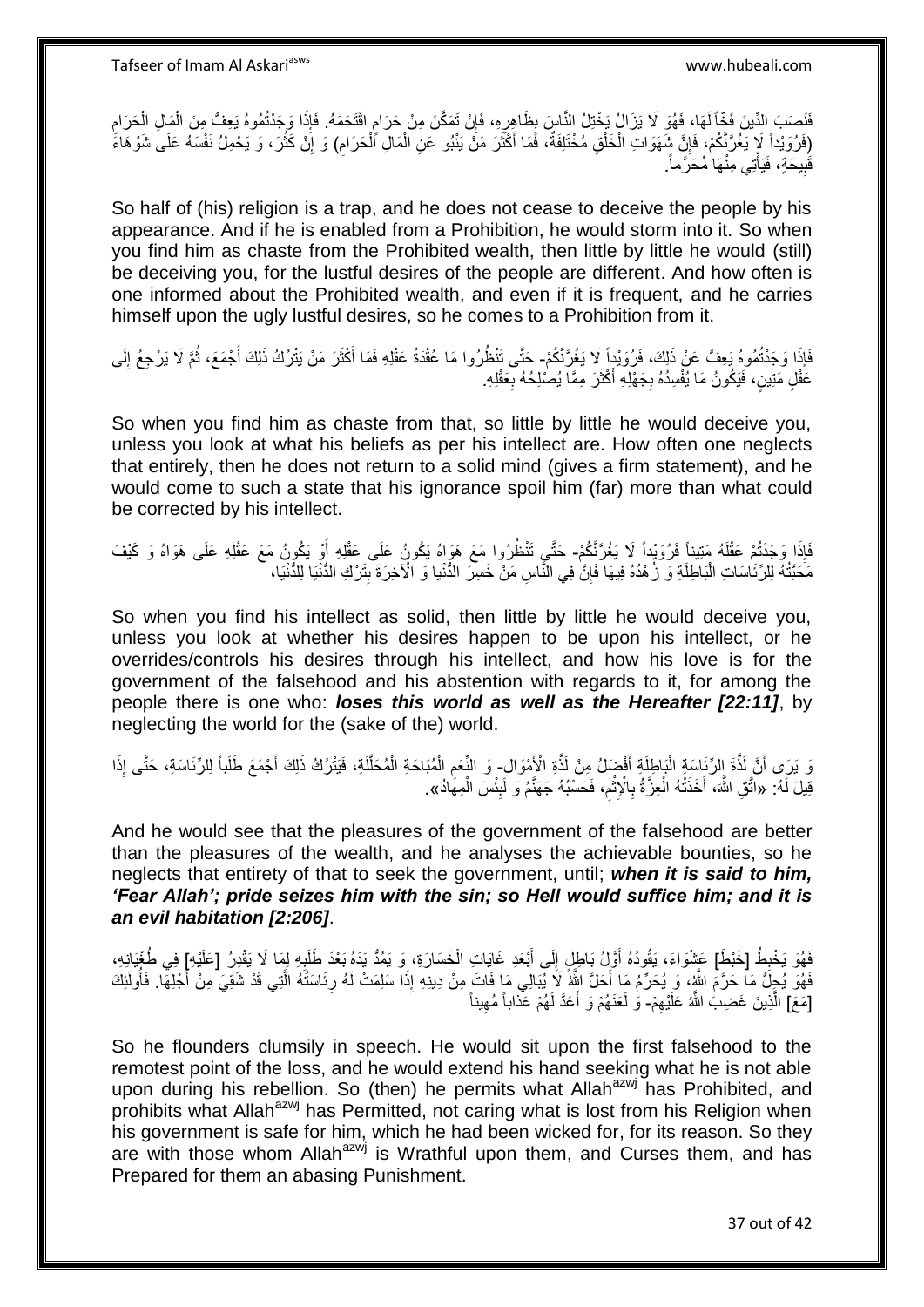وَ لَكِنَّ الرَّجُلَ كُلَّ الرَّجُلِ، نِعْمَ الرَّجُلُ- هُوَ الَّذِي جَعَلَ هَوَاهُ تَبَعاً لِأَمْرِ اللَّهِ، وَ قُوَاهُ مَبْذُولَةً فِي رِضَاءِ اللَّهِ تَعَالَى، يَرَى الذُّلِّ **ٍ** ِ مَعَ الْحَقِّ أَقْرَبَ إِلَى عِنِّ الْأَبَدِ ۚ مِنَ الْعِنِّ فِي الْبَاطَلِ، وَ يَعْلَمُ أَنَّ قَلِيلَ مَا يَحْتَمِلُهُ مِنْ ضَرَّ ابْهَا . يُؤَكِّبُهِ إِلَى دَوَامِ النُّعَمِ فِي دَارٍ لَا ِ َ ْ ا<br>ا اُ ْ ِ  $\ddot{\phantom{a}}$ ِ نَبِيَدُ وَ لَا تَنْفَدُ، وَ إِنَّ كَثِيرَ مَا يَلْحَقُهُ مِنْ سَرَّائِهَا إِنِ اتَّبَعَ هَوَاهُ- يُؤَدِّيهِ إِلَى عَذَابٍ لَا انْقِطَاعَ لَهُ وَ لَا زَوَالَ. יֲ<br>י **!** ْ ِ

However, a (rare) man among other men, the best of the men - he is the one who makes his own desires to be obedient to the Command of Allah<sup>azwj</sup>, and his strength to be utilised regarding the Pleasure of Allah $a^{2}$ wj the Exalted. He accepts the disgrace for being with the truth (and takes it) as an honour of the (pious) servant than (to embrace) the honour in (associating with) the falsehood. And he knows that the little what he endures from its adversities would lead him to the perpetual Bounties in a House which would neither terminate nor deplete. And even if it is a lot what he faces from the joys, if he were to follow his own desires, these would lead him to the Punishment having neither a termination to it nor a decline.

ا<br>ا فَذِلِكُمُ الرَّجُلُ نِعْمَ الرَّجُلُ، فَبِهِ فَتَمَسَّكُوا، وَ بِسُنَّتِهِ فَاقْتَدُوا، وَ إِلَى رَبِّكُمْ فَبِهِ فَتَوَسَّلُوا، فَإِنَّهُ لَا تُرَدَّ لَهُ دَعْوَةٌ، وَ لَا تُخَيَّبُ لَهُ ِ ِ **ِ ∶** ׀ו<br>ِי . َطلَِبةٌ

So that is the man, best of the men. Thus, with him you should be attaching to, and with his practices you should be trusting, and to your Lord<sup>azwj</sup> you should be (using him) as a means, for he is such that his supplication would not be rejected, nor would his seeking be ignored.

28 ثُمَّ قَالَ الرِّحْمَا عِ إِنَّ هَؤُلَاءِ الْصُلَّالَ الْكَفَرَةَ- مَا أُتُوا إِلَّا مِنْ جَهْلِهِمْ بِمَقَادِيرِ أَنْفُسِهِمْ، حَتَّى اشْتَذَ إِعْجَابُهُمْ بِهَا، وَ كَثُرَ<br>نذه المسامر المسلم المسامر المسلم المسلم الم ِ  $\frac{1}{2}$ **ٔ** َ ِ ِ ْ יִי, تَعْظِيمُهُمْ لِمَا يَكُونُ مِّنْهَا، فَاسْتَذَوْا بِآرَائِهِمُ الْفَاسِدَةِ، وَ اقْتَصَرُوا عَلَى عُقُولِهِمُ الْمَسْلُوكِ بِهَا غَيْرَ السَّبِيلِ الْوَاجِبِ، حَتَّى ِ ِ ْ ْ ِ ْ اسْتَصْغَرُوا قَدْرَ اللَّهِ، وَ احْتَقَرُوا أَمْرَهُ، وَ تَهَاوَنُوا بِعَظِيم شَأْنِهِ. ْ ِ **∶** َ

**S 28 –** Then Al-Reza<sup>asws</sup> said: 'They are the straying *Kafirs*. They do not give (opinions) except from their ignorance by a measurement of their own selves, until their fascination intensifies with it, and their reverence (from the people) becomes a lot, due to what happens from it. So they dominate with their corrupt opinions, and they are deficient upon their intellect, travelling with it in other than the Obligatory way, until they belittle the Power of Allah<sup>azwj</sup>, and despise His<sup>azwj</sup> Commands, and misuse His<sup>azwj</sup> Magnificent Glory.

إِذْ لَمْ يَعْلَمُوا أَنَّهُ الْقَادِرُ بِنَفْسِهِ، الْغَنِيُّ بِذَاتِهِ إِلَّذِي لَيْسَتْ قُدْرَتُهُ مُسْتَعَارَةً، وَ لَا غِنَاهُ مُسْتَفَاداً، وَ الَّذِي مَنْ شَاءَ أَفْقَرَهُ، وَ مَنْ ه ْ ِ ْ َ لَ **ٔ** َ ه ثَنَاءَ أَغْنَاهُ، وَ مَنْ شَاءَ أَعْجَزَهُ بَعْدَ الْقُدْرَةِ وَ أَفْقَرَهُ بَعْدَ الْغِنَى ِ ْ َ اً<br>ا ْ َ

When he is not knowing that He<sup>azwj</sup> the Powerful by His<sup>azwj</sup> Own Self, the Rich by His<sup>azwj</sup> own Self which His<sup>azwj</sup> Power isn't a pseudonym, nor is His<sup>azwj</sup> Richness an enrichment, which if one so desires, impoverishes him, and if one so desires, enriches him, and one so desires, frustrates him after the power, and the poverty after the richness.

فَنَظَرُوا إِلَى عَِبْدٍ قَدِ اخْتَصَمَّهُ [اللَّهُ] بِقُدْرَتِهٍ- لِيُبَيِّنَ بِهَا فَضْلَهُ عِنْدَهُ، وَ آثَرَهُ بِكَرَامَتِهِ لِيُوجِبَ بِهَا حُجَّتَهُ عَلَى خَلْقِهِ، وَ لِيَجْعَلَ مَا ِ ֢֖֦֧֚֚<u>֓</u> َ **∶** ْ ِ اِتَاهُ مِنْ ذَلِكَ ثَوَاباً عَلَى طَاعَتِهِ، وَ َبَاعِثاً عَلَى اتَّبَاع أَمْرِهِ، وَ مُؤْمِناً عِبَادَهُ الْمُكَلَّفِينَ مِنْ غَلَطِ مَنْ نَصَبَهُ عَلَيْهِمْ حُجَّةً، وَ لَهُمْ ِ َ ِ َ ِ ه ْ <sup>ي</sup>ُدْوَةً

So they looked at a servant whom Allah<sup>azwj</sup> had Specialised with His<sup>azwj</sup> Power in order to manifest by it, his<sup>asws</sup> merit in His<sup>azwj</sup> Presence, and Preferred him<sup>asws</sup> by His<sup>azwj</sup> prestige in order to Obligate by it His<sup>azwj</sup> Divine Authority upon His<sup>azwj</sup>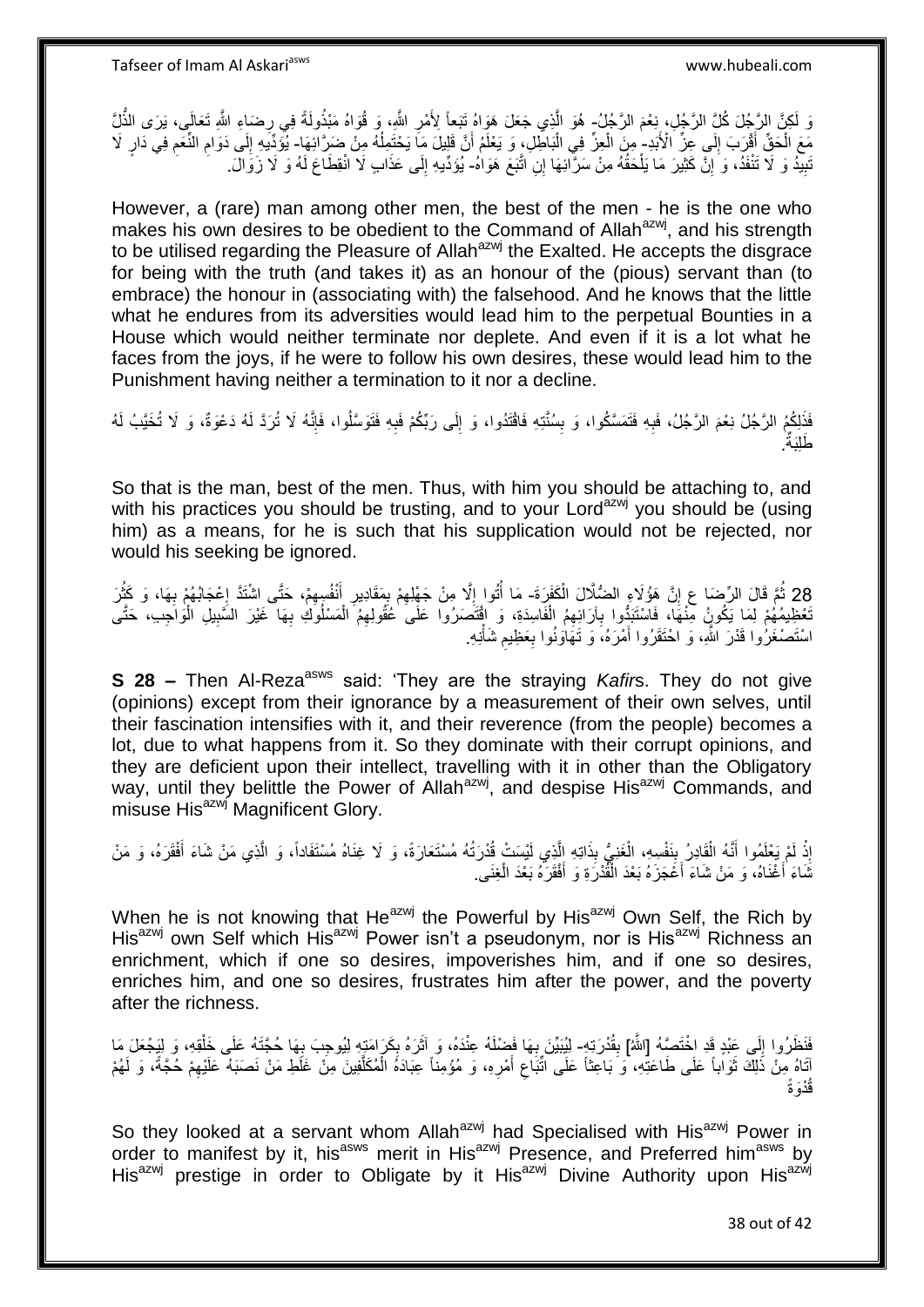creatures, and in order to Make whatever He<sup>azwj</sup> Gave him<sup>asws</sup> from that as a Reward upon his<sup>asws</sup> (acts of) obedience, and a motive of following his<sup>asws</sup> orders. And a *Momin* worships Him<sup>ázwj</sup> as the one saved from mistaking the one who is appointed upon them as a Divine Authority, and for them he<sup>asws</sup> would be a model.

فَكَانُوا كَطُلَّابٍ مَلِكٍ مِنْ مُلُوكِ الدُّنْيَا، يَنْتَجِعُونَ فَضْلَهُ، وَ يُؤَمِّلُونَ نَائِلَهُ، وَ يَرْجُونَ التَّفَيُّوَ بِظِلِّهِ، وَ الِانْتِعَاشَ بِمَعْرُوفِهِ، وَ ِ ِّ ِ الِانْقِلَابَ إِلَى أَهْلِيهِمْ بِجَزِيلِ عَطَائِهِ- الَّذِي يُغْنِيهِمْ عَنْ كَلَبِ الدُّنْيَا، وَ يُنْقِذُهُمْ مِنَ التَّعَرُّضِ لِدَنِيٍّ الْمَكَاسِبَ، وَ خَسِيسَ الْمَطَالِبِ **∶ ∶** ِ َ  $\frac{1}{2}$ ِ ْ ْ

Thus, they were (posing) like seekers to king from the kings of the world, so that it would be yielding his grace, hoping to attain it, and they are wishing for the worldly gains in his shade, and living famously, and the revolving around his family members (to gain) a lot of his gifts, which might make them needless from the dogs of the world, to save them from being exposed by being with the gains, and villainous demands.

فَبَيْنَا هُمْ يَسْأَلُونَ عَنْ طَرِيقِ الْمَلِكِ لِيَتَرَصِّدُوهُ، وَ قَدْ وَجَّهُوا الرَّعْبَةَ نَحْوَهُ، وَ تَعَلَّقَتْ قُلُوبُهُمْ بِرُؤُيَتِهِ ۖ إِنَّهُ سَلَا عَلَيْكُمْ عَلَيْكُمْ ه ْ ِ ֦֦֦֧֧֧֧֧֪֪֪֪֦֡֓֓֓֓֓֓֓֓֓֓֓֓֓֓֓֓֓֓֓֓֓֓֓֓֓֡֓֓֓֡֓֓֡֬֓֓֓֓֡֬֓֓֓֓֡֬֓֓֓֡֬֓֓֡֓֡֬֓֓֡֬֓֓֬֓֓֓֓֓֞֓֬֓֓֟֬֟֞֟ ِ ُ ِ **ٔ** فِي جُيُوشِهِ وَ مَوَاكِبِهِ وَ خَيْلَِهِ وَ رَجِلِهِ. فَإِذَا رَأَيْتُمُوهُ فَأَعْطُوهُ مِنَ الْتَعْظِيمِ حَقَّهُ، وَ مِنَ الْإِقْرَارِ بِالْمَمْلَكَةِ وَاجِبَهُ، ِ ْ ِ ِ ِ َ َ

So while they are asking around about the path to be taken by the king in order to observe him, and having directed their desires towards him, and interested their hearts in seeing him – when it is said, 'He would be emerging upon you among his army, and his convoy, and his cavalry, and his infantry. So when you do see him, give him from the reverence as he deserves it, and from the acknowledgement with the kingdom which obligates it.

وَ إِيَّاكُمْ أَنْ تُسَمُّوا بِاسْمِهِ غَيْرَهُ، أَوْ تُعَظِّمُوا سِوَاهُ كَتَعْظِيمِهِ، فَتَكُونُوا قَدْ بَخَسْتُمُ الْمَلِكَ حَقَّهُ وَ أَزْرَيْتُمْ عَلَيْهِ، وَ اسْتَحْقَقْتُمْ بِذَلِكَ ْ اُ ِ ِ َ مِنْهُ عَظِيمَ عُقُوبَتِهِ. فَقَالُوا: نَحْنُ كَذَلِكَ فَاعِلُونَ جَهْدَنَا وَ طَاقَتَنَا.

And beware of naming anyone else by his name, or revering anyone besides him like revering him, for you would have understated the king of his rights, and it would be a contempt upon him, and due to that you would (end up) deserving from him the grievous of his punishments'. So they said, 'We will be doing like that with our striving and our strength (when we do see the king)'.

فَمَا لَبِثُوا أَنْ طَلَعَ عَلَيْهِمْ بَعْضِ عَبِيدِ الْمَلِكِ- فِي خَيْلٍ قَدْ ضَمَّهَا إِلَيْهِ سَيِّدُهُ، وَ رَجِلٍ قَدْ جَعَلَهُمْ فِي جُمْلَتِهِ، وَ أَمْوَالٍ قَدْ حَبَاهُ بِهَا، روبو ۽<br>با ِ ْ **!** ِ لَ  $\frac{1}{2}$ ِ َ فَنَظَرَ هَؤُلَاءِ وَ هُمْ لِلْمَلِكِ طَالِبُونَ، فَاسْتَكْثَرُوا مَا رَأَوْا بِهَذَا الْعَبْدِ مِنْ نِعَمِ سَيِّدِهِ، وَ رَفَعُوهُ عَنْ أَنْ يَكُونَ هُوَ الْمُنْعَمَ عَلَيْهِ بِمَا ْ ِ اُ َ ْ ِ ِ ْ َ هَ جَذُهِ إِيْمَعُهُ،

So it was not long before one of his (king's) servants emerged upon them, among a cavalry which had been annexed for him, as its chief, and infantry men which had been made to be for him as his entourage, and wealth which he (the king) had gifted him with. So they (people) looked at him, and they were seeking the king, so they deemed it as a lot, what they saw to be with this servant, from the bounties of its chief, and they raised him (in their eyes) from that he (actually) happened to be the one who had been bestowed bounties upon with what they found to be with him.

فَأَقْتِلُوا إِلَيْهِ يُحَيُّونَهُ تَحِيَّةَ الْمَلِكِ، وَ بِيُسَمُّونَهُ بِاسْمِهِ، وَ يَجْحَدُونَ أَنْ يَكُونَ فَوْقَهُ مَلِكٌ أَوْ لَهُ مَالِكٌ. فَأَقْتِلَ عَلَيْهِمُ الْعَبْدُ الْمُنْعَمُ ِ ْ لَ ِ َ َ َ ْ ْ َ عَلَيْهِ، وَ سَائِرُ جُنُودِهِ، بِالزَّجْرِ وَ النَّهْيِ عَنْ ذَلِكَ، وَ الْبَرَاءَةِ مِمَّا يُسَمُّونَهُ بِهِ، ِ ْ ِ ِ **∶**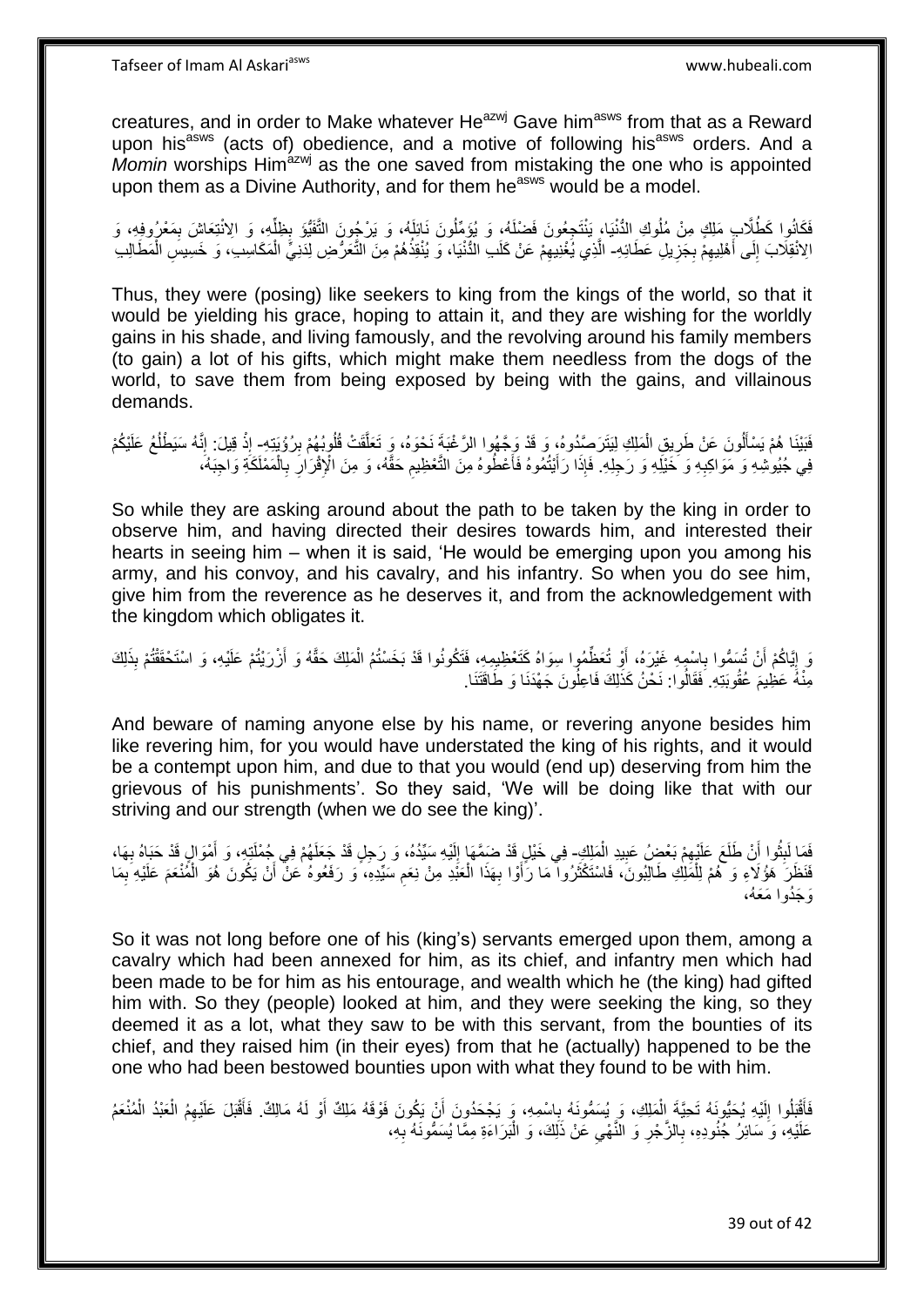So they faced towards him and welcomed him with the welcoming of the king and they named him with his name, and they were rejecting that there would happen to be a king above him, or a king for him. So the servant who had been bestowed bounties upon, faced them, and (so did) the rest of his army, with the rebuke and the forbidding from that, and the disavowing from what they were naming him (the servant) with.

وَ يُخْبِرُونَهُمْ بِأَنَّ الْمَلِكَ هُوَ الَّذِي أَنْعَمَ بِهَذَا عَلَيْهِ، وَ اخْتَصَهُ بِهِ، وَ إِنَّ قَوْلَكُمْ [كِ] مَا تَقُولُونَ- يُوجِبُ عَلَيْكُمْ سَخَطَ الْمَلِكِ وَ ِ **∶ ∶** َ ه ْ ز<br>ا ِ **ِ** ُ ْ عَذَابَهُ، ۚ وَ يُفِيتُكُمْ كُلَّمَا أَمَّلْتُمُوهُ مِنْ حِهَتِٰهِ، وَ أَقْبَلَ هَؤُلَاءِ الْقَوْمُ يُكَذِّبُونَّهُمْ وَ يَرُدُّونَ عَلَيْهِمْ قَوْلَهُمْ. ِ ْ َ ْ َ ه

And they informed them that it is the king, he is the one who bestowed these bounties upon him, and specialised him with it, and that your words with what you are saying – it would obligate the anger of the king upon you and his punishment, and you would lose everything you had done from its aspect. And these people turned around belying them and rejecting their words upon them.

فَمَا زَالَ كَذَلِكَ حَتَّى غَضِبَ إِعَلَيْهِمُ] الْمَلِكُ- لِمَا وَجَدَ هَؤُلَاءٍ قَدْ سَمَّوْا بِهِ عَبْدَهُ وَ أَزْرَوْا عَلَيْهِ فِي مَمْلَكَتِهِ، وَ بَخَسُوهُ حَقَّ<br>. اً ِ تَعْظِيمِهِ، فَحَشَرَهُمْ أَجْمَعِينَ إِلَى حَبْسِلَهِ، وَ وَكَّلَ بِهِمْ مَنْ يَسُومُهُمْ سُوءَ الْعَذَاب ِ ِ ْ

But, they did not cease to be like that until the king was angered upon them due to what they had named his servant with (that he was the king), and attired his kingdom upon him, and they lowered him (the king) of his right of reverence. So he ushered all of them to his prison and allocated with them one who would punish them with the most evil of punishments.

فَكَذَلِكَ هَؤُلَاءِ وَجَدُوا أَمِيرَ ِالْمُؤْمِنِينَ عِ عَيْداً- أَكْرَمَهُ اللَّهُ لِيُبَيِّنَ فَضلَهُ، وَ يُقِيمَ حُجَّتَهُ فَصَغُرَ عِنْدَهُمْ خَالِقُهُمْ أَنْ يَكُونَ جَعَلَ عَلِيّاً ْ َ َ اُ [لَهُ] عَبْداً، وَ أَكْبَرُوا عَلِيّاً أَنْ يَكُونَ اللَّهُ عَزَّ وَ جَلَّ لَهُ رَبّاً، َ

(Now Imam<sup>asws</sup> reverts to earlier subject of some Shias calling Ali<sup>asws</sup> as god) So, similar to that are they who are finding Amir Al-Momineen<sup>asws</sup> (as being god) – a servant whom Allah<sup>azwj</sup> Honoured with in order to Manifest His<sup>azwj</sup> Grace, and Establish His<sup>azwj</sup> Proof – but their Creator was small in their presence that He<sup>azwj</sup> would Make Ali<sup>asws</sup> to be a servant of His<sup>azwj</sup>, and (instead) they enlarged/referred to Aliasws to be greater than that Allah<sup>azwj</sup> Mighty and Majestic would happen to be a Lord<sup>azwj</sup> for him<sup>asws</sup>.

فَسَمَّوْهُ بِغَيْرِ اسْمِهِ، فَنَهَاهُمْ هُوَ وَ أَتْبَاعُهُ مِنْ أَهْلِ مِلَّتِهِ وَ شِبِعَتِهِ وَ قَالُوا لَهُمْ. يَا هَؤُلَاءِ- إِنَّ عَلِيّاً وَ وُلْدَهُ عِبادٌ مُكْرَمُونَ، ِ ِ ه َ َ ْ ِ مَخْلُوهُونَ مُدَبَّرُونَ لَا يَقْدِرُونَ إِلَّا عَلَى مَا أَقْدَرَهُمُ اللَّهُ عَلَيْهِ رَبُّ الْعَالَمِينَ، ْ َ ِ

So they named him<sup>asws</sup> with other than his<sup>asws</sup> name, but he<sup>asws</sup> forbade them and (so did) his<sup>asws</sup> followers from the people of his<sup>asws</sup> nation (Religion), and his<sup>asws</sup> Shias, and they said to them, 'O you all! Ali<sup>asws</sup> and his<sup>asws</sup> sons<sup>asws</sup> are honourable servants, created beings, Masterminded (Perfectly Created). They are not able upon anything except what Allah<sup>azwj</sup> the Lord<sup>azwj</sup> of the Worlds, Enables them<sup>asws</sup> upon it.

يَ لَا يَمْلِكُونَ إِلَّا مَا مَلَكَهُمُ [اللَّهُ] لا يَمْلِكُونَ مَوْتاً وَ لا ذَهبُواةً وَ لا نُشُوراً، وَ لَا قَبْضاً وَ لَا بَسْطاً وَ لَا حَرَكَةً وَ لَا سُكُوناً- إِلَّا مَا ِ ِ أَقْدَرَهُمُ اللَّهُ عَلَيْهِ وَ طَوَّقَهُمْ، وَ إِنَّ رَبَّهُمْ وَ خَالِقَهُمْ يَجِلُّ عَنْ صِفَاتِ الْمُحْدَثِينَ، وَ يَتَعَالَى عَنْ نُعُوتِ الْمَحْدُودِينَ. وَ إِنَّ مَنِ ْ  $\sum_{i=1}^{n}$ َ ِ ْ اتَّخَذَهُمُ- أَوْ وَاحِداً مِنْهُمْ أَرْبَٰاباً مِنْ دُونِ اللَّهِ فَهُوَ مِنَٰ الْمَكَافِرِينَ، وَ قَدْ ضَلَّ سَواءَ السَّبِيلِ ِ **∶** ْ َ َ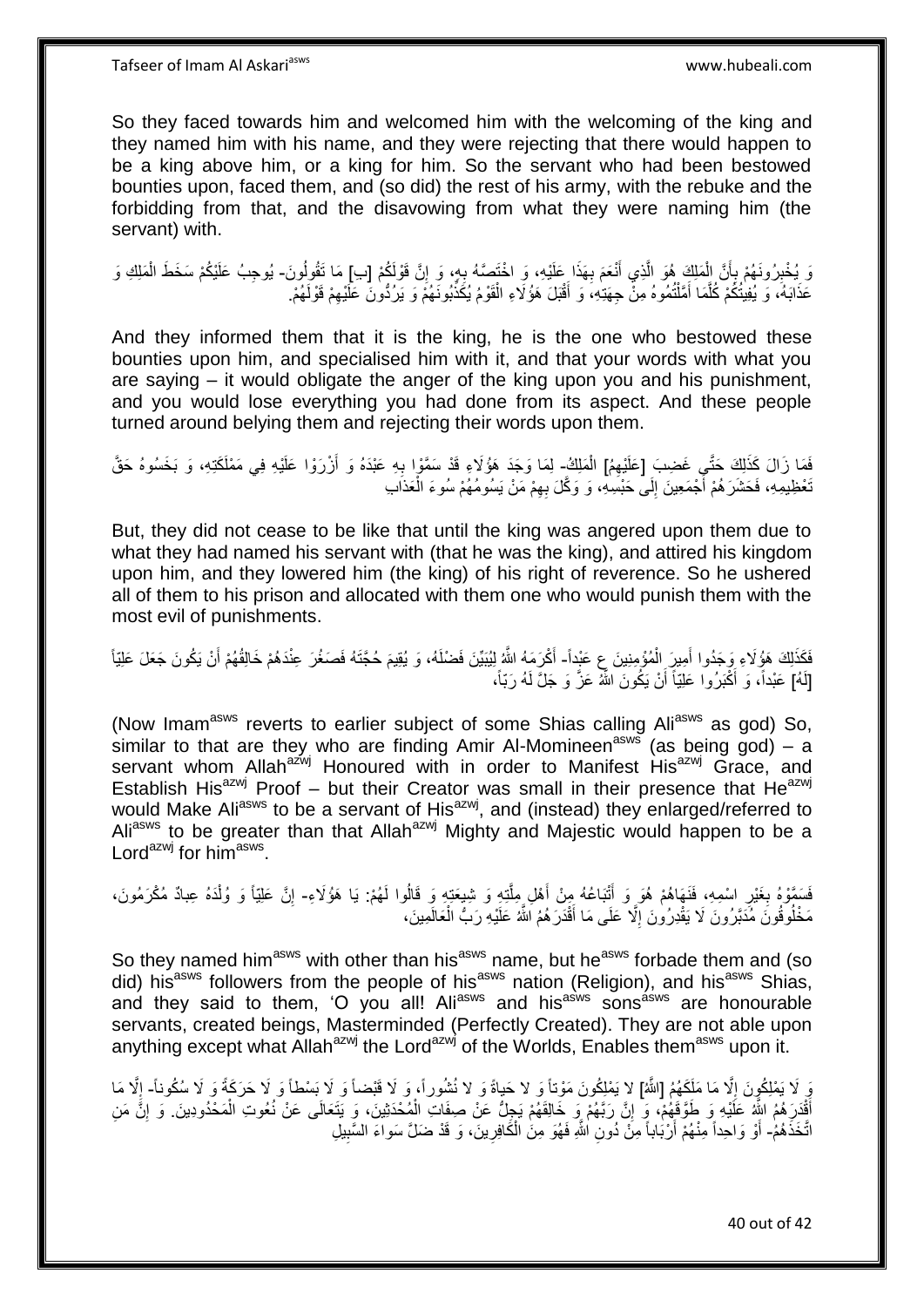Tafseer of Imam Al Askariasws www.hubeali.com

And they<sup>asws</sup> are not controlling anything except what Allah<sup>azwj</sup> (Caused them<sup>asws</sup> to) control. They are neither controlling death, nor life, nor growth, nor capture (of a soul), nor extending, nor movement, nor stillness  $-$  except what Allah<sup>azwj</sup> Enabled them<sup>asws</sup> upon it and Honoured them<sup>asws</sup> (with), and that their<sup>asws</sup> Lord<sup>azwj</sup> and their<sup>asws</sup> Creator is more Majestic from having the characteristics of the ones coming into being, and more Exalted than having the attributes of the limited ones. And that the one who take them<sup>asws</sup> – or one of them<sup>asws</sup> as Lord<sup>azwj</sup> besides Allah<sup>azwj</sup>, so he is from the *Kafir*s and he has strayed from the correct Way'.

فَأَبَى الْقَوْمُ إِلَّا جِمَاحاً وَ امْتَدُّوا فِي طُغْيانِهِمْ يَعْمَهُونَ، فَبَطَلَتْ أَمَانِيُّهُمْ، وَ خَابَتْ مَطَالِبُهُمْ- وَ بَقُوا فِي الْعَذَابِ الْأَلِيمِ. ِ ِ ْ َ َ ِ ْ

However, the people refused except (to be upon their) whims, and they stretched in their obstinacy, (wandering) blindly. Thus, their *Eman* was invalidated and their hopes were dashed, and they would be remaining in the painful Punishment'.

30 قَالَ الْإِمَامُ أَبُو مُحَمَّدٍ الْحَسَنُ عِ: قَالَ أَمِيرُ الْمُؤْمِنِينَ عِ: فَاتِحَةُ الْكِتَابِ هَذِهِ أَعْطَاهَا اللَّهُ مُحَمَّداً ص وَ أُمَّتَهُ، بَدَأَ فِيهَا<br>يَامِ 20 قَالَ الْإِمَامُ أَبُو بَهَدَّ مَرَ َ ْ ْ َ ْ َ َُ بِالْحَمْدِ بِثَّهِ وَ الثَّنَاءِ عَلَيْهِ، ثُمَّ ثَنَّى بِالدُّعَاءِ بِثَّهِ عَزَّ وَ جَلَّ **∶** َ ُ ه ْ **∶** 

**S 30 –** The Imam Abu Muhammad Al-Hassan<sup>asws</sup> said: 'Amir-Al-Momineen<sup>asws</sup> said: 'The Opening of the Book (Surah Al-Hamd), Allah<sup>azwj</sup> Gave it to Muhammad<sup>saww</sup> and his<sup>saww</sup> community, beginning in it with the Praise of Allah<sup>azwj</sup> and the Laudation upon Him<sup>azwj</sup>. Then there is laudation with the supplication to Allah<sup>azwj</sup> Mighty and Majestic.

َو لَقَدْ سَمِعْتُ رَسُولَ إِشِّرِ ص يَقُولُ: قَالَ اللَّهُ عَزَّ وَ جَلَّ: قَسَمْتُ الْحَمْدَ بَيْنِي وَ بَيْنَ عَبْدِي نِصْفَيْنِ، فَنِصْفُهَا لِي، وَ نِصْفُهَا ْ لِعَبْدِي، وَ لِعَبْدِي مَا سَأَلَ: َ

And I<sup>asws</sup> have heard Rasool-Allah<sup>saww</sup> saying: 'Allah<sup>azwj</sup> Mighty and Majestic Said: "I<sup>azwj</sup> have Apportioned (Surah) Al-Hamd between Me<sup>azwj</sup> and My<sup>azwj</sup> servant in two halves. So half of it is for Me<sup>azwj</sup> and half of it is for My<sup>azwj</sup> servant. And for My<sup>azwj</sup> servant would be whatever he asks for.

أَذَا قَالَ الْعَبْدُ: بِسْمِ اللَّهِ الرَّحْمنِ الرَّحِيمِ قَالَ اللَّهُ عَزَّ وَ جَلَّ: بَدَأَ عَبْدِي بِاسْمِي- حَقٌّ عَلَيَّ أَنْ أُتَمِّمَ لَهُ أُمُورَهُ، وَ أُبَارِكَ لَهُ فِي ِ **ِ** ْ ِ ِ ِ ُ اُ أَحْوَالِهِ َ

When the servant says: *In the Name of Allah the Beneficent, the Merciful [1:1]*, Allah<sup>azwj</sup> Says: 'My<sup>azwj'</sup> servant has begun with My<sup>azwj</sup> Name, and it is his right that  $I^{a z w j}$ should Complete for him his affairs and Bless him in his situations'.

َفَإِذَا قَالَ: الْحَمْدُ بِلِّهِ رَبِّ الْعالَمِينَ قَالَ اللَّهُ عَزِّ وَ جَلَّ: حَمِدَنِي عَبْدِي، وَ عَلِمَ أَنَّ النِّعَمَ الَّتِي لَهُ مِنْ عِنْدِي، وَ أَنَّ الْبَلَايَا الَّتِي<br>فَإِذَا قَالَ: الْمَحْدَ بَهُ مِنْ ال ْ ه ْ َ ه َ انْذَفَعَتْ عَنْهُ فَبِتَطَوُّلِي أُشْهِدُكُمْ يَا مَلَائِكَتِي- أَنِّي أُضِيفُ لَهُ نَعِيمَ الدُّنْيَا إِلَى نَعِيمِ الْآخِرَةِ، وَ أَذْفَعُ عَنْهُ بَلَايَا الْآخِرَةِ كَمَا دَفَعْتُ ِ ا<br>ان **∣** َ ِ ِ ُ عَنْهُ بَلَايَا النُّنْيَا.

So when he says: *All Praise is for Allah the Lord of the Worlds [1:2]*, the Majestic Says: 'My<sup>azwj</sup> servant has Praised me and he knows that the bounties which are with him are from Me $a^{2x}$ , and the afflictions that have been dispelled from him are by  $M e^{a z w j}$ . I<sup>azwj</sup> Make you (Angels<sup>as</sup> and Prophets<sup>as</sup>) to be My<sup>asws</sup> witnesses that  $1^{a z w j}$  will Increase his bounties of the world with the Bounties of the Hereafter, and will Dispel from him his afflictions of the Hereafter just like  $I^{azwj}$  have Dispelled from him his afflictions of the world'.